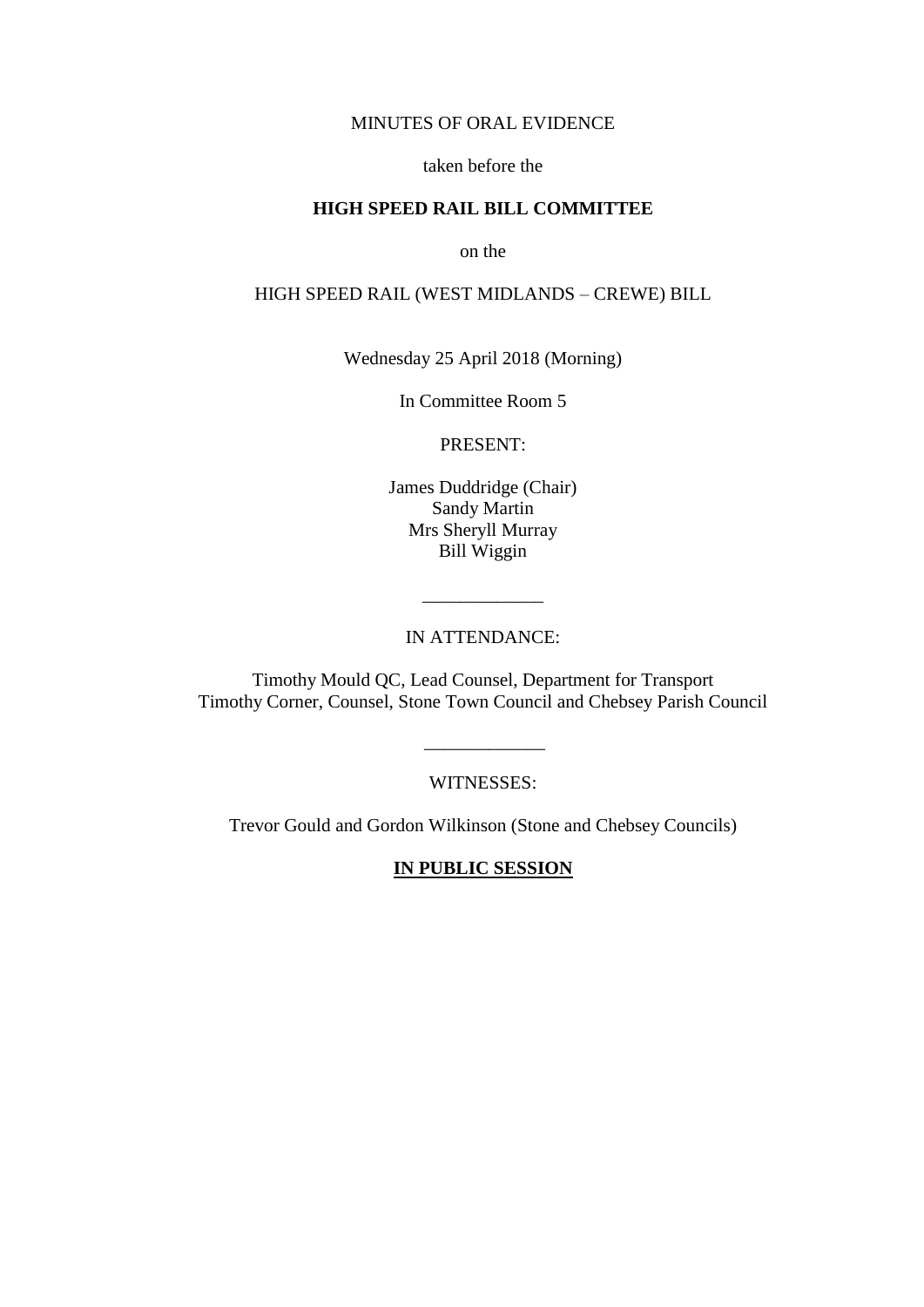# **INDEX**

| Subject                                              | Page |
|------------------------------------------------------|------|
| <b>Stone Town Council and Chebsey Parish Council</b> |      |
| Submissions by Mr Corner                             |      |
| Evidence of Mr Gould                                 | h    |
| Evidence of Mr Wilkinson                             |      |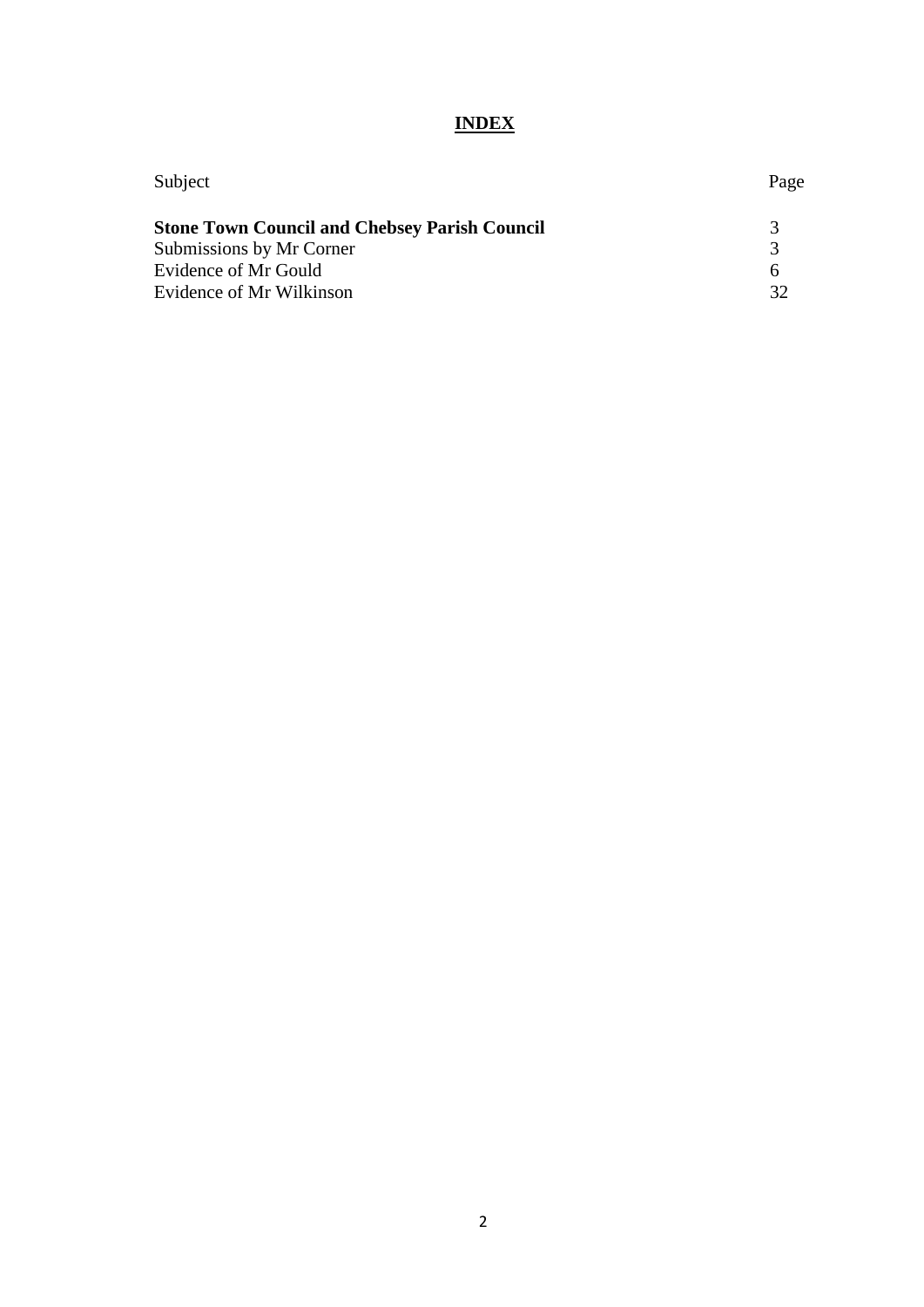1. THE CHAIR: Welcome. Today we are hearing petitioners from Stone Town Council and Chebsey Parish Council. I am sure I will be corrected if I have pronounced Chebsey incorrectly. Mr Corner, I invite you to start proceedings and just so that the Committee knows, we may very well take a short break in the middle of both the morning and afternoon sessions for 10 minutes. Mr Corner?

### **Stone Town Council and Chebsey Parish Council**

# **Submissions by Mr Corner**

<span id="page-2-1"></span><span id="page-2-0"></span>2. MR CORNER: Good morning, sir, and good morning to your Committee. Thank you very much indeed for agreeing to see us and to hear us this morning. We will present our case in a way that I hope helps you because that is the objective of the exercise. Can I just ask you whether you have had the chance to review, however briefly, the list of exhibits that we have?

3. THE CHAIR: This is your opportunity to present and for us to ask you questions, not the other way round.

4. MR CORNER: Right, I am sorry about that. In that case the first document that we have produced is a summary of our case for the petitioners and I was going to ask you whether you have had the chance to read that, because if you have, I won't read it out but if you have not, that will be my opening remarks, which I would just want briefly to read, if that is okay.

5. THE CHAIR: For guidance, you don't need to re-present any evidence that you have already put forward. If you want to do it in summation, what everybody else has done is if there is anything, the lady here will bring it up on the screen.

6. MR CORNER: Thank you very much.

7. THE CHAIR: Hopefully you were given notice to provide some references, and that works rather well because literally beneath the desk are several feet of paperwork, so I don't want you to say again, 'Have you read this? Have you got it easily accessible?' That is what the system is there for.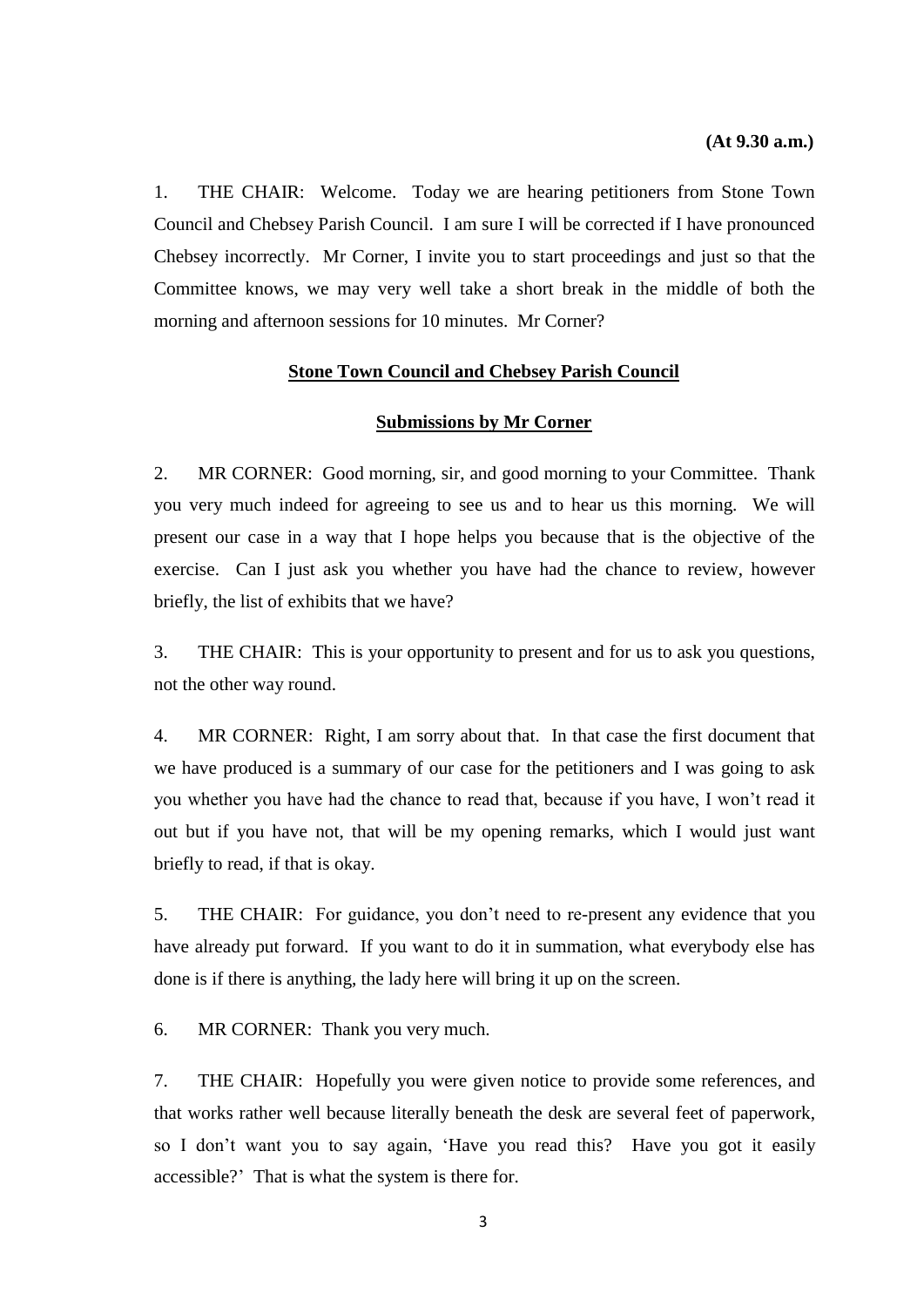8. MR CORNER: Very well. I am happy with that. Can I just then summarise, before we go into the evidence, our case, and if you don't find it helpful I hope you will stop me, but I intend to be brief in doing so.

# 9. THE CHAIR: You can summarise.

10. MR CORNER: As you know, we are Stone Town Council and Chebsey Parish Council. We object to the proposed railhead and IMB-R at Stone. Instead, we propose that it be constructed at Aldersey's Rough. Our objections to Stone can be summarised as follows. To begin with, the facility at Stone would restrict Staffordshire's ability to connect into the national rail network, as Mr Trevor Gould will say in a few minutes. The facility, the railhead IMB-R, is located on the Norton Bridge to Stone railway line and additional services will use that line once HS2 is commissioned including the promised HS2 service to Stoke via Stafford. Maintenance trains accessing the Stone IMB-R would have to use the line during the day and not just at night. This is likely to require diversion of the HS2 service to Stoke on to the Stone to Colwich line, which would in turn cut out Stafford from the HS2 service and that, itself, is likely to have knock-on consequences for the viability of the service to Stoke. So, Trevor Gould will deal with that in just a few minutes.

11. Our second objection is that construction of the facility at Stone will cause unacceptable traffic problems during construction, and Gordon Wilkinson, my second witness, will lead on those issues. Those problems are worsened by the narrow site and the fact that the site is crossed by Yarnfield Lane, the B526 Eccleshall Road and the Norton Bridge to Stone line. Now, we are particularly concerned about the impact of construction HGVs on Yarnfield Lane and on four junctions, which I will briefly list: the A34's junction with Yarnfield Lane; the A34's junction with the A520 and the B526; the A34 junction with the A51 and Brooms Road and finally and fourthly the B5026 Eccleshall Road junction with Pirehill Lane.

12. Yarnfield Lane is the primary means of access for the village of Yarnfield to and from Stone. The carriageway is now open for much of its length. There are no formal footways. It's unsuitable for HGV traffic as is the junction of Yarnfield Lane with the A34. Also, there is already considerable congestion at those four junctions, which will be substantially worsened by the HS2 construction traffic. We say the promoters have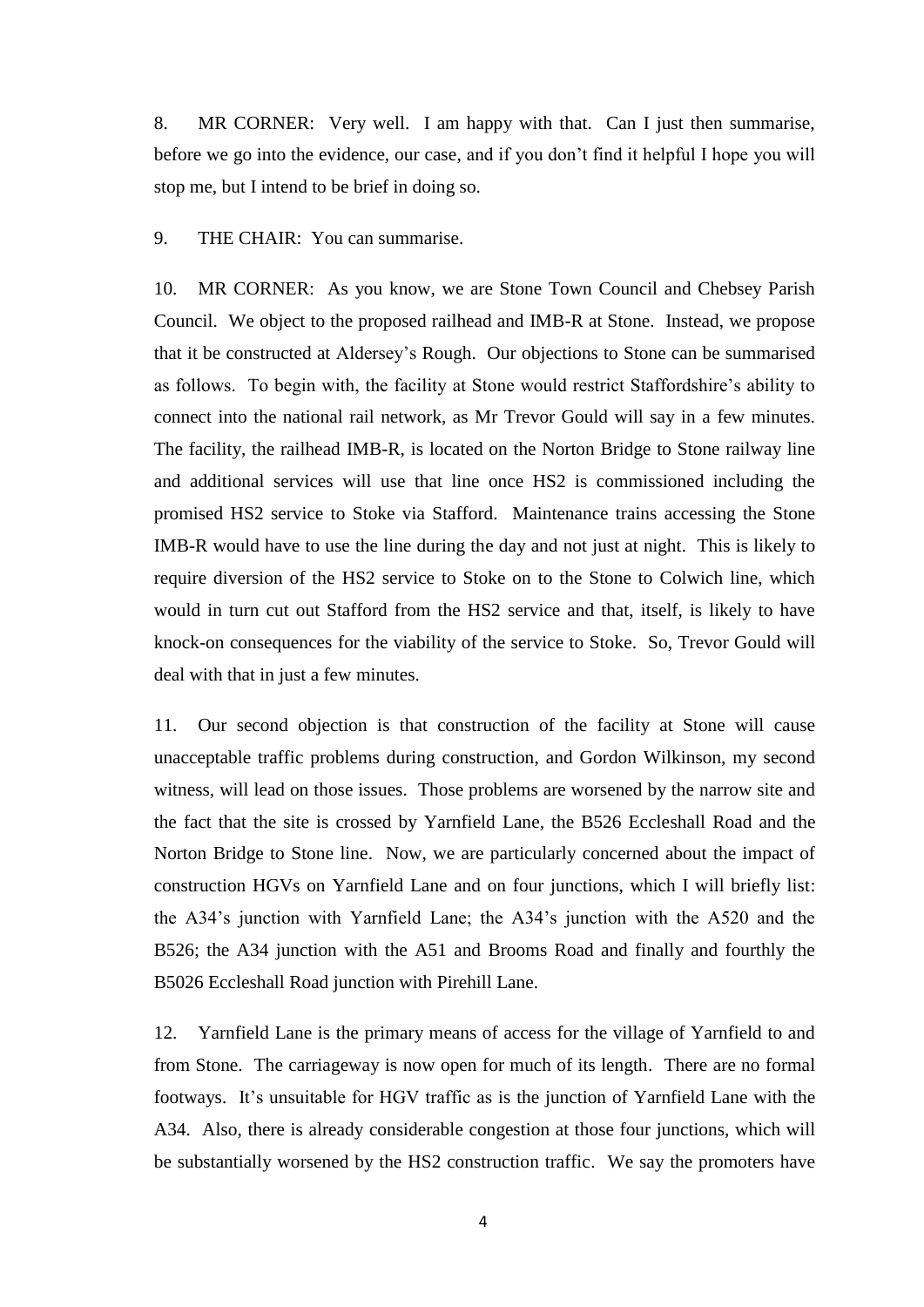underestimated the impact of HS2 because they've underestimated base flows, in other words flows in the absence of HS2 traffic and because they've considered the various junctions in isolation without taking account of the cumulative impact of traffic flows that will be displaced from junctions operating over capacity. We also have serious safety concerns about the alterations to Yarnfield Lane that will be needed in order to accommodate access for construction vehicles. If the railhead IMB-R is not provided at Stone, then of course there will be activity at that location in order to build the line but construction will be simpler and won't lead to the problems I just talked about.

13. Now, those are our objections to Stone. Fortunately, there is an alternative location, namely Aldersey's Rough. As well as avoiding the dis-benefits of Stone, Aldersey's Rough will, we say, have the following important advantages. To begin with, once Phase 2B is in operation, an IMB-R in this location will have to provide maintenance services in relation to the line for both Phases 2A and 2B, and Aldersey's Rough will be more centrally located than at Stone. Secondly, provision of the Aldersey's Rough railhead and IMB-R will involve reactivating part of the Newcastle to Market Drayton railway line. Now, that work could be the catalyst for reopening the line into Newcastle itself, which is the most populous town in the country not currently linked to the national rail network. Reinstating train services to Newcastle will not only benefit that town but would also enable Stoke and North Staffordshire to take advantage of additional services to, in effect, the North West, Manchester Airport, Liverpool and North Wales but can be provided once, as is planned, new platforms are provided at Crewe Station. Furthermore, construction at Aldersey's Rough will be simpler and will cause less disruption to communities than Stone. It's a more isolated location.

14. Now, just two more points. The promoters have compared Aldersey's Rough with Stone in their document, Phase 2A CA62, Strategic Evaluation. Mr Parkin, my third witness, will present a review of that evaluation and contend that its conclusions are erroneous. We say Aldersey's Rough is preferable for Stone in both engineering and environmental terms. We also dispute the promoter's assertion that a railhead and IMB-R would cost more to build at Aldersey's Rough. That is what they say. We dispute that. Their cost estimates cannot be fully assessed because they've refused to provide details of them but, given that the engineering aspects of construction at Aldersey's Rough are simpler, it's likely to be cheaper or at least no more expensive, and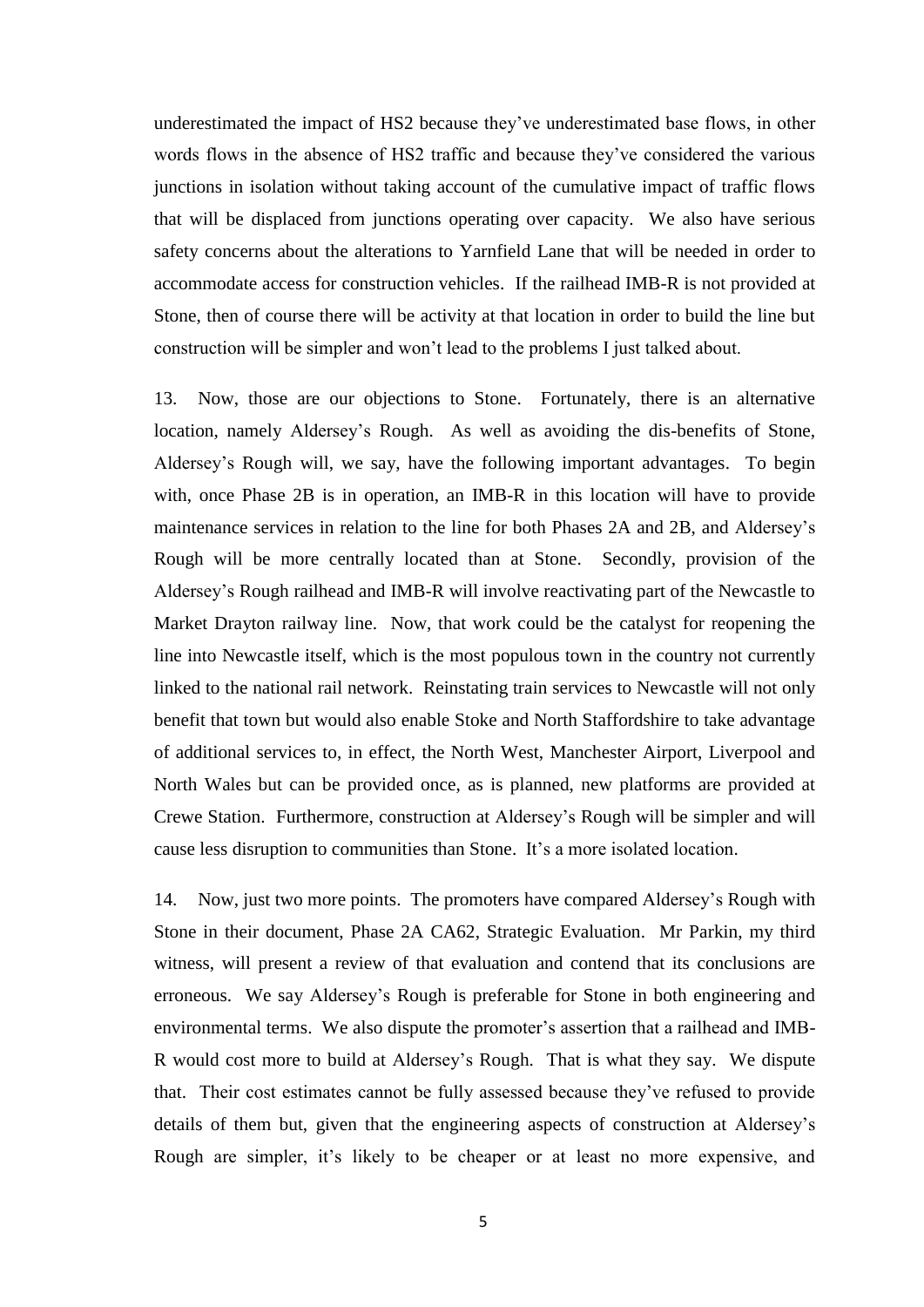additionally the promoters are wrong to add cost to Aldersey's Rough on the ground that maintenance loops at Pipe Ridware would be required in association with it, with Aldersey's Rough. Such loops aren't needed – they wouldn't be needed – if we provided the railhead and IMB-R at Aldersey's Rough, so that shouldn't be added as a cost.

15. That is all I wish to say in opening, thank you very much. I was going to call my first witness, if I might.

16. THE CHAIR: Can I just ask one question? It was suggested that the base was going to be Crewe and then it moved to the proposed location. When and who created this option? Was it your campaign group or was it an original option from HS2 that was discounted?

17. MR CORNER: Sir, thank you for the question. My understanding is that it was the people I am calling, the people I represent, who came up with the option of Aldersey's Rough and, as you know, Stone was proposed by the promoters in, I think, 2016 and then we suggested Aldersey's Rough. There were some discussions about it in early 2017 and then in the SIFT analysis, this document, HS2 considered Aldersey's Rough but we say that they didn't consider it properly. Does that help?

18. THE CHAIR: Thank you very much.

19. MR CORNER: If you are content, I will introduce my first witness. He is Trevor Gould. Mr Gould is already sworn in but I shall ask him to introduce himself in just a moment.

### **Evidence of Mr Gould**

<span id="page-5-0"></span>20. MR CORNER: Do you have the papers that you need available to you, Mr Gould?

21. MR GOULD: I believe so.

22. MR CORNER: Can you tell us your name, please?

23. MR GOULD: Yes, good morning, everyone. My name is Trevor Gould. I spent most of my working career in the manufacturing industry. For 11 years prior to 2000 I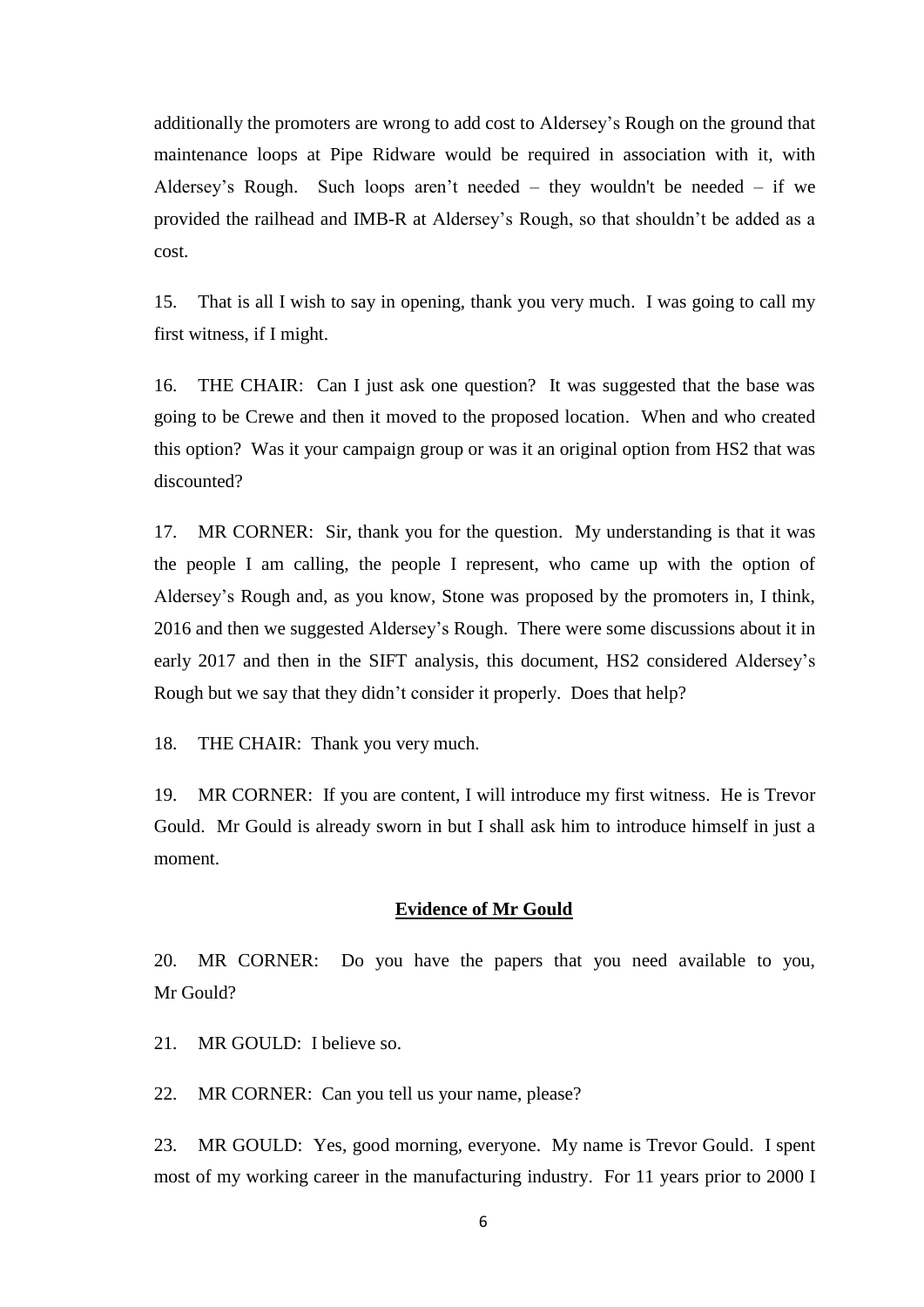was operations manager at a large multinational manufacturing organisation and since 2000 I have been working as a self-employed management consultant on behalf of a London-based importer and distributor.

24. MR CORNER: Thank you very much. Over what period have you been interested in the railway industry?

25. MR GOULD: Longer than I can care to remember, probably round about 55 years in common with a lot of small boys at that time, and I have maintained my interest ever since very closely with the industry.

26. MR CORNER: Have you had any involvement concerning HS2 with the Newcastle Borough Council?

27. MR GOULD: Yes, indeed. In fact, ever since the introduction of the project it has interested me. I submitted a detailed report to the working party of Newcastleunder-Lyme Borough Council, the working party that was set up by them in order to try and determine whether or not the borough could gain any benefit from HS2 even though the line was going through the borough and wasn't stopping there. I submitted that report following which I was asked by the then chairman of the group, the leader of the council, Gareth Snell, who is now an MP, to continue my investigations into whether or not there could be any benefits for the borough.

28. MR CORNER: Do you live in the vicinity of the Stone proposal?

29. MR GOULD: No, not at all. In fact, strangely, I live in the vicinity of the area where we are proposing to relocate the railhead, near to Aldersey's Rough.

30. MR CORNER: All right, thank you very much. Now, I want to ask you about four things, basically: first, the current rail network; secondly, the network with HS2 in place, thirdly the logistical and operational impacts of the Stone proposal and fourthly, Aldersey's Rough. Yes?

31. MR GOULD: Yes.

32. MR CORNER: So, can we start with the current rail network, please?

33. MR GOULD: Yes, if we could see the first slide, please.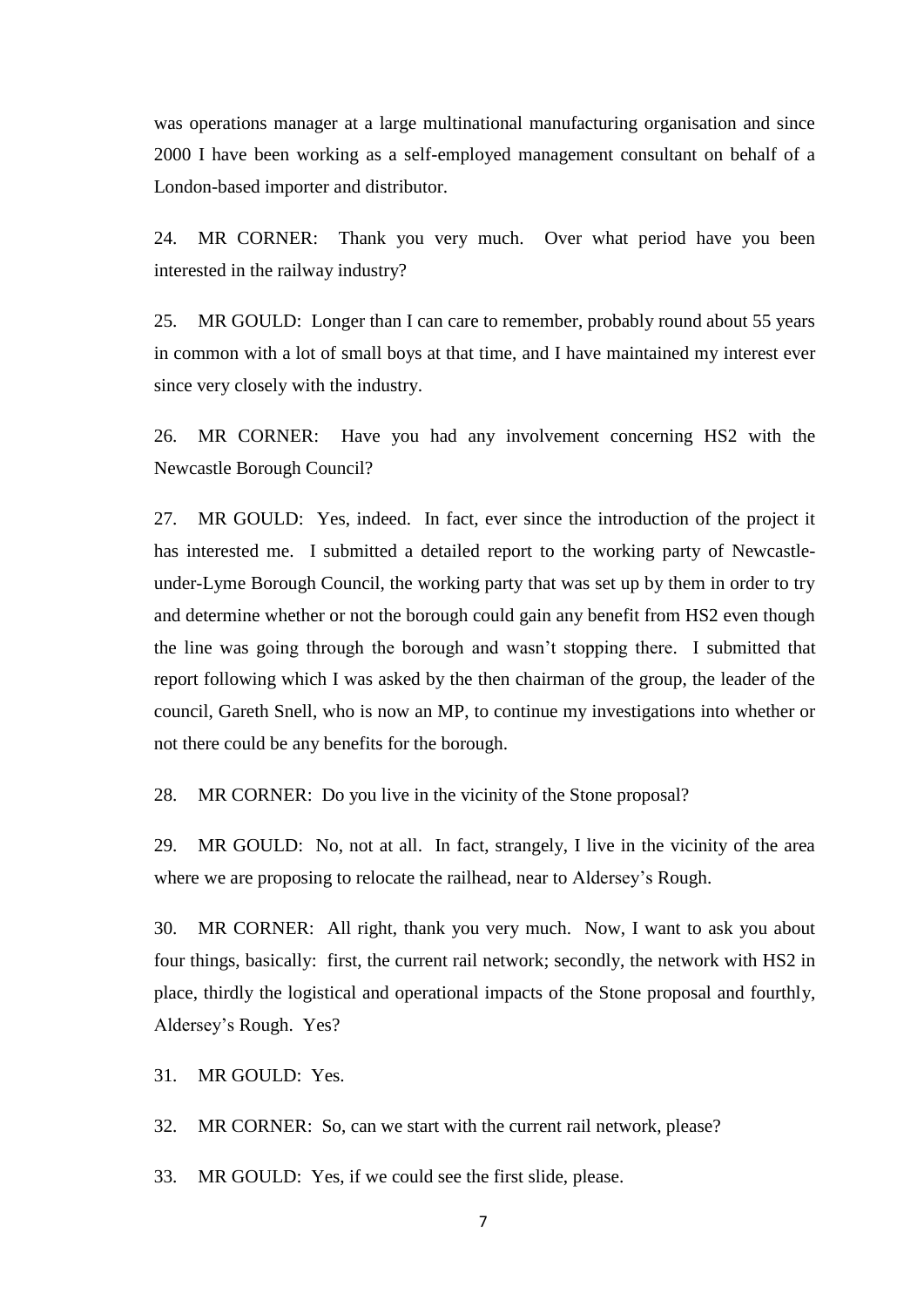34. MR CORNER: There is a computer mouse here which I will pass to you, if you don't mind.

35. MR GOULD: Right, thank you.

36. MR CORNER: So, there we are. Let's go to your first slide. It is A37(1). What I want you to do, please, is to place the western leg of HS2 Phase 2A and 2B in terms of the local authorities. So, you are going to tell us what slide 1 shows us.

37. MR GOULD: Yes, the slide is showing all the proposed high-speed lines at the moment. Under the large letter C, which you can see in the circle to the left, are all the local authorities. That lies in the area known as the Constellation Partnership, which is between the Northern Powerhouse and the Midlands hub and it's an area of seven local authorities plus two local enterprise partnerships.

38. MR CORNER: Now, in brief, what is Crewe's place within the railway network?

39. MR GOULD: As to Crewe's place, if we look at slide 3 we can see that Crewe there is recognised as a gateway to the north and the railway capital of the world, in fact, and we can see that it has passenger services and freight services radiating to all points north but unfortunately none of those local passenger services that go into Crewe penetrate south of Crewe and as a result of that there are no Manchester Airport services or through services, from the south through Crewe, for the benefit of Staffordshire.

40. MR CORNER: So, no services through Crewe for the benefit of Staffordshire. I have one or two other questions about the current railway network. Is there a stopping service at the moment between Stafford and Stoke?

41. MR GOULD: There isn't. There was a stopping service, which was the Manchester Piccadilly to Stafford service. That was curtailed and now stops at Stoke. It doesn't go any further than that. The reason for that is because of capacity on the line between Stoke and Stone. That ended in 2004 when the Pendolino services started operating between Manchester and Euston, which was down that line from Stone to College Junction and on to London Euston.

42. MR MARTIN: Mr Gould, this is a crucial part of your evidence. Can you say that again more slowly and slightly louder so that I can actually hear what you are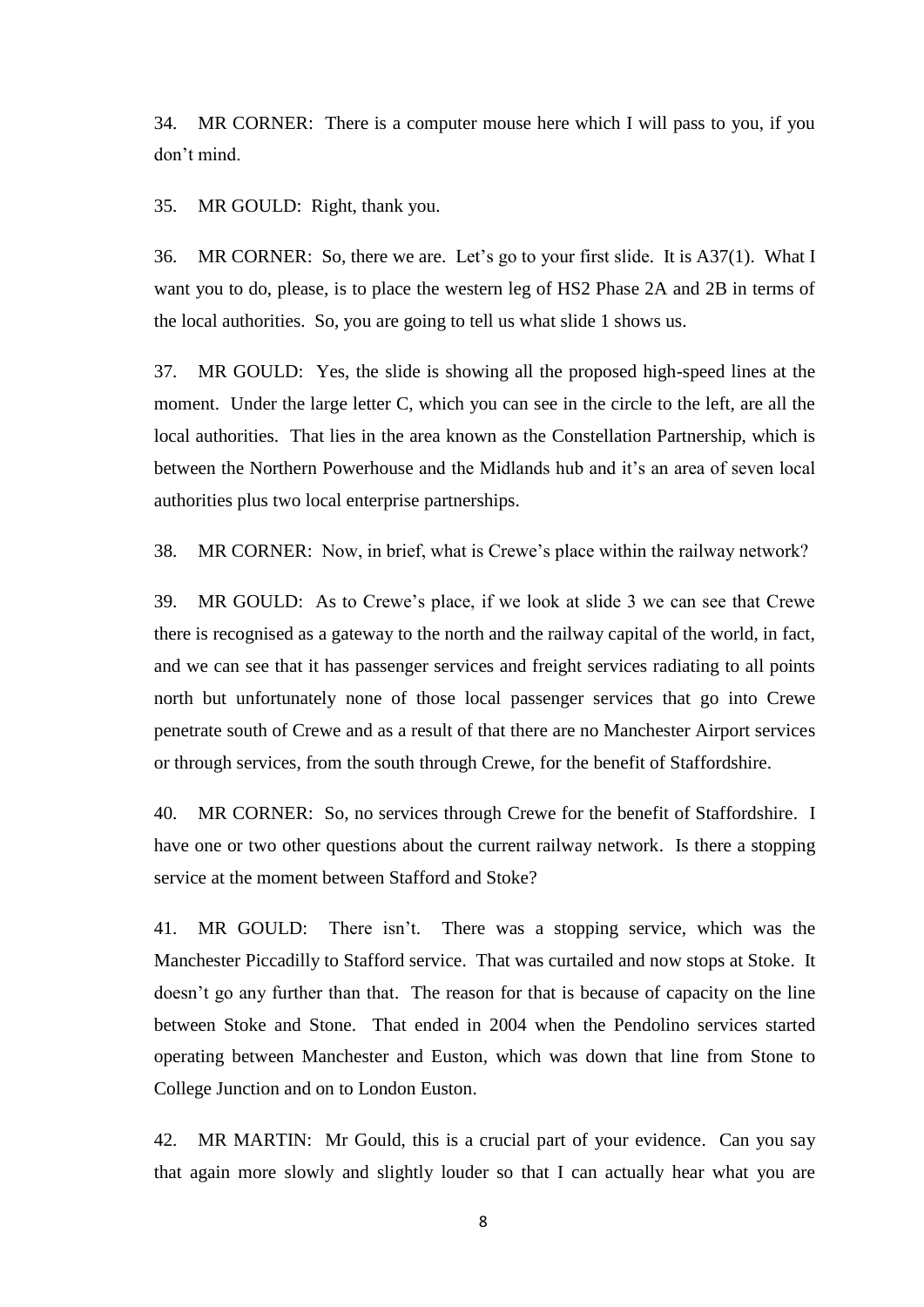saying? In particular, when you use the words, 'Stoke' and 'Stone', I need to be able to tell the difference between them because I can't at the moment hear what you are saying.

43. MR GOULD: My apologies. Yes, the service was curtailed between Stoke and Stafford as a stopping service down to the fact that the Virgin Pendolino services increased operational frequency to three an hour between Manchester Piccadilly and London using that direct line through Stoke, Stone and College Junction to London. So, there was no capacity to serve the local stations between Stoke and Stone on to Stafford. That service was withdrawn.

44. MR MARTIN: So, it's the section between Stoke and Stone which is the one where there is a capacity gap?

45. MR GOULD: That is the main capacity gap at the moment, yes, and the difference then between Stone and Norton Bridge is the remainder of what was that service at the time when it has been withdrawn.

46. MR CORNER: Is there a rail connection at all to Newcastle-under Lyme?

47. MR GOULD: No, there isn't. Newcastle-under-Lyne, as Mr Corner has said, is the biggest or most populous town in the country without a rail service at the moment. It's not shown on the map because obviously there isn't a railway line going there. It lies between Crewe and Stoke, effectively in terms of the schematic diagram that we have there.

48. MR CORNER: You've just talked about some restrictions on the present railway service. How important are they in your opinion?

49. MR GOULD: They are extremely important, these restrictions, because at the moment the fact that there is no through service from anywhere in Staffordshire to Manchester Airport is a major disincentive for businesses. It is a transport artery which we need to get access to, and it's a transport artery which, even after the coming of HS2 we still don't have any access to in Staffordshire. Even the West Coast Main Line from Stafford through Crewe up to Manchester, any trains that take that route that come from London don't travel to Manchester Airport. So, there isn't anywhere in Staffordshire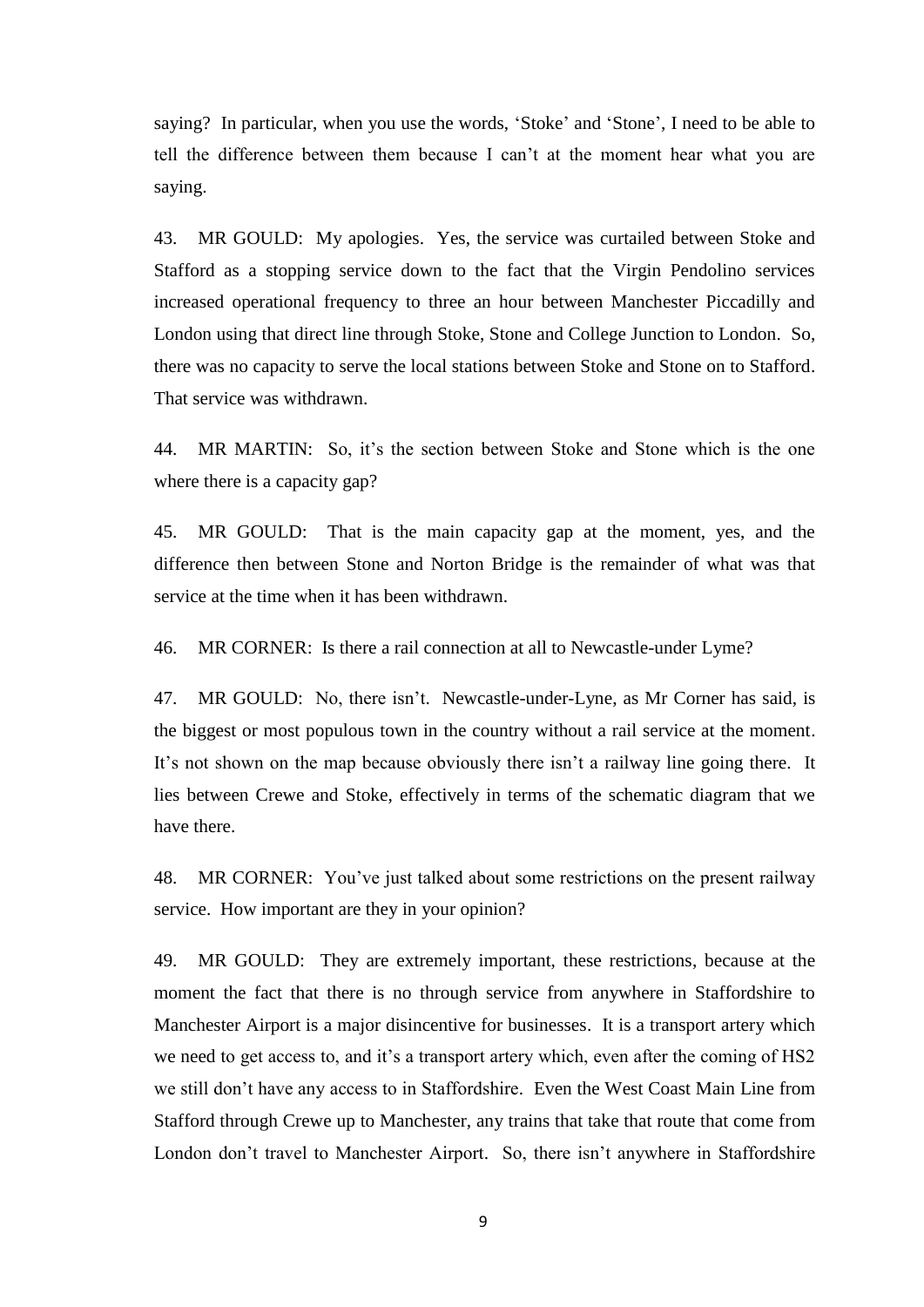that has access to Manchester Airport at all. In fact, Stoke has had a long-held ambition to have through services to Liverpool but that can't happen, and the reason is that there are conflicts at Crewe whereby local services have to cross the path of express passenger trains and effectively Crewe becomes a dead end because once the local services have to cross the path of express passenger trains, that has a knock-on effect on the timetable and the capacity at Crewe.

50. THE CHAIR: Can I ask that we are more forensically focused on Aldersey's Rough directly and also to some degree the additional benefits of Aldersey's Rough and look at the primary functional benefits to HS2?

51. MR CORNER: Yes.

52. THE CHAIR: I appreciate that your case is that there is other stuff that this enables, but that really is secondary to what we are looking at today.

53. MR CORNER: Very well. The network with HS2 in place, what changes will occur?

54. MR GOULD: Could we look at slide 4? The red line there on the same schematic diagram is HS2. It goes all the way through Staffordshire, as you can see. It doesn't stop anywhere in Staffordshire. It stops at Crewe, goes on to Manchester Airport and to Manchester Piccadilly, but what has been promised for Staffordshire is that there will be a service coming off HS2 and using the Handsacre link down there at the bottom, the dotted line, going to Stafford along the Norton Bridge to Stone line, stopping at Stoke and terminating at Macclesfield. Once HS2 comes along and releases capacity on the main line between Manchester and Stoke and Colwich, that will then free up capacity because there won't be as many express passenger services on that line. It will free up capacity to reinstate the local services between Stoke and Stafford.

55. MR CORNER: What does this have to do with Stone, the proposal that we are objecting to? What's the connection?

56. MR GOULD: The effect of that is that those HS2 classic compatible trains that are calling at Stafford and Stoke and on to Macclesfield will then go along that Norton Bridge to Stone line, and the Norton Bridge to Stone line is where HS2 Ltd are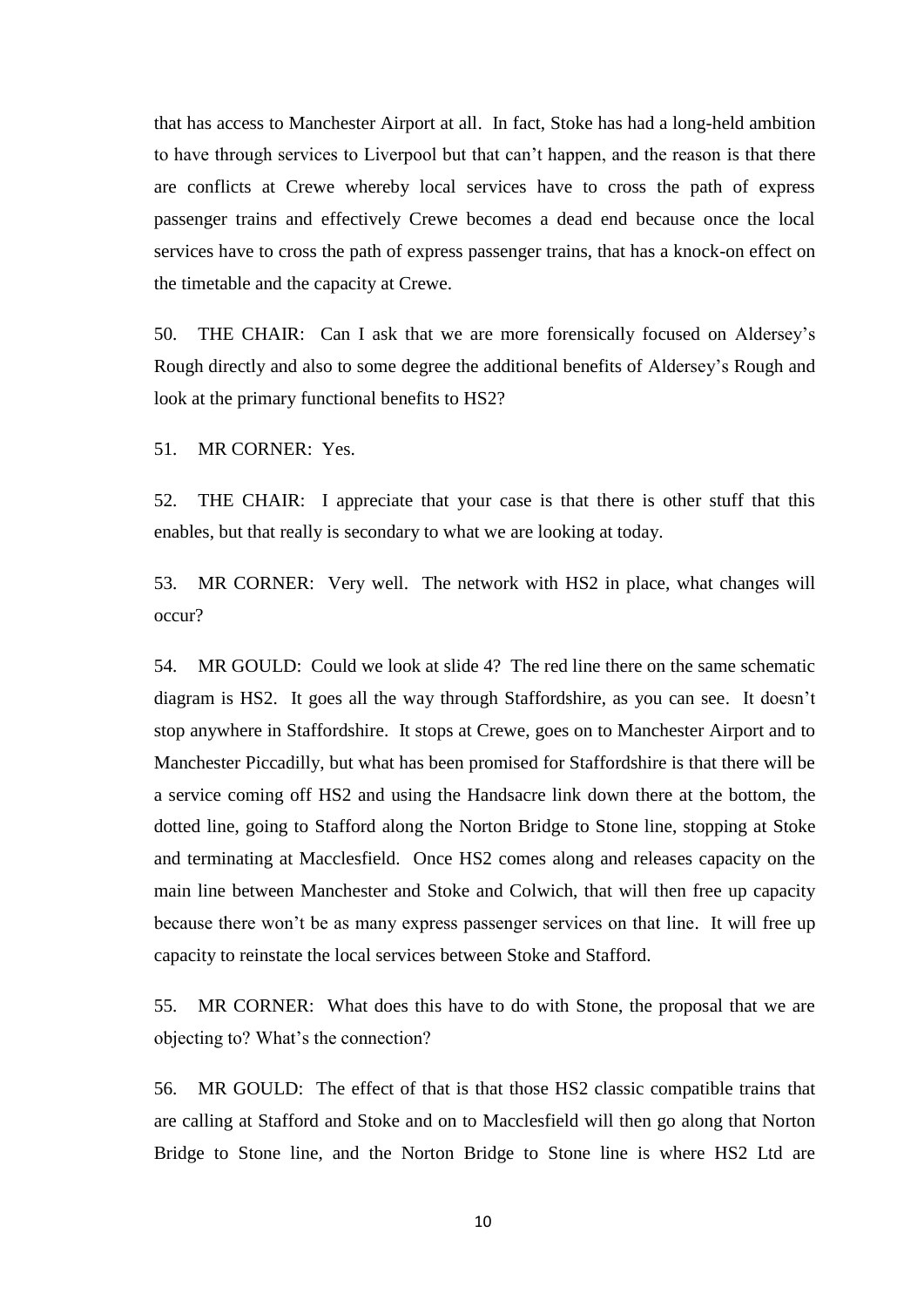proposing to locate the access sidings for the railhead and IMB-R, and therefore the freight trains accessing that railhead will conflict with passenger services on HS2 and the local passenger services between Stoke and Stafford and any other passenger services that are introduced. For instance, it is known that CrossCountry Trains have aspirations to increase the number of trains on the Manchester to Stafford to Birmingham corridor.

57. MR CORNER: I want to now ask you, please, if I may, about logistical and operational impacts of the Stone proposal. What do you say are the implications of the railway layout at Stone?

58. MR GOULD: There are a lot of operational constraints at Stone. They have been described by HS2 Ltd themselves.

59. MR MARTIN: Would it be helpful if we had CT06 222 up during this discussion so that we can actually see the layout of the proposed Stone infrastructure base and the rail lines coming into it while you are talking about it? I think that would be very helpful.

60. THE CHAIR: That is very sensible. That will pop up magically in a few seconds.

61. MR MOULD QC (DfT): This the same plan as P41 or indeed, Mr Martin, if you wanted a closer view, P42 might better serve your requirement.

62. MR WIGGIN: Keep focusing.

63. MR MOULD QC (DfT): That is what you wanted?

64. MR MARTIN: Fantastic, yes.

65. MR CORNER: If I dare suggest, I think perhaps even more helpful, given the question, is the slide  $A43(1)$  because it shows the various embankments and so forth, I hope helpfully. I hope that helps, sir.

66. MR MOULD QC (DfT): There is only one point I would make about that.

67. THE CHAIR: Mr Mould, shall we leave it to them? If they want to make their evidence in a way that you disagree with, we will come back to it, or go for it.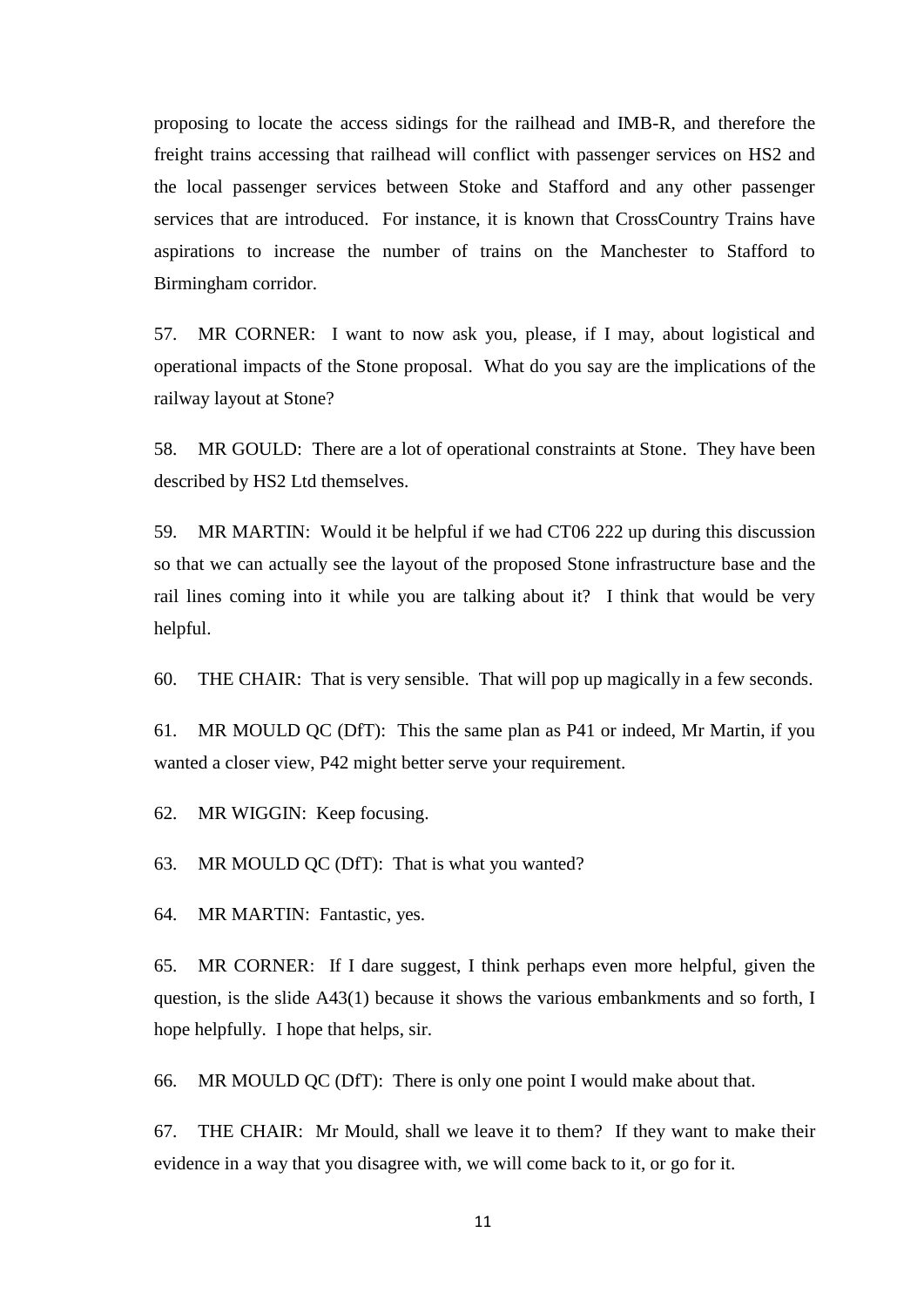68. MR MOULD QC (DfT): Can I just make one point?

69. THE CHAIR: Yes.

70. MR MOULD QC (DfT): I am sorry, it is important that we are clear on what we are looking at. In case it matters, this is the construction phase, so effectively in terms of the operation of the railhead, this is up to 2026.

71. THE CHAIR: You have made your point. Let's go back to them because they are on the floor. Thank you for that.

72. MR CORNER: The next one is A43(2).

73. THE CHAIR: I think that is the very next matter. It's helpful but Mr Corner is in charge. He can put up now anything he wants, whether it's an inadequate construction one or something else.

74. MR CORNER: Are you happy with A43(2) in front of you?

75. MR GOULD: I would prefer A37(5), please, if we could do that.

76. MR CORNER: I am sorry.

77. MR GOULD: That relates more directly to what I am talking about.

78. MR CORNER: All right, okay. I want to ask you about the maintenance trains accessing the IMB-R at Stone and how that is going to work. So, what is the maintenance window, to begin with, at Stone for maintenance trains?

79. MR GOULD: First of all, there are a lot of implications with the track layout here at Stone because there are up to four reversals, which is what are indicated by the arrows on our screen there, for trains actually accessing the railhead, which has been described by HS2 Ltd themselves as being 'sub-optimal', amongst other things. There is also shared use of the head shunt, which is indicated with two arrows on the right-hand side, shared use between supply trains from Network Rail and trains accessing HS2 northbound maintenance trains. There is also an extensive track layout there, a much more extensive track layout than would be required at Aldersey's Rough.

80. Now, the maintenance window that HS2 Ltd are working with in order to get the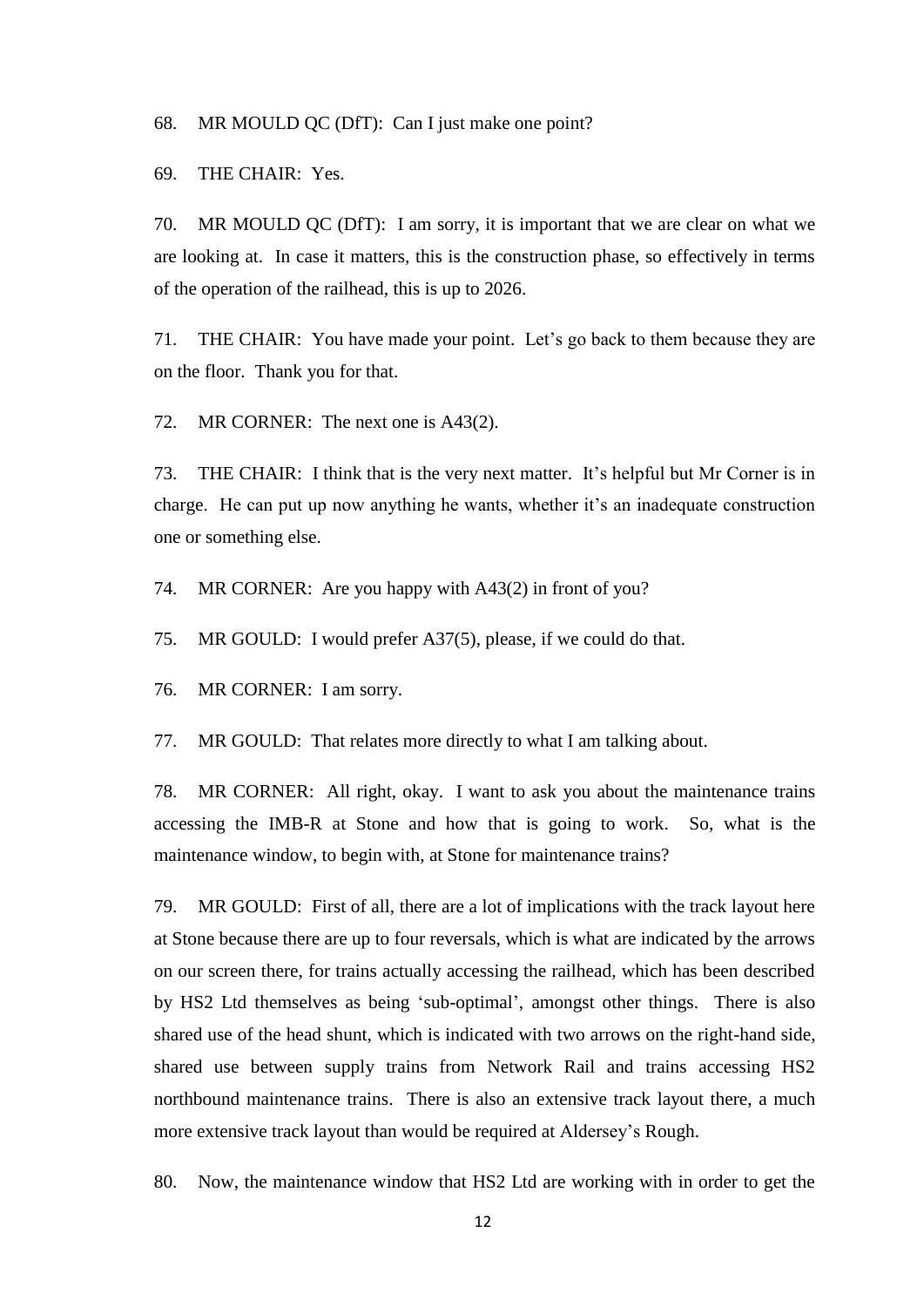supply trains in and the maintenance trains out and all the maintenance done, is a fivehour window between 12.00 and midnight and 5.00 am in the morning.

81. MR CORNER: So, it is five hours?

82. MR GOULD: It is, that's correct.

83. MR CORNER: And what's the capacity of that? In other words, how many supply trains can be accommodated during that time?

84. MR GOULD: I calculated that a maximum number of three supply trains would be able to enter during that maintenance window without interfering with any classic compatible trains on the line between Norton Bridge and Stone, so three trains in and three trains out during that window.

85. MR CORNER: All right, fine. Is that enough?

86. MR GOULD: No, it won't be sufficient, certainly, eventually. Obviously, for the future maintenance demands of HS2, as the line gets older, maintenance demands will become higher.

87. MRS MURRAY: Can I ask what evidence you have for your assumption that it won't be enough?

88. MR GOULD: Yes, we have a number of things. First of all, the facts are that the timings that we've got on here are showing the length of time it will take for a maintenance train to actually get into the sidings.

89. MRS MURRAY: So, you've got that evidence?

90. MR GOULD: Yes, we've worked it out as how long it takes for each operation.

91. MRS MURRAY: You have worked it out so it's not independent evidence that would be available?

92. THE CHAIR: It's your calculation?

93. MR GOULD: It's my calculation.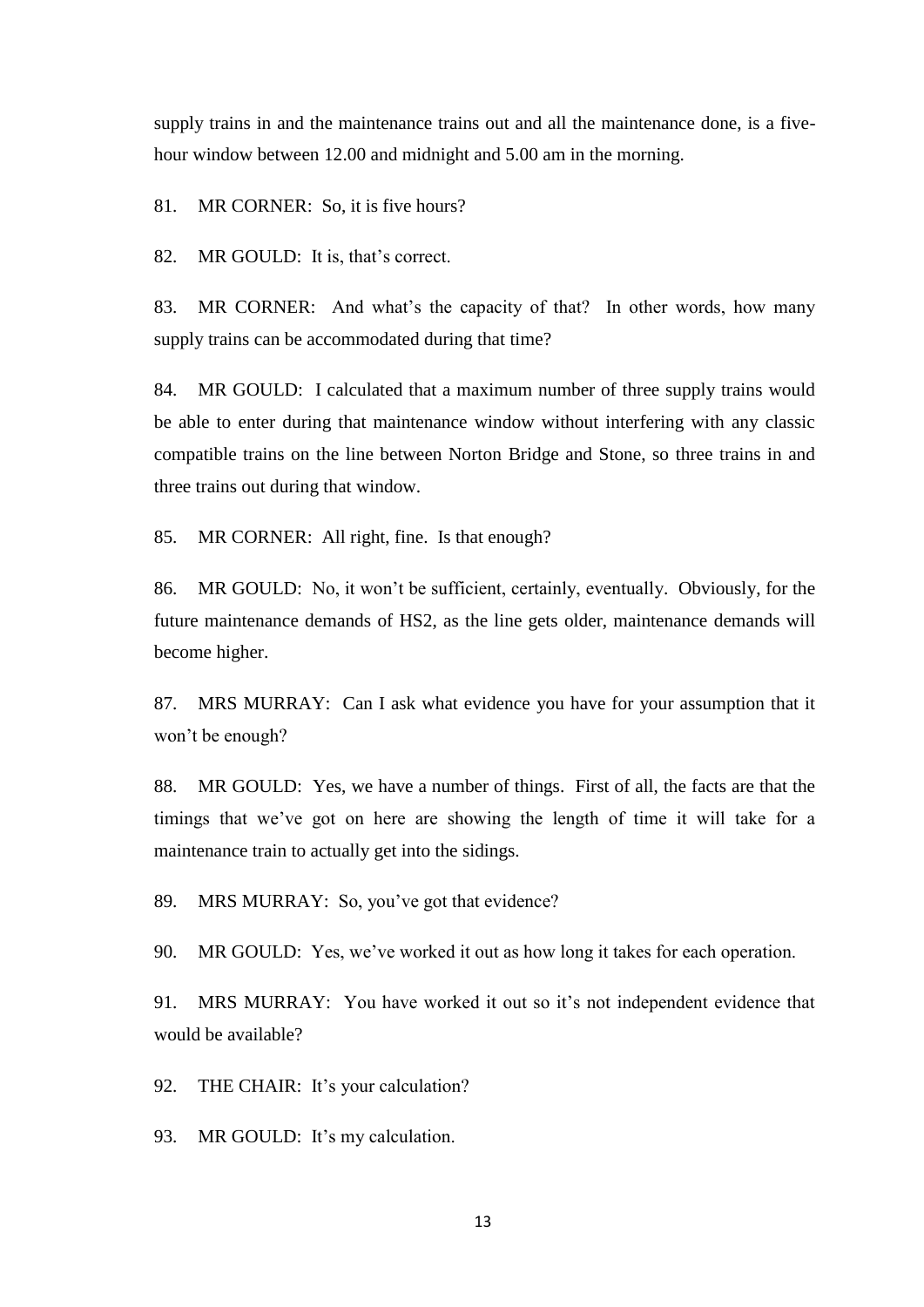94. MRS MURRAY: It's your calculation. Thank you. That's all I needed to know.

95. MR CORNER: So, capacity for three on your evidence?

96. MR GOULD: Yes.

97. MR CORNER: My next question is: is that going to be enough?

98. MR GOULD: No, it won't be enough eventually. Obviously HS2 Ltd have said, 'Well, there's only going to be one train a night because the line is new. Of course, the line isn't always going to be new and it isn't always going to be Phase 2A. Phase 2B is going to be built on ballast track, and ballast track is a completely different entity altogether. It requires much more maintenance and the facility has to be projected to be able to maintain the line into the future. There's no point in building the facility just for now.

99. MR WIGGIN: Can we just check that that is right, that it is going to be on ballast track?

100. MR MOULD QC (DfT): On ballast track?

101. MR CORNER: Phase 2B, yes.

102. MR MOULD QC (DfT): Yes, that is the one thing that has been said so far that is correct.

103. THE CHAIR: Thank you. Just picking up on that, Mr Gould, can we go back to the first page of your introduction? You clearly have a strong professional career, but am I right in saying you have no professional qualifications whatsoever in the rail industry or any technical engineering qualifications?

104. MR GOULD: I have never worked within the rail industry, no, so I don't have any railway technical qualifications at all, no.

105. THE CHAIR: I would say that these are quite technical arguments that, being candid, neither you nor I are qualified to speak on.

106. MR GOULD: I would say that these calculations were verified by an expert who has had knowledge of signalling and operations and has owned and driven his own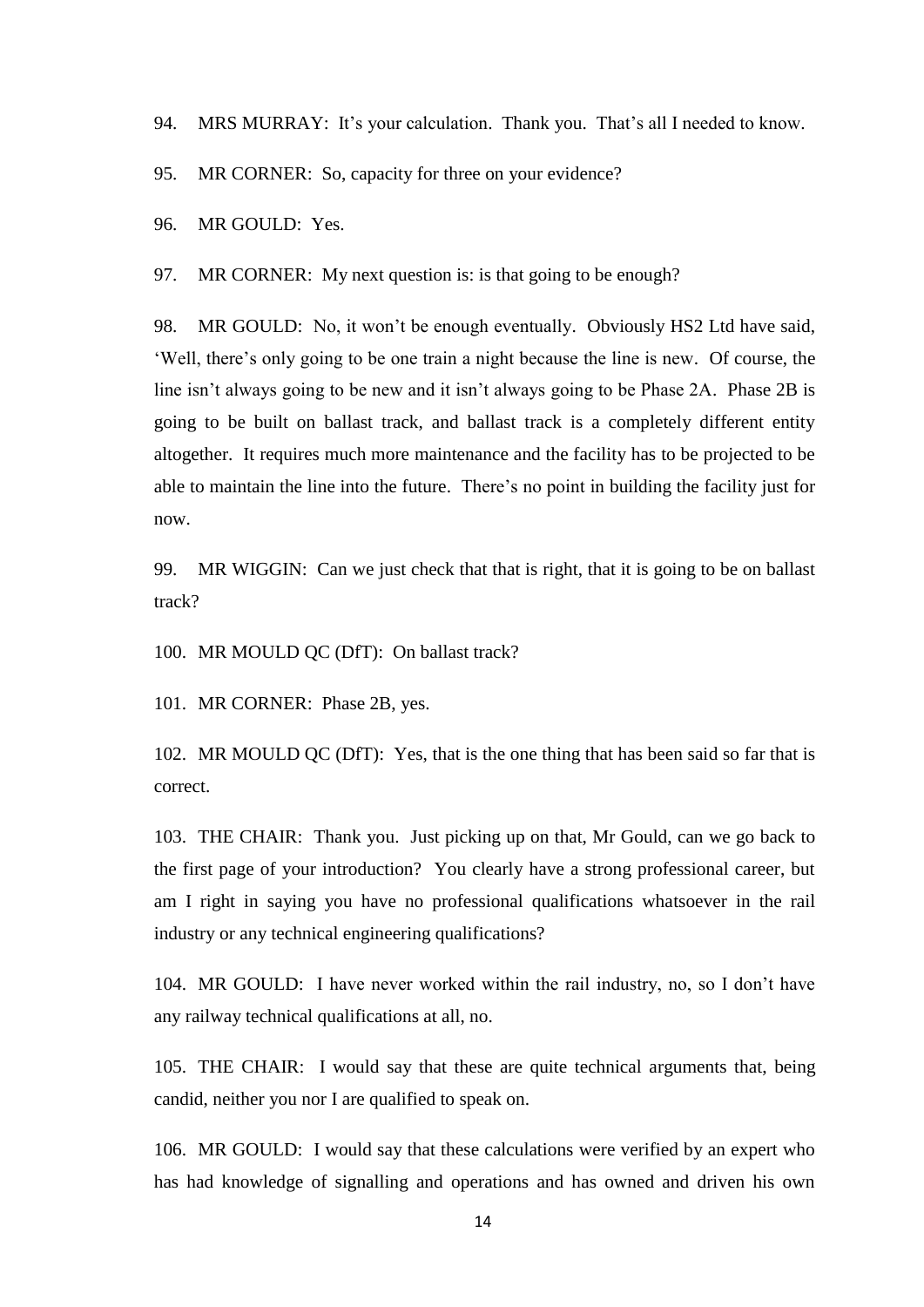steam locomotive.

107. THE CHAIR: I think if we are looking at expert points – I will come to you in a second, Sandy – it would be better to have expert witnesses. That is not to say it's not legitimate to have people with interests presenting information but I am struggling a little around the credibility of some of this evidence. Sandy?

108. MR MARTIN: Yes, I wouldn't want to make a comment about the credibility of evidence except that what I don't understand is that you are talking about the window of opportunity before the operations of the IMB-R interfere with the working on the Norton Bridge to Stone railway, and I can't see how any workings at the IMB-R, any operation of the IMB-R, interferes with the Norton Bride to Stone railway. That's probably because I have failed to notice something but can you point out to me where the operation of the IMB-R actually would interfere in any way with the operation of the Norton Bridge to Stone railway?

109. MR GOULD: That's because the supply trains to the IMB-R that supply the materials that are required from maintenance will come from Network Rail tracks, so those will approach from either the Stoke direction off the top of the picture or the Stafford direction from the bottom of the picture.

110. MR MARTIN: So, it's not the actual HS2 trains coming in for maintenance themselves which is a problem?

111. MR GOULD: No.

112. MR MARTIN: It's the trains coming in bringing materials for maintenance?

113. MR GOULD: It is. What we are saying is that we don't have any issues with how many maintenance trains will need to access HS2 from within the IMB-R at this point. What we have issues with is how many supply trains are going to need to be provided to the IMB-R in order to maintain the maintenance of the railway. So, those trains will come up the Norton Bridge to Stone line into the sidings at Walton and they have to be away again before the classic compatible trains come along that route, or whatever is the first train along that route in the morning.

114. MR CORNER: I think that Mr Mould wants to intervene.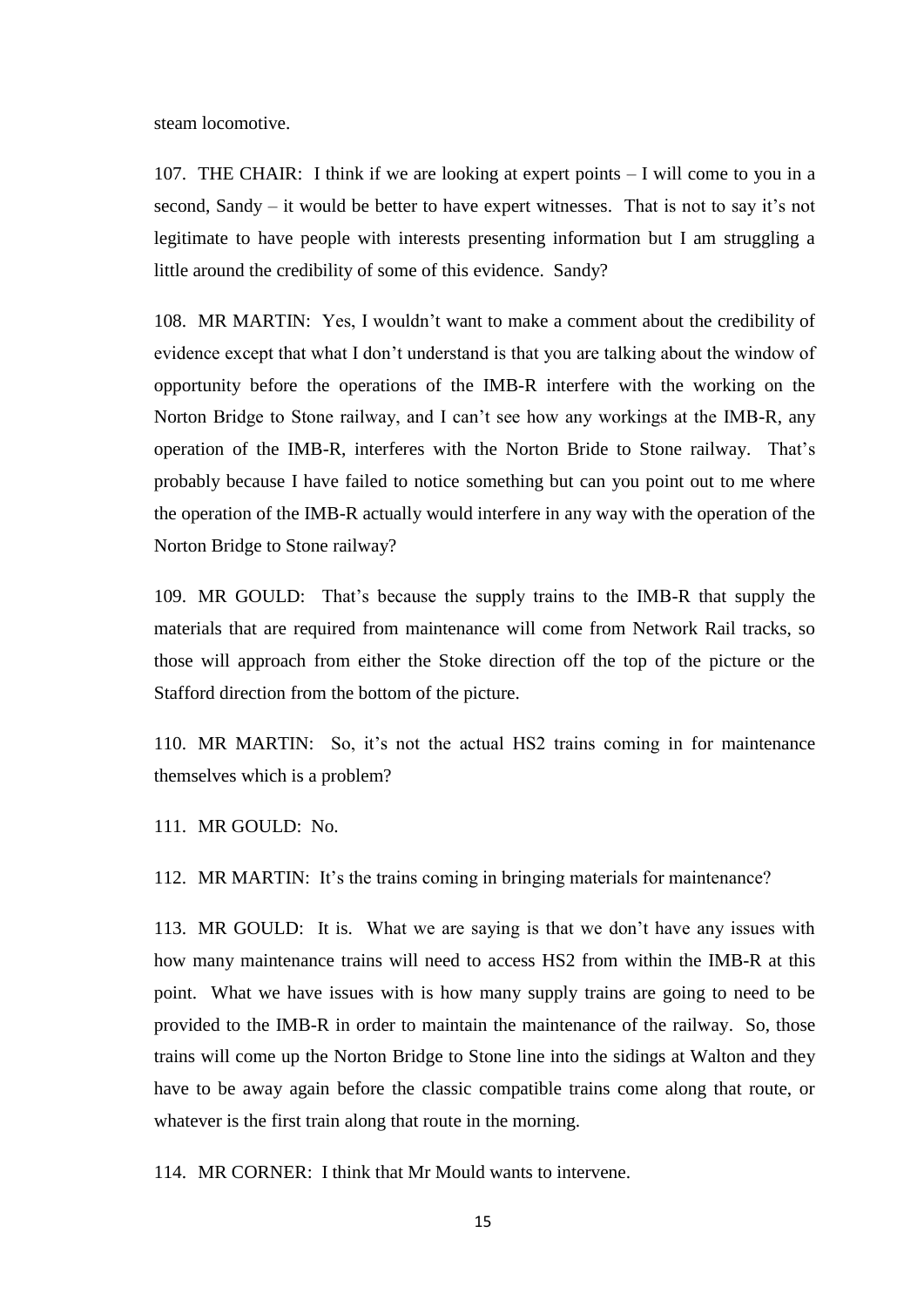### 115. THE CHAIR: I think I should let you intervene, Mr Mould.

116. MR MOULD QC (DfT): I am very conscious of the need not to seek unfairly to curtail the presentation of the petitioner's case, but I am also conscious of assisting the Committee so that we don't spend too much time on a false premise. Our position is very clear on this and Mr Smart can explain this later, if necessary. This part of the case is simply founded on a false factual premise. The false factual premise is this, and Mr Martin is, if I may say, absolutely on the point. The focus of this part of the case is on the operation of the IMB-R, the maintenance depot, in other words following completion and coming into operation of the Phase 2 railway. From the moment at which the Phase 2 railway comes into operation and ever after, the maximum number of trains that will need to run to and from the West Coast Main Line via the Norton Bridge to Stone railway into the maintenance depot is one train in every 24-hour period. So, one train per day. That computes to two train paths required. That is the maximum. What Mr Gould has done is to confuse the substantially larger number of supply trains that need to access the railhead, the construction facility at Stone, between 2021 and 2026, in order to serve the construction of HS2 with the number of trains that are required to run off the existing railway line into the maintenance depot once HS2 Phase 2A becomes operational, and you see that clearly in paragraph 4.4.7 of his proof. A35(7) is the reference. The activities that he refers to there as supporting his assumption that a minimum of three trains per night would need to run are activities that are associated only with the construction facility. They are not activities that are associated with the maintenance base once the railway has come into operation. So, what we are dealing with here is not a question as to whether three, four or eight trains per day, per 24-hour period would conflict with the assumed passenger services on the Norton Bridge to Stone railway from 2026, 2027 onwards but whether one train per 24 hour period would conflict with those services. It is a completely different question. That is the factual position which we, as the promoters of this scheme, are convinced of.

117. THE CHAIR: Thank you very much Mr Mould. Apologies for not allowing you to say that earlier. I wanted to give the petitioner a fair wind but it became very clear, through Sandy's questioning, that you will have a different case.

118. MR MOULD QC (DfT): Absolutely.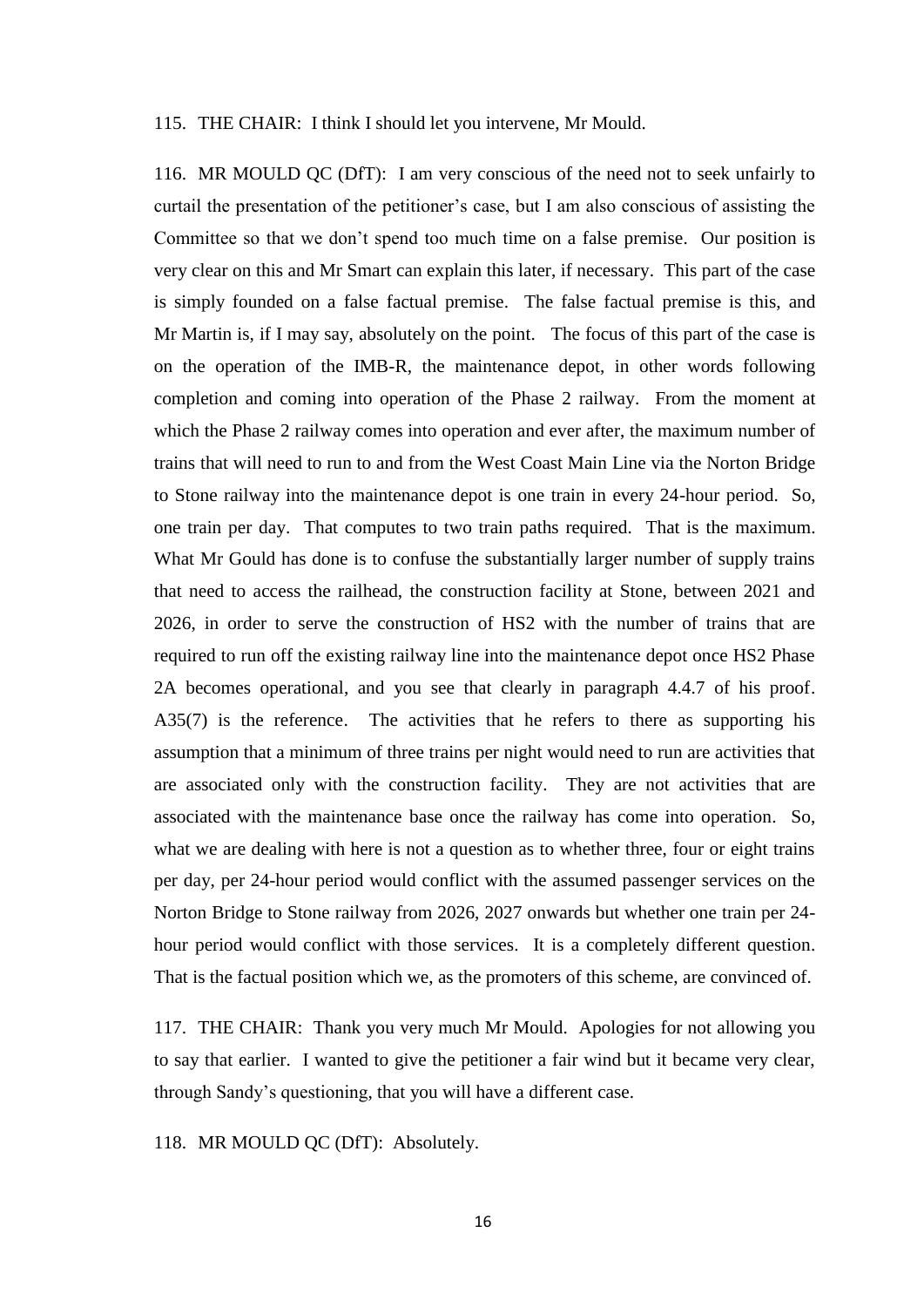119. THE CHAIR: Mr Corner, would you like to have a five-minute recess and review and then come back, given what I've said and what Mr Mould has said, or are you happy to speak now?

120. MR CORNER: Sir, that's very kind of you, thank you very much, but I'm not sure that we need a five-minute recess. If I may say, Mr Mould's intervention as always is very helpful because it enables us to understand HS2's case. Our case is about the number of trains that will need to access the IMB-R, not during construction of the railhead but once it is being maintained and if the full extent of Mr Gould's proof of evidence is read, that becomes clear and I can ask him to explain that so that we are under no misapprehension.

121. THE CHAIR: Sheryll Murray.

122. MRS MURRAY: I thought I heard Mr Mould just confirm that once the railhead was constructed and the railway was constructed, we would only need one train per night.

123. MR MOULD QC (DfT): Per day, per 24-hour period.

124. MRS MURRAY: Yes, per day. Mr Mould, clearly, this is actual fact with your scheme.

125. MR MOULD QC (DfT): That is our position, yes.

126. MRS MURRAY: Mr Corner, why do you say that is incorrect when we have just heard Mr Mould confirm it?

127. MR CORNER: Thank you for the question. I will ask Mr Gould to deal with that, if I may, please.

128. THE CHAIR: Why are you asking Mr Gould? Mr Gould doesn't have any technical expertise. It strikes me you may be right, Mr Mould might be wrong but it's a technical analysis, is it not?

129. MR CORNER: If I may say, sir, it's a matter with which I would hope we are entitled to deal. The reality is, as Mr Gould says in his proof, HS2 have said that when the line is new there will be one maintenance journey, one supply train per night. That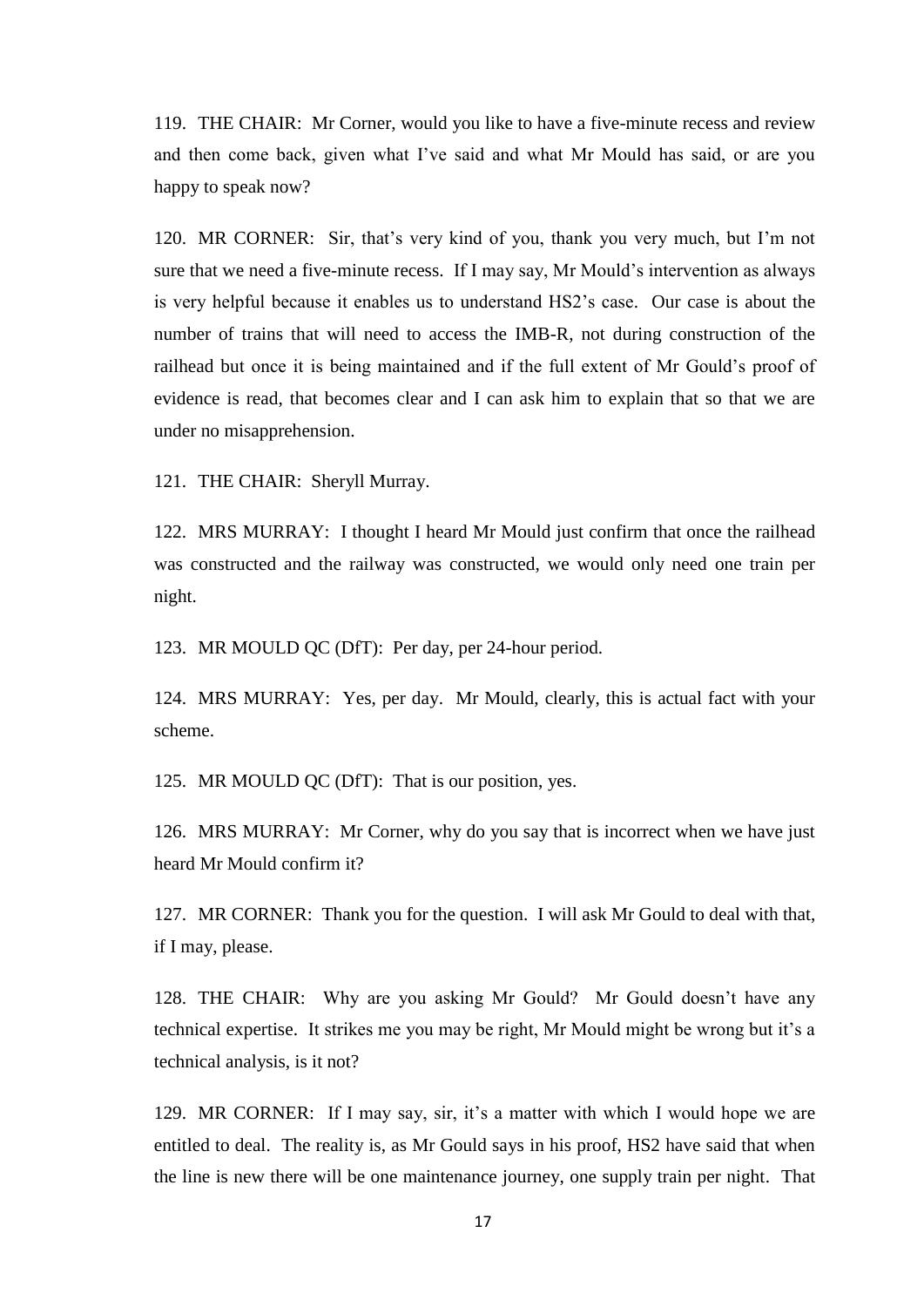is true and Mr Gould acknowledges that in his proof, but he goes on to give reasons which I would hope the Committee will hear, as to why he disagrees with that, and he was beginning to go into those reasons when Mr Mould made his intervention.

130. THE CHAIR: Shall we do that then, briefly, and with caution?

131. MR MOULD: I would find that helpful.

132. THE CHAIR: I am trying to be helpful; I am not trying to be disruptive. It may be that 30 seconds with Mr Gould will give clarity, I don't know, so let's carry on.

133. MR CORNER: Well, let's ask him.

134. MR GOULD: Yes, if I may carry on, yes, of course. Yes, I can understand why Mr Mould is getting confused. It does read slightly ambiguously, that paragraph 447, but we are referring to the IMB-R, not the railhead. As Mr Corner says, we are talking about supply trains once the line is up and running. Before the line is up and running there can't be any conflicts with HS2 trains because there won't be any, so it must be after the line is up and running.

135. MR CORNER: Can you deal with the point that was raised? Mr Mould says that after the line is up and running there will only be one supply train per night, so tell us your view about that.

136. MR GOULD: Yes, the fact is that as I was saying, ballast trains or ballasted track takes a lot more maintenance than the side track, and the Stone railhead can't handle the length of train in which ballast is delivered. They are 800-metre long trains. That is acknowledged in the SIFT analysis of the Stone and Aldersey's Rough railhead, so every ballast train that comes in is actually two paths into the railhead. So, even though there might only be one train per night for Phase 2A, once you get to Phase 2B, every ballast train is two paths per night, so we can assume, therefore, that there must be a greater number than Mr Mould is claiming there is. We can look at the technical information. If you want some technical background on this, certainly we can look to that.

137. THE CHAIR: You can ask the question, 'If you want', but we do want.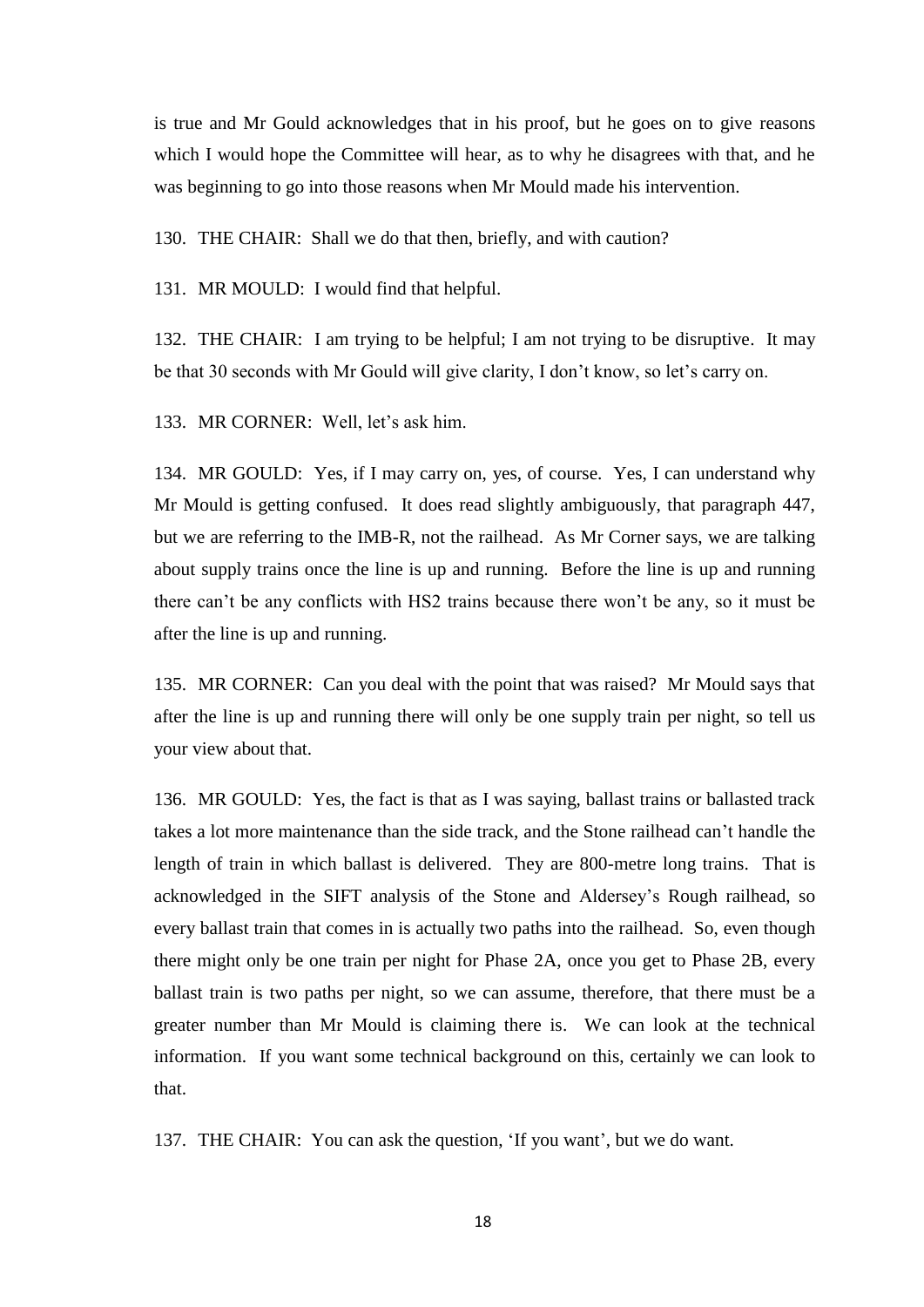138. MR GOULD: Rather than, 'If you want', then, I shouldn't put it that way. This is a quote from the *Rail Engineer* magazine on 15 December 2016 from a conference organised by the Permanent Way Institution of European Railway Engineers, which is the pre-eminent body for dealing with high-speed track forums and any kind of railway building. What that says is that a key risk associated with ballasted track is the ongoing settlement of the ballast under loading, and the cumulative tonnage that will be applied to HS2 Phase 2 is 62 million gross tonnes per annum. Now, if we compare that with anywhere else in the world, there isn't anywhere. Nobody has any idea of what the loadings' effects are going to be on the maintenance requirements. If you compare that to HS1, that is only 14 million gross tonnes per annum, so you are talking of well over four times the stress being put on HS2 that has been put on HS1. The man that gave that speech to the organisation was Niall Fagan, HS2 Ltd's head of track engineering so they are already aware of that.

139. THE CHAIR: Perhaps we can move on. Sorry, Sandy?

140. MR MARTIN: I am sorry, Chair, but I do have some questions about this.

141. THE CHAIR: Okay.

142. MR MARTIN: I am struggling to understand here. First of all, can I ask Mr Mould whether you agree with 4.5.5 in the petitioner's evidence that HS2 will be splitting the ballast supply trains into two sections?

143. MR MOULD QC (DfT): Yes, the ballast train is 800 metres long and you would decouple that train in order to service it within the maintenance depot, but the assumption that I have put to you as to the number of trains per 24-hour period, or per night, as it has been put, once the full Phase 2 railway is in operation, is precisely on the basis that we would need to be able to accommodate the maintenance of ballasted track. The figure for Phase 2A alone – that is to say the six years or so between 2027 and 2033 – is a maximum of one train a week. We think we could get by with one train a month but we are saying one train a week to be robust. The principal reason why it's one train a week during Phase 2A but it goes up to one train a night during Phase 2B is because Phase 2A is a slab track railway and Phase 2B is a ballast railway.

144. MR MARTIN: The point being that you have fully taken into consideration the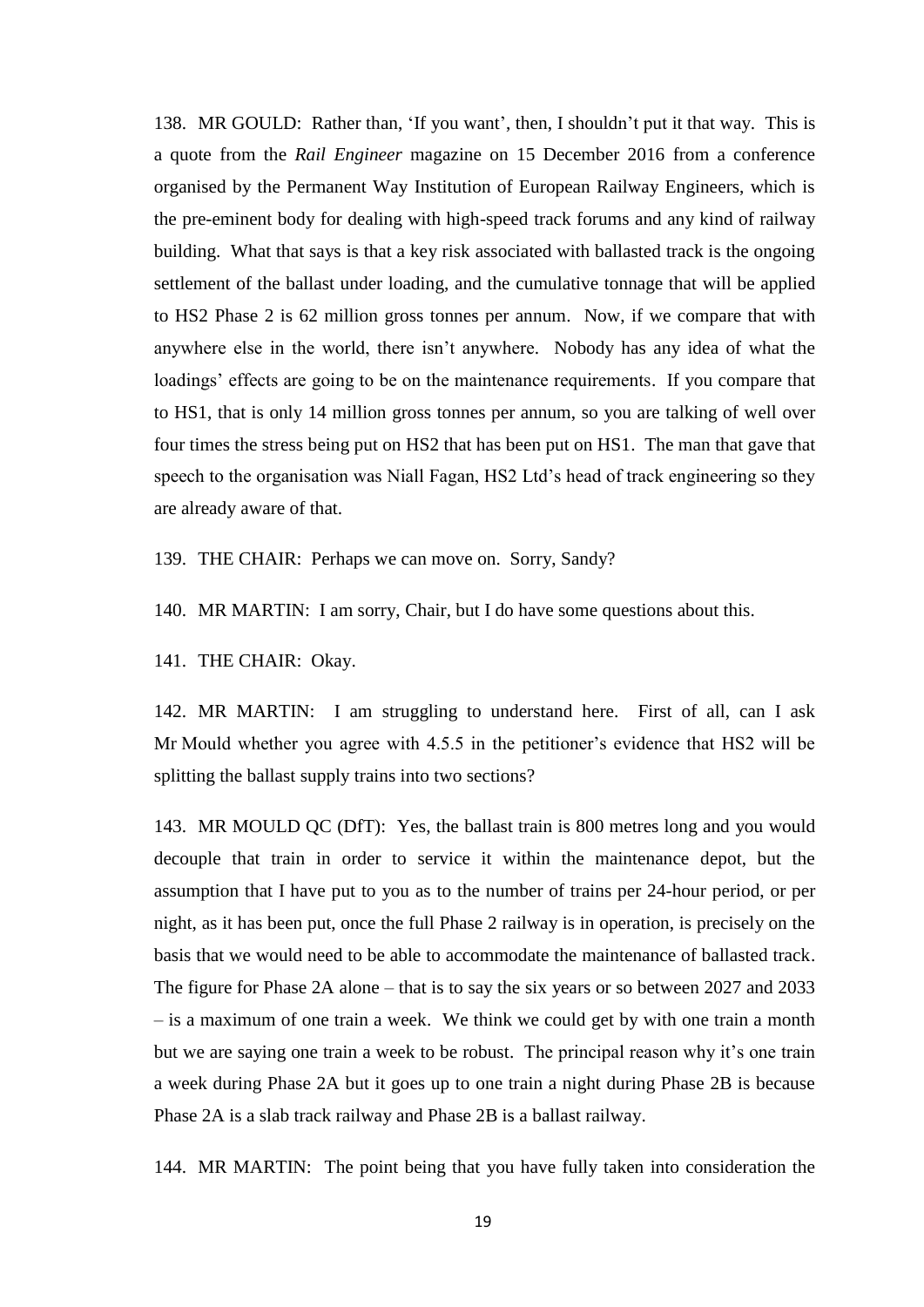fact that Phase 2B is a ballast railway in making your calculations for Stone?

145. MR MOULD QC (DfT): The promoters of this project, with the benefit of the advice of Mr Smart as our chief engineer, who amongst other things was responsible for the production of the Northern Section of the Channel Tunnel Rail Link with the advice of railway engineers WSP, have been working on this for us for, I think, years, certainly for many months. We have considered carefully the case that is being put forward by this witness speaking as a lifelong, amateur railway enthusiast and we have satisfied ourselves that the numbers that I have put to you are robust. The reason I intervened was because, whilst wishing not to be unfair to the petitioners, I did not see it would be to the Committee's advantage to proceed too far down the road, or should I say the railway line, on a false premise. Thank you.

146. MR WIGGIN: I just want to know why they are not building slab tracks for the next phase.

147. MR MOULD QC (DfT): The Manchester section of that railway presents challenges with using slab track. That, of course, is a matter that is under review as well, but in order to be robust in our assumptions as to the frequency of trains that would need to use this depot, in fairness to the petitioners, so we do not present too optimistic a case in response to theirs, we have made the assumption that Phase 2B will be a ballasted railway.

148. MR CORNER: Thank you.

149. MR GOULD: These calculations, I might say, are theoretical calculations made by HS2 Ltd. As I have said, no one knows what the effects of the loadings are going to be on ballasted track. In fact, there is another article from *Rail Technology* magazine.

150. THE CHAIR: Can we move on? I don't want more articles read out on this issue. Mr Corner?

151. MR CORNER: Mr Gould, if I can just ask another question connected to that, our attention was drawn by Mr Martin to your proof of evidence at page A35(7). Can we go back, please, to page A35(6)? I am looking at 4.3.1 of your proof where you say: 'HS2 Ltd has told us that the capacity constraints at Stone aren't a problem because for the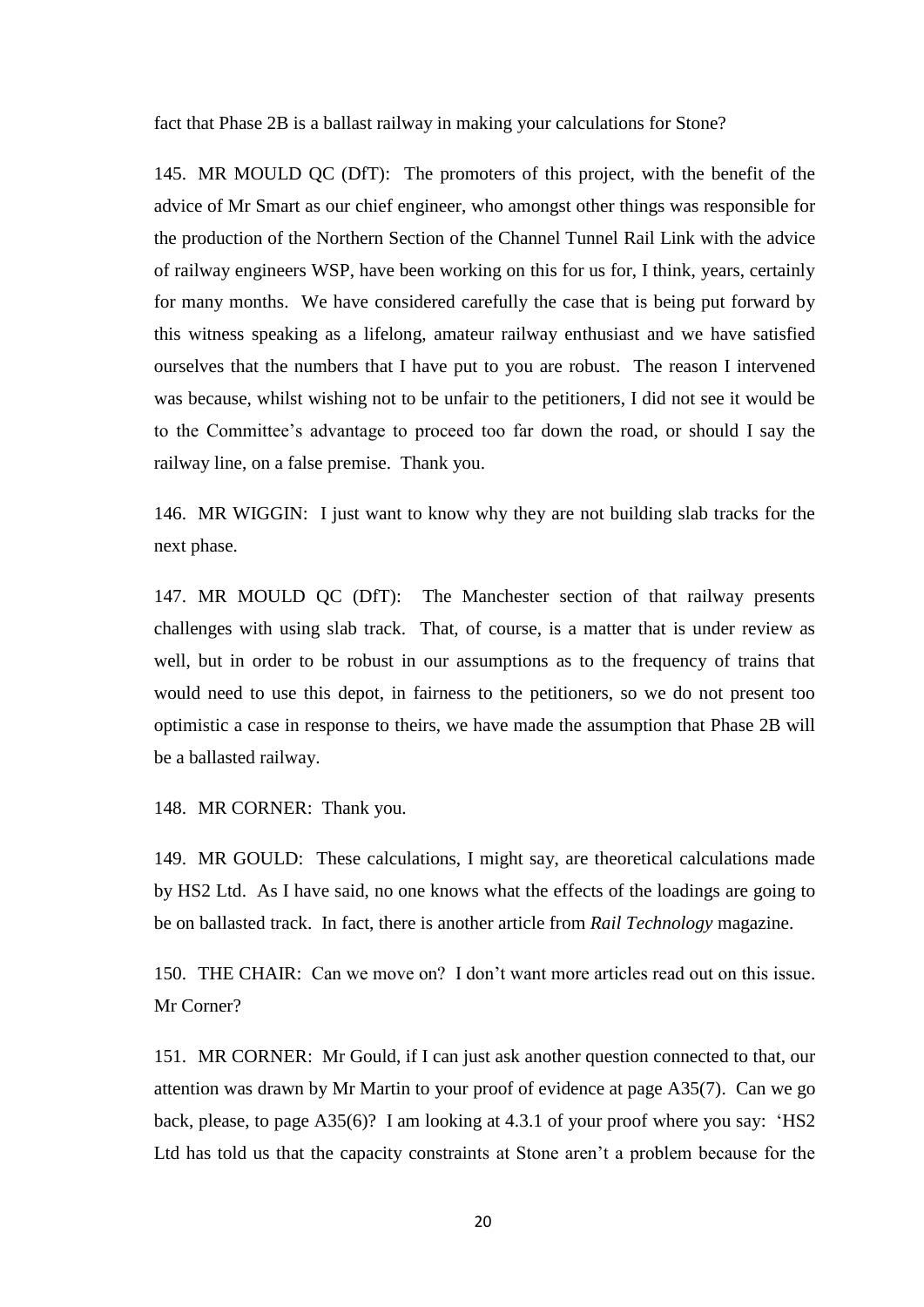first few years the line will be new and won't require more than one supply train per night.' That is how you have set it out. Have you been told by HS2 that it will be one supply train per night throughout the life of the line or is what you have understood them to tell you that it is for the first few years when the line is new?

152. MR GOULD: No, that was taken from the minutes of our meeting with HS2 Ltd on 20 September last year.

153. MR CORNER: So, can we assume from the position for the first few years when the line is new that the position in terms of the number of supply trains will stay the same throughout the life of the line?

154. MR GOULD: No, we certainly can't. Obviously, as the line gets older, the line will deteriorate and for the first few years that could mean anything.

155. MRS MURRAY: Do you have that in writing from HS2 and if you haven't, Mr Gould, could we ask Mr Mould to define the period of time meant by 'first few years', because 'few' could mean five; 'few' could mean 50 depending on the context in which it is used.

156. THE CHAIR: I am trying to catch Mr Mould's eye to see if he wants to come in, in trying to help.

157. MR MOULD QC (DfT): If I may, I will seek to deal with that point. I have never seen this minute. It is not a minute that we have viewed. I am not saying whether that was said or not. What I am telling you is the position that I have been instructed. I will call Mr Tim Smart later who will speak to you on oath and will explain the position, otherwise this exercise is self-defeating. We're taking more time to explain matters.

158. MRS MURRAY: Absolutely, and was that an official parish council minute?

159. MR GOULD: It was a minute of the Stone Railhead Crisis Group from the meeting with HS2 Ltd and, as I understand it, Mr Mould is correct that HS2 Ltd did not respond to the minutes. In fact, I don't know that we have had any response to any minutes that we have submitted to them.

160. MR WIGGIN: Okay, let's keep going.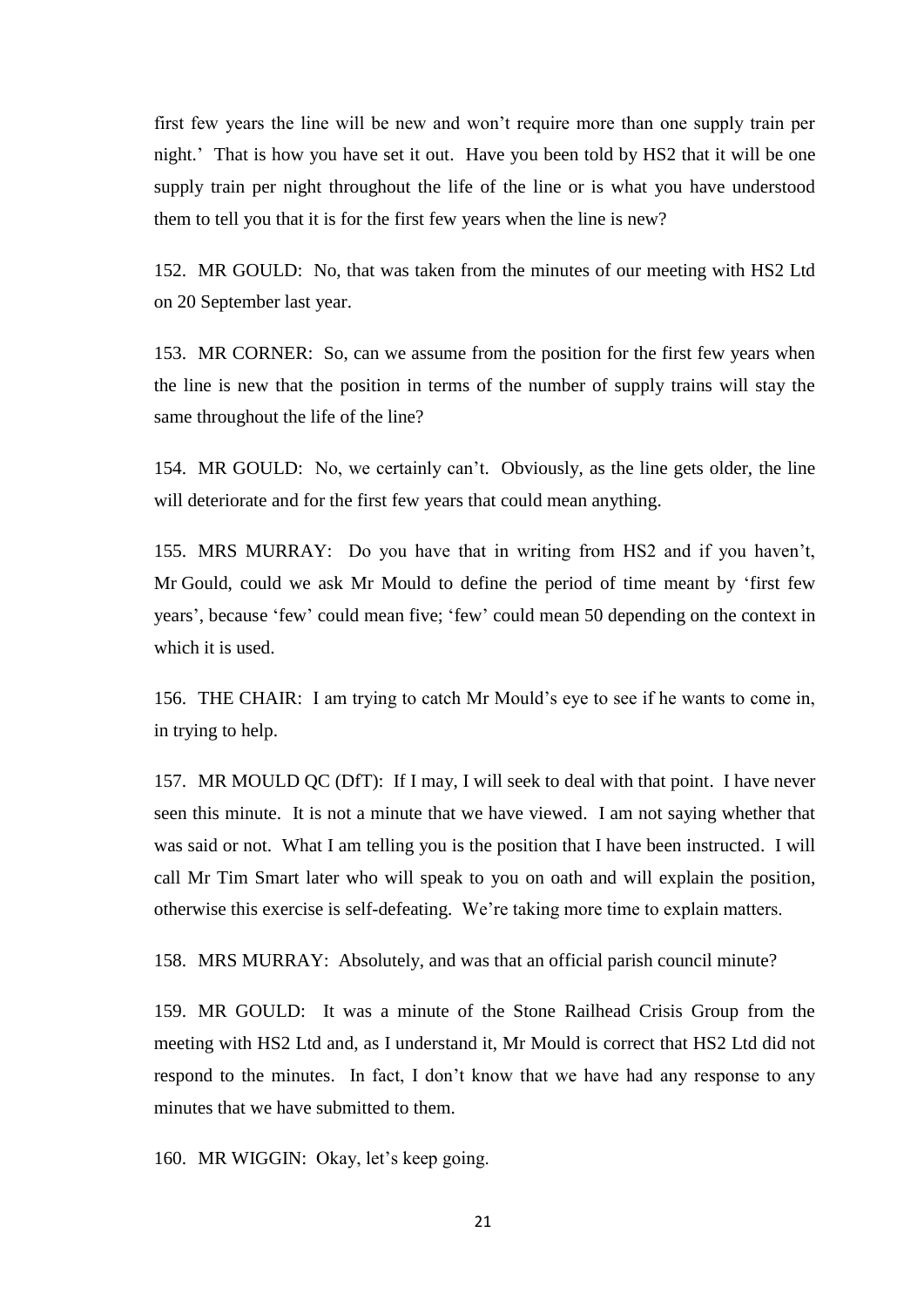161. MR CORNER: All right, thank you very much.

162. MR GOULD: With regard to the question of whether or not it's five years or 10 years, I don't think Mr Mould gave a satisfactory answer.

163. MR MOULD QC (DfT): I said that I would deal with that later.

164. THE CHAIR: You have said you will deal with it later and that's absolutely fine. It makes sense. I gave you the opportunity to come in and you didn't need to take it. I think it makes sense, if possible, to hear from the petitioners but it was helpful, the earlier interventions. I think we want to give you a fair wind, but I am getting a little frustrated at the slow progress that is being made and also the technical detail and evidence being given by a non-technical specialist. I am personally finding it a little frustrating but please do carry on with the evidence here and it may be that it joins up with later people giving evidence. I am sharing my frustration, which is not helping, I think, your case or your client's case.

165. MR CORNER: Thank you, Chair.

166. MR GOULD: Is it more beneficial to the Chair for Mr Mould to come back on?

167. THE CHAIR: He has made it clear what he is going to do. We will hear from the petitioner and the witness and then go back to HS2 unless Mr Mould indicates he wants to come in otherwise with my permission, in which case that is what will happen.

168. MR CORNER: Thank you. Mr Gould, you were going to say something. I am not sure whether you remember what it was, but in any event, just before we leave this topic, just in conclusion, are you aware of any line elsewhere that is subject to the kind of stresses and loadings that this line will be subject to?

169. MR GOULD: No.

170. MR CORNER: No. In those circumstances, in your opinion, is it possible to predict with certainty how many maintenance supply trains there would be to Stone?

171. MR GOULD: It isn't possible to predict with certainty, and the reason for that is because nobody has any experience of this and all of this is empirical measurements that are based on experience.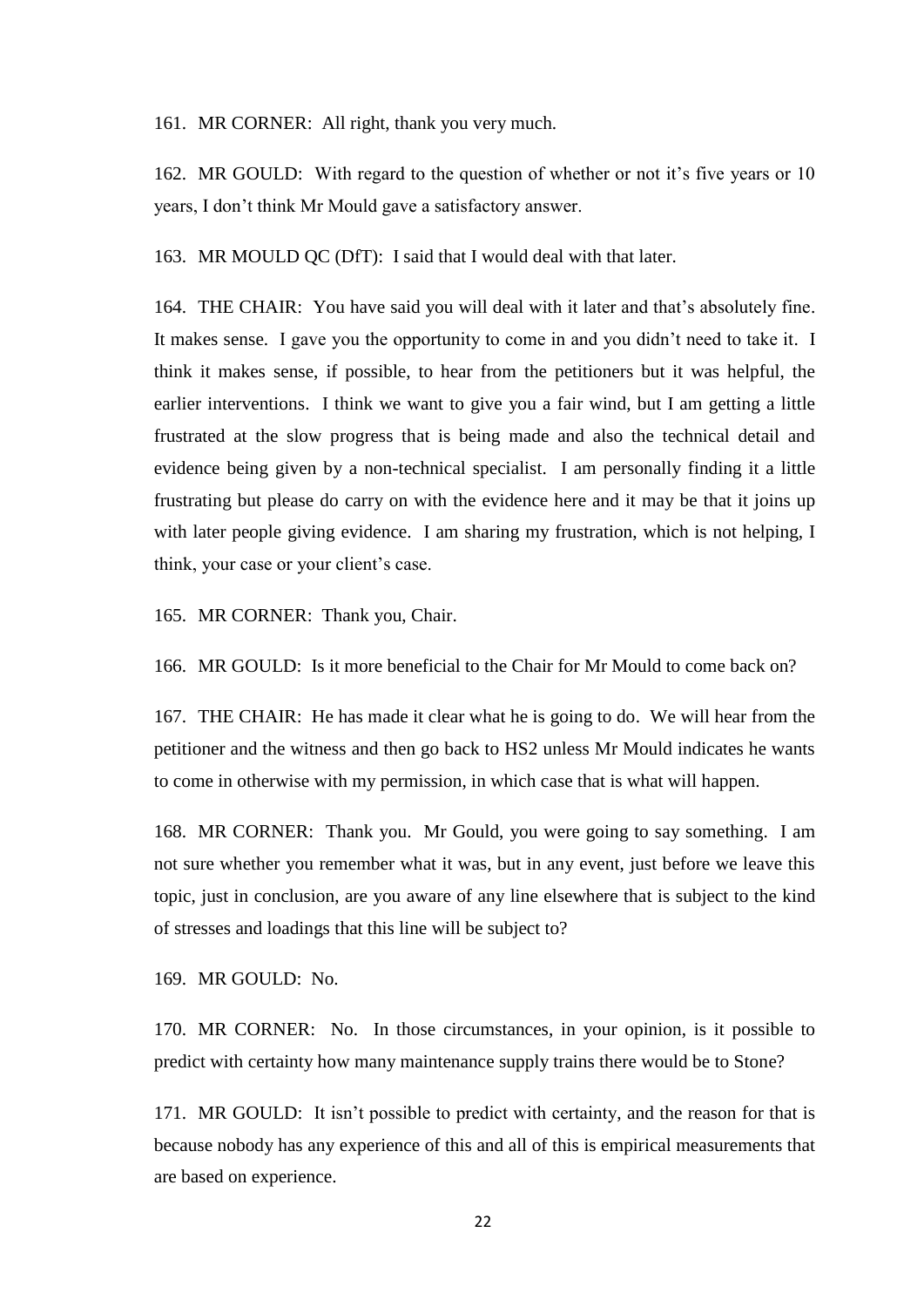172. MR CORNER: All right, okay, thank you. Can I move on, please? What happens if there are more supply trains that need to access Stone that can be accommodated at night? What follows?

173. MR GOULD: The upshot of that is that the only option that HS2 Ltd will have in supplying Stone IMB-R, as it would be then, would be to return to supplying the IMB-R during the day, but once HS2 Ltd is up and running, as we've already seen there will be more passenger trains during the day including HS2 trains running along the Norton Bridge to Stone line and it's quite possible there will be up to seven trains per hour running along that route given the aspirations of the operators that are running along there at the moment. In that seven train per hour window, it would not be possible to run supply trains because of how long it would take for those supply trains to cross the tracks into the IMB-R. We're looking at probably an eight-minute window, possibly even longer than that for them to get across the tracks, off the Network Rail tracks into the IMB-R. That wouldn't be possible without disrupting passenger services or having them withdrawn.

174. MR CORNER: So, in short if supply trains need to access the IMB-R during the day, what do you say will be the result?

175. MR GOULD: The likely result would be that the main casualty will be the classic compatible HS2 service that runs from Handsacre Junction through Stafford to Stoke and Macclesfield, and the reason for that, of course, is that that is the one that has the biggest political threat associated with HS2 freight trains interfering with the HS2 timetable and it's also the one that has the most impact further down the line on HS2 if those trains should get disrupted. And, of course, at the moment we know that HS2 Ltd will be forming part of the West Coast Partnership, who will be running those services. So, that will be the service over which they have most control, so that's the one that is likely to be taken off, which means then that our county town of Stafford will lose its HS2 service. Perhaps we can go to the next slide, slide 6?

176. MR CORNER: That is A37(6). So, this is what happens if, as you suggest, the night-time capacity of the maintenance depot at Stone is exceeded and maintenance trains have to run during the day?

177. MR GOULD: That's right.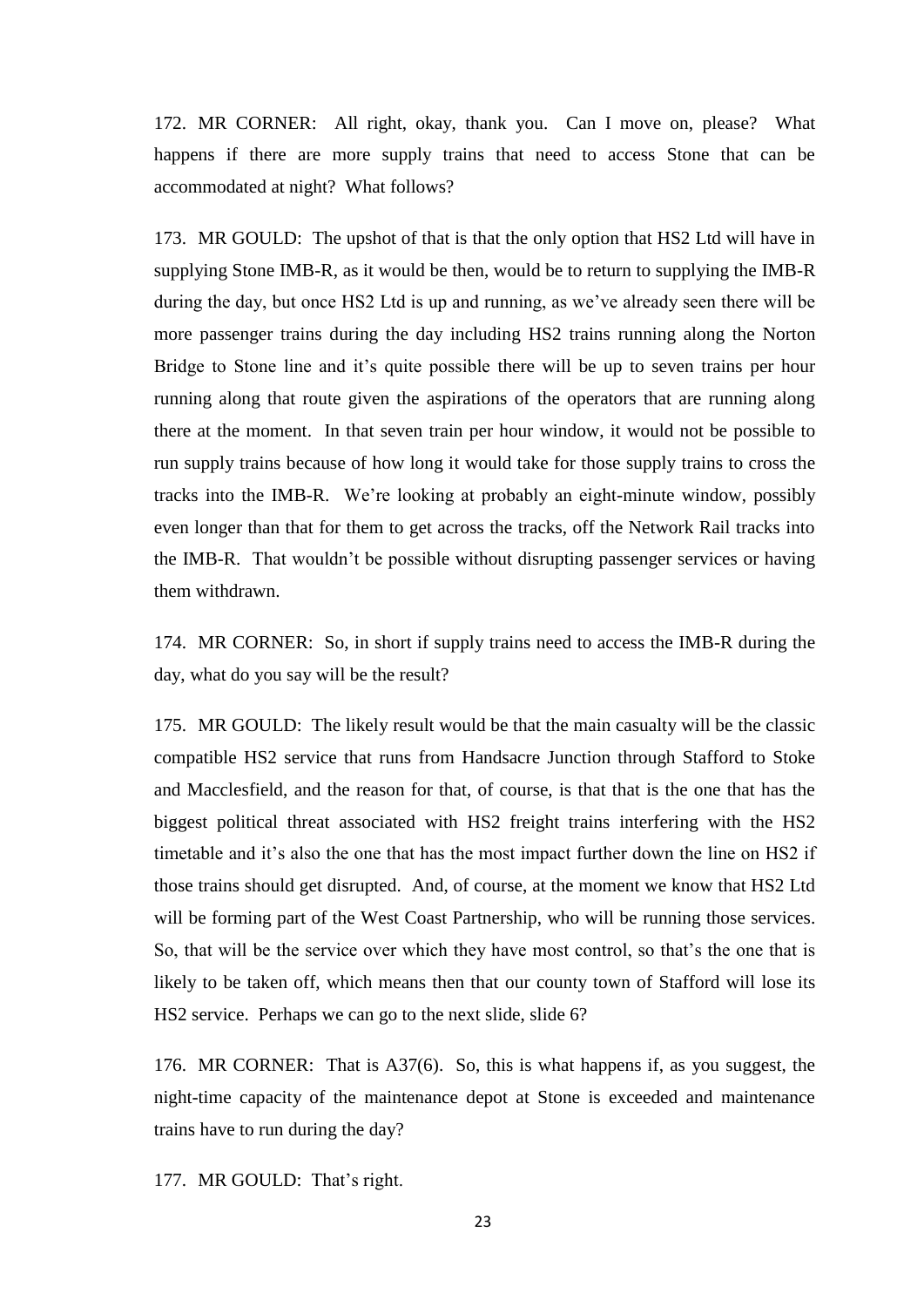178. MR CORNER: Tell us with regard to slide 6.

179. MR GOULD: You will see that we have now diverted the dotted line away from Stafford running up the College line, which is the same route as the current Manchester to London, Euston, Pendolino services take, stopping at Stoke and Macclesfield and that would cut Stafford out of the equation altogether. Stafford is a key element in the Constellation Partnership. There is a projected £507 million development around the Stafford Gateway masterplan on the premise of HS2 trains stopping at Stafford, but a secondary consideration is then that without any passenger revenue from Stafford, it's highly likely that the Stoke and Macclesfield service would become unviable and it's quite possible that the entire service could be withdrawn to the severe detriment of Staffordshire altogether.

180. MR CORNER: So, you say HS2 service to Stoke and Macclesfield would have to be rerouted, it would cut out Stafford and you say that that might, indeed, threaten the viability of the HS2 service itself?

181. MR GOULD: Correct.

182. MR CORNER: All right. And how serious a consequence is that in your view?

183. MR GOULD: Well, it's extremely serious because, I mean, Stoke on Trent, you may not be familiar but it's  $a - it$ 's already a deprived area, it comes regularly top of many lists for things like child poverty, educational achievement, all sorts of things. In fact, earlier this month, on 6 April, it came top of the list for pensioner poverty, would you believe, where pensioners in the area are living on less than anywhere else in the country and we need HS2 coming to places like Stafford and Stoke on Trent in order to give a much higher aspiration for people in order to bring business and investment into the communities. Without HS2, what we're going to be suffering is what the Chamber of Commerce have referred to as business drift from Stoke on Trent and Staffordshire generally into Crewe because of Crewe's much better connectivity.

184. MR CORNER: All right, thank you. Now can we just turn please finally to Aldersey's Rough? What do you see as its advantages over Stone as a location for the IMB-R?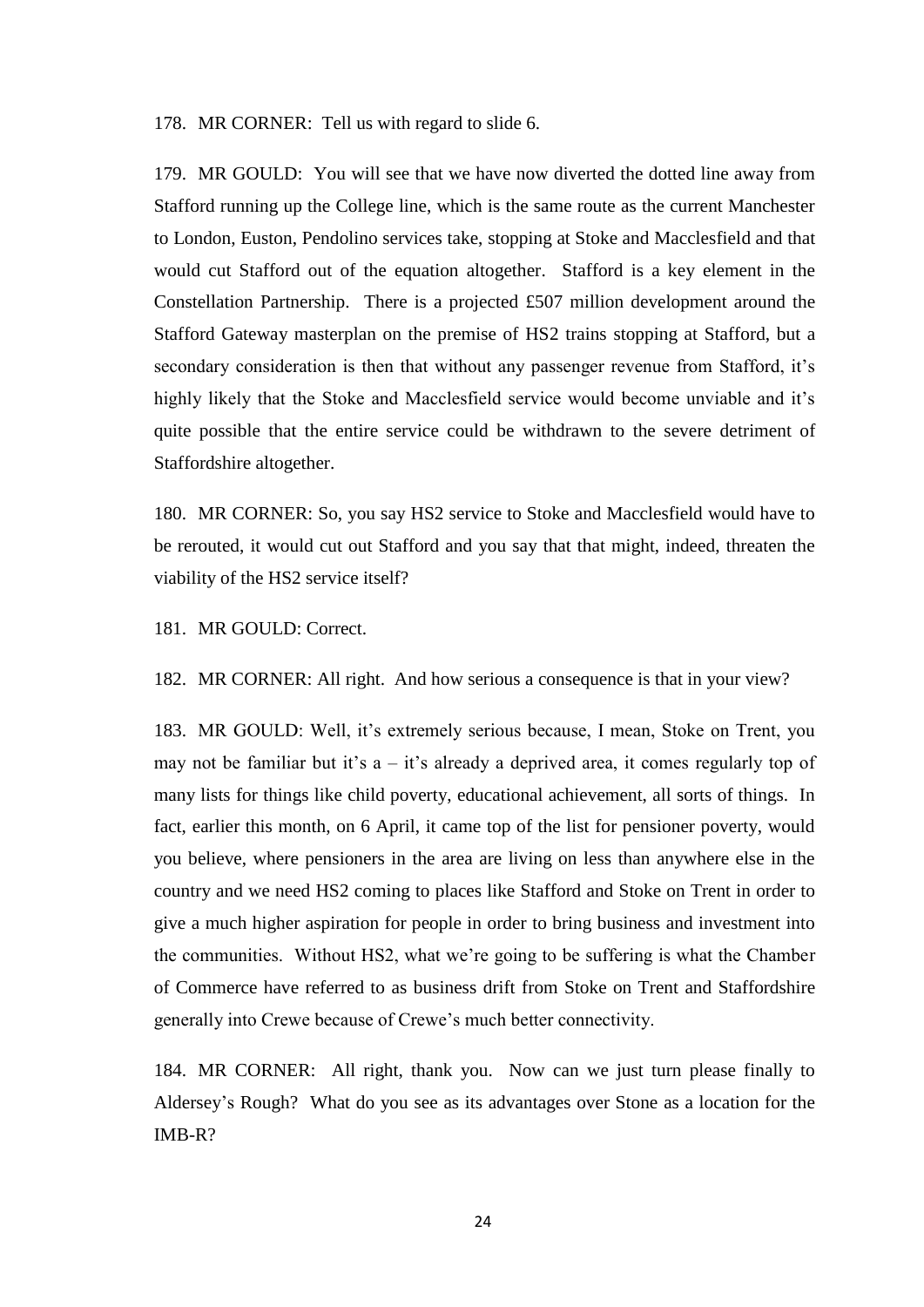185. MR GOULD: Well, first of all, there are many reasons but I'll just list the major ones. First of all, because of its location as you can see on the dotted line there from Madeley chord junction, because of its location, it can be supplied 24 hours a day, seven days a week without any interference at all with any current passenger trains or certainly without any interference with any HS2 classic compatible trains at all. It has capacity to handle the 800 metre ballast trains without them needing to be split, which HS2 Ltd has reported in its SIFT report. There is no need for reversals using our diagrams rather than the HS2 layout and I hope to approach the layout.

186. MR CORNER: To which we will come to later.

187. MR GOULD: Yes. So, therefore it is a much more robust proposal in terms of operation and cost effectiveness. It will be, as Mr Corner has already said, half way, genuinely half way along the line, not this half way along the line that HS2 claim for Phase 2A for Stone. Aldersey's Rough is actually half way along the line between the beginning of Phase 2A and the end of Phase 2B so it's much more centrally located than Stone.

188. MR CORNER: Right. Mr Parkin will deal with that in more detail. Can I just ask you, would there be the same concern that you have in relation to Stone about supply trains to the IMB-R prejudicing passenger services, would that concern exist in relation to Aldersey's Rough?

189. MR GOULD: No, it wouldn't. There would not be any conflicts with the HS2 services because they are not going to be running up the West Coast Main Line.

190. MR CORNER: All right, okay. Now, next in the opening, when we in the introduction –

191. MR MARTIN: Sorry, can I just interject there? Mr Gould, would there be any interruption, would there not be any interruption of the current West Coast Main Line services? I mean, we actually on our fact-finding trip witnessed the West Coast Main Line and the trains on that line are pretty relentless. I mean, there's virtually no gap between them.

192. MR GOULD: Correct. The premise of HS2 is that those express passenger trains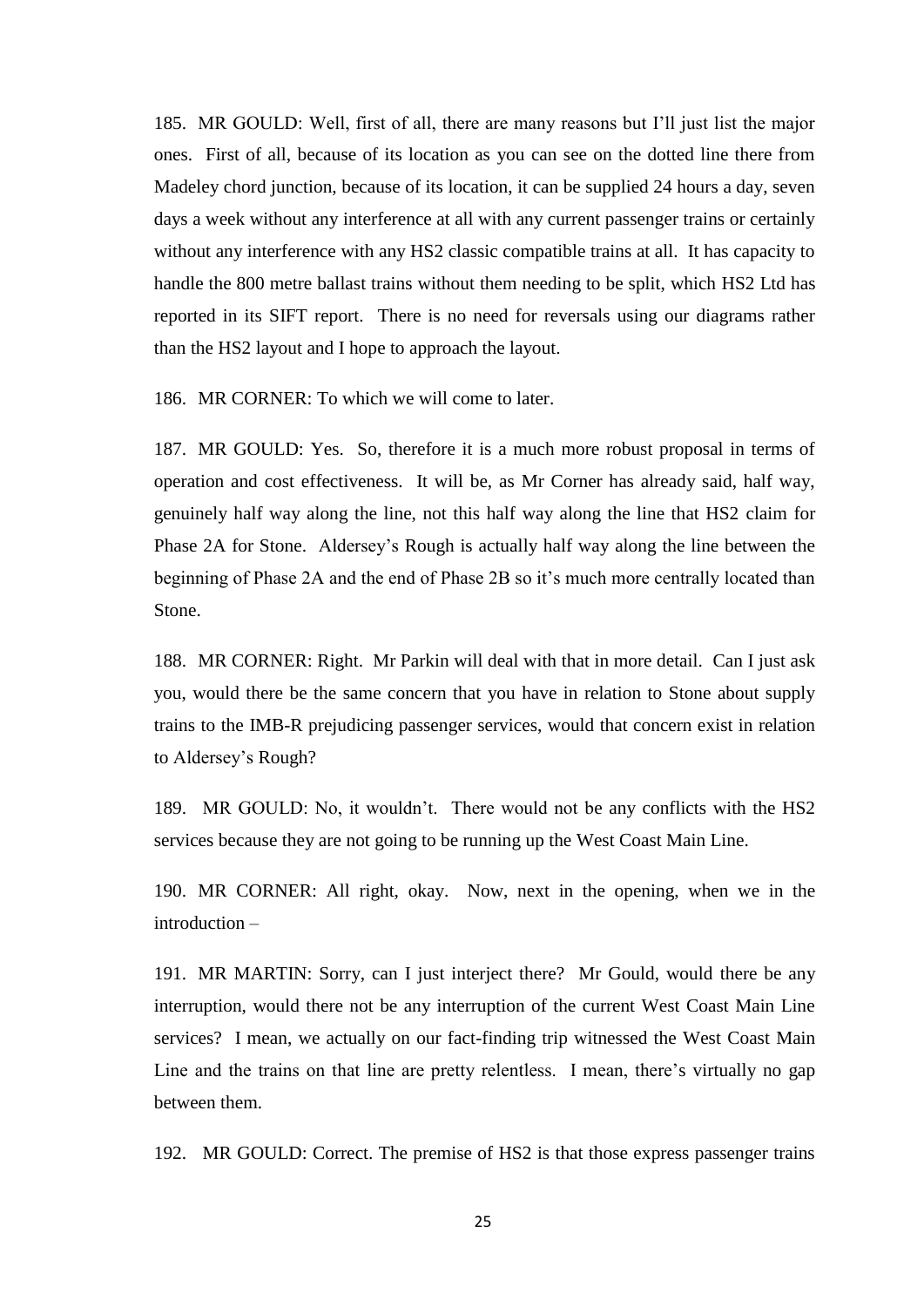are going to be almost exclusively withdrawn in favour of trains running along the HS2 Main Line. So, instead of running down from Stafford to Crewe along the West Coast Main Line, all those Pendolinos that are now running would be running from Crewe down to Birmingham and London. So, that would create a lot of capacity. That's the whole premise of HS2 as they decrease the capacity so we are then filling the capacity with our proposals and improving the connectivity which we'll come on to.

193. MR MARTIN: But would there not be fairly substantial disruption of the operation of the West Coast Main Line during the five years construction period?

194. MR GOULD: No. There are four tracks on the West Coast Main Line so we have two what are known as slow lines, which are actually 100 mph running and there are two fast lines and the slow lines, there would be the connection from the slow line from the southbound direction so that would enable trains to run into Aldersey's Rough via a bridge over Madeley chord which would then run into Aldersey's Rough without touching the West Coast Main Line fast lines at all and on our plans we have the opportunity to run from the fast lines certainly during construction but we would suggest that that was done during the slacker periods at night when the fast lines are hardly used.

195. MR CORNER: Thank you. Newcastle please. We mentioned this in introduction. You've said that to provide an IMB-R railhead and IMB-R at Aldersey's Rough would involve reactivating part of the Newcastle – Market Drayton line. How does that relate to reconnecting Newcastle?

196. MR GOULD: Well, the route beyond Aldersey's Rough on the map there, all the way to Stoke in fact, is still available as far as Newcastle because effectively it's a mothballed railway so far as Silverdale Colliery, which is beyond Aldersey's Rough, and beyond Silverdale Colliery, into the former Newcastle station site is owned as a walkway and cycleway by the local authority. So, it would be possible to re-lay that line and by re-opening the route to Aldersey's Rough, we create a situation where the cost benefit analysis of then continuing to Newcastle becomes that much more beneficial on account of the fact that a major element of the cost is taken out by building the line as far as Aldersey's Rough and making the connection to the West Coast Main Line. So, Aldersey's Rough could easily become the catalyst for that.

197. MR CORNER: And if Newcastle is reconnected, how does that relate to the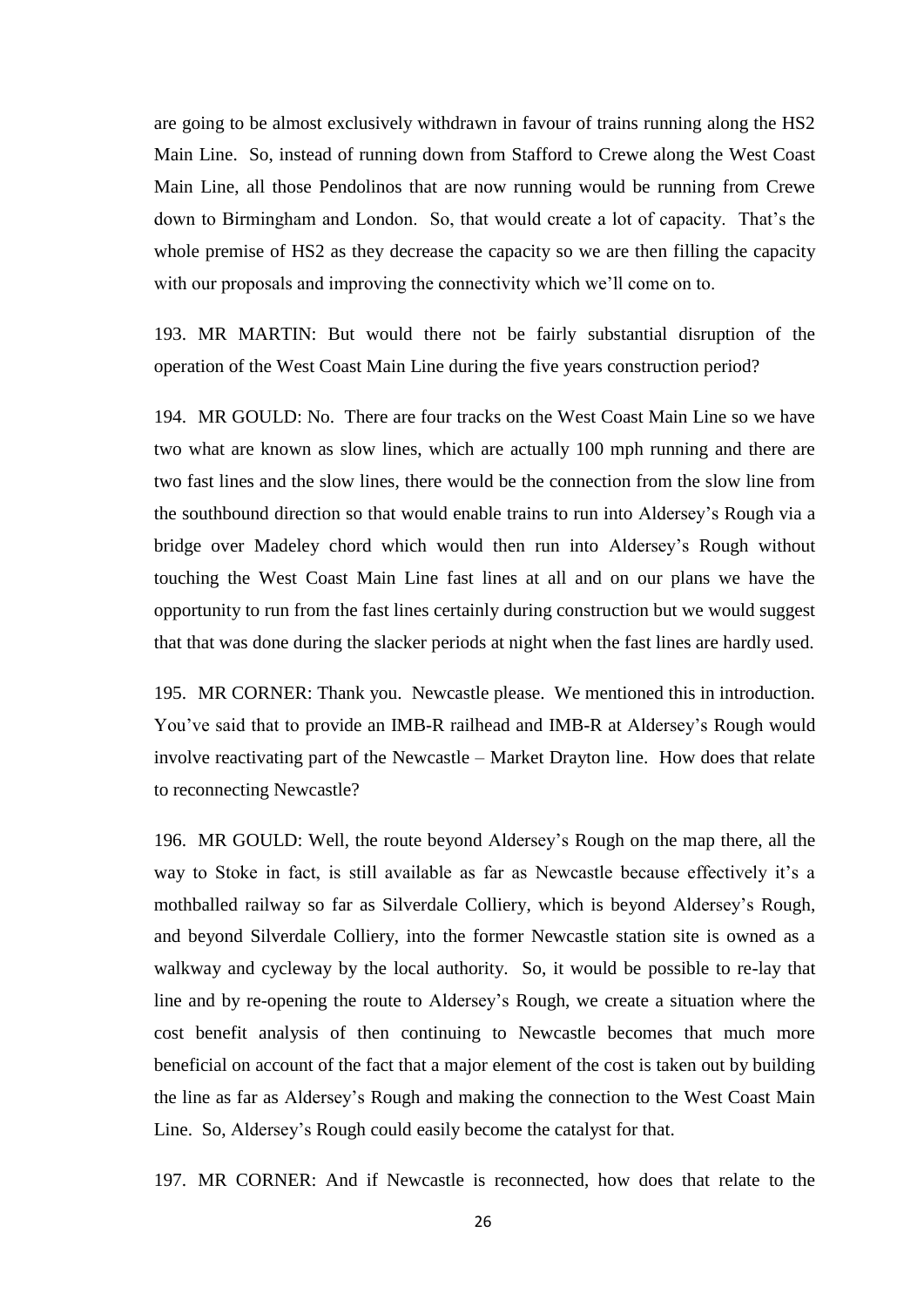services, to any services, any new services that may be provided once the new platforms are provided at Crewe?

198. MR GOULD: Well, if we have a look at slide A37(8).

199. MR CORNER: A37(8), yes.

200. MR GOULD: What Mr Corner's referring to there is on the Crewe Hub Consultation there are proposals to build new platforms on what are known as the independent lines at Crewe. Now, the independent lines are on the west side of Crewe so they effectively connect into the slow lines, or they are the slow lines through Crewe and, as a result of that, they will not interfere with any HS2 classic compatible services stopping at Crewe. In fact, it's part of HS2 Ltd's Crewe Hub Consultation that the independent lines are provided with platforms in order that trains from Manchester Piccadilly can through Crewe and continue on to South Wales without having to be either be withdrawn or conflict. Now, the reason they do that is because there are tunnels at the north side of Crewe so these platforms will go under tunnels, avoiding all the rest of the lines, and come out on the Manchester or the Liverpool side tracks. Now, as a result of that, that means then that all of those routes that we've coloured in where you've got local services coming into Crewe at the moment, they could use the independent lines, continue down the slow lines of the West Coast Main Line and across the Aldersey's Rough route, through into Newcastle and ultimately to Stoke, serving all those places and increasing the connectivity which, of course, is the government's objective with building HS2 in the first place.

201. MR CORNER: Now, you're talking there about connecting through to Manchester Airport, Liverpool and North Wales. For Newcastle, you mention Stoke. Could Stoke benefit from those connections without Newcastle being connected to the rail network?

202. MR GOULD: Stoke wouldn't be able to benefit from those connections. Stoke, as we've explained before, the route from Stoke into Crewe is effectively a dead end. Because it comes in from the east side of Crewe, it would need to cross the paths of classic compatible trains at Crewe, or any other express trains at Crewe, in order to access Manchester Airport, Liverpool, wherever else, so even after HS2 is built, access from Stoke to Crewe via the Kidsgrove route, it wouldn't be possible to go any further whereas accessing Crewe via the Newcastle route gives stoke the opportunity to attract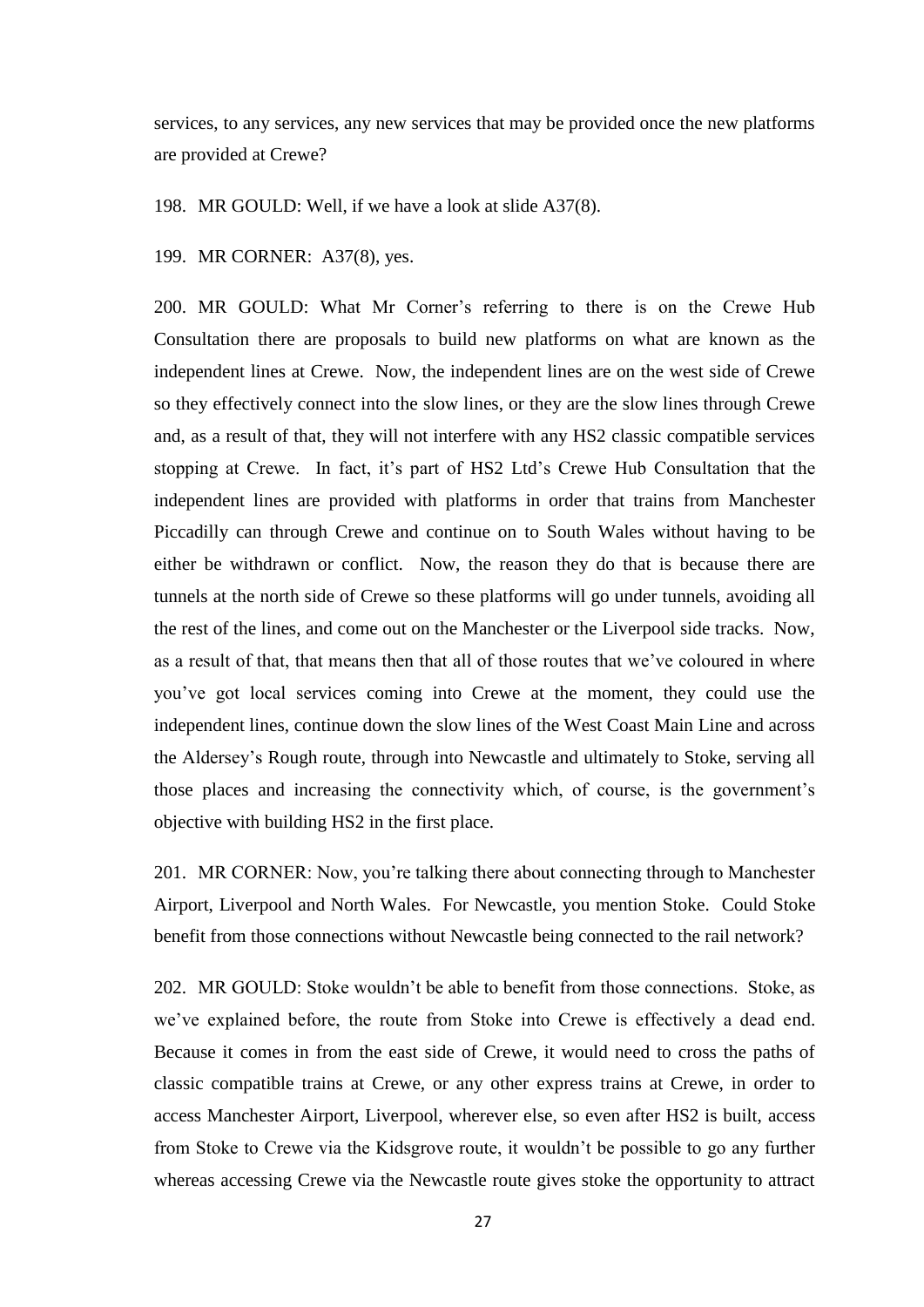business men and women from Manchester Airport and access for the burgeoning logistics industry to Liverpool Docks and to many other destinations, through trains, and that benefits not just Stoke of course but the whole of the Constellation Partnership.

203. MR CORNER: Right, and then just finally please if I may, finally on the benefits of reconnecting Newcastle, between the stretch of the line reactivated by the Aldersey's Rough IMB-R railhead construction and Newcastle, there are other places which used to be connected to the railway line, other local stops, aren't there?

204. MR GOULD: There are, yes. In fact, we're showing a number of stations. This is not an exclusive list of stations and destinations. The Staffordshire Moorlands benefits enormously. All those stations there are former stations that have been closed and it gives a far greater connectivity which then makes the workforce more mobile. It's a highly sedentary workforce in North Staffordshire and this gives the opportunity to raise aspirations, to raise the potential for more earnings and to raise more connectivity.

205. MR MARTIN: I have a question. A lot of this is speculation about what could happen if the line from Stoke through the Madeley junction was reopened so I need to know, before we start speculating about what could happen in the future if, to find out whether or not it's possible. Clearly, at the moment the HS2 proposal is for a viaduct over that junction and there was an alternative put forward which was a tunnel underneath. If the tunnel underneath were to be built then obviously it would not be possible to go for the Aldersey's Rough in any case. If the viaduct, the original proposal is taken, will it be possible to reconfigure the junction at Madeley once the viaduct has been built because it occurs to me that the way that the junction is set up at the moment, the only route from Crewe is towards Market Drayton, which of course goes nowhere, and it is not actually possible using the current setup of the junction to get from Newcastle to Crewe. So, how would the junction be rebuilt underneath an existing HS2 viaduct?

206. MR GOULD: We have the note from the Committee that was given to us earlier this week which is –

207. MR CORNER: You might need to keep your voice up, Mr Gould.

208. MR GOULD: I beg your pardon. With regard to the River Lee viaduct potential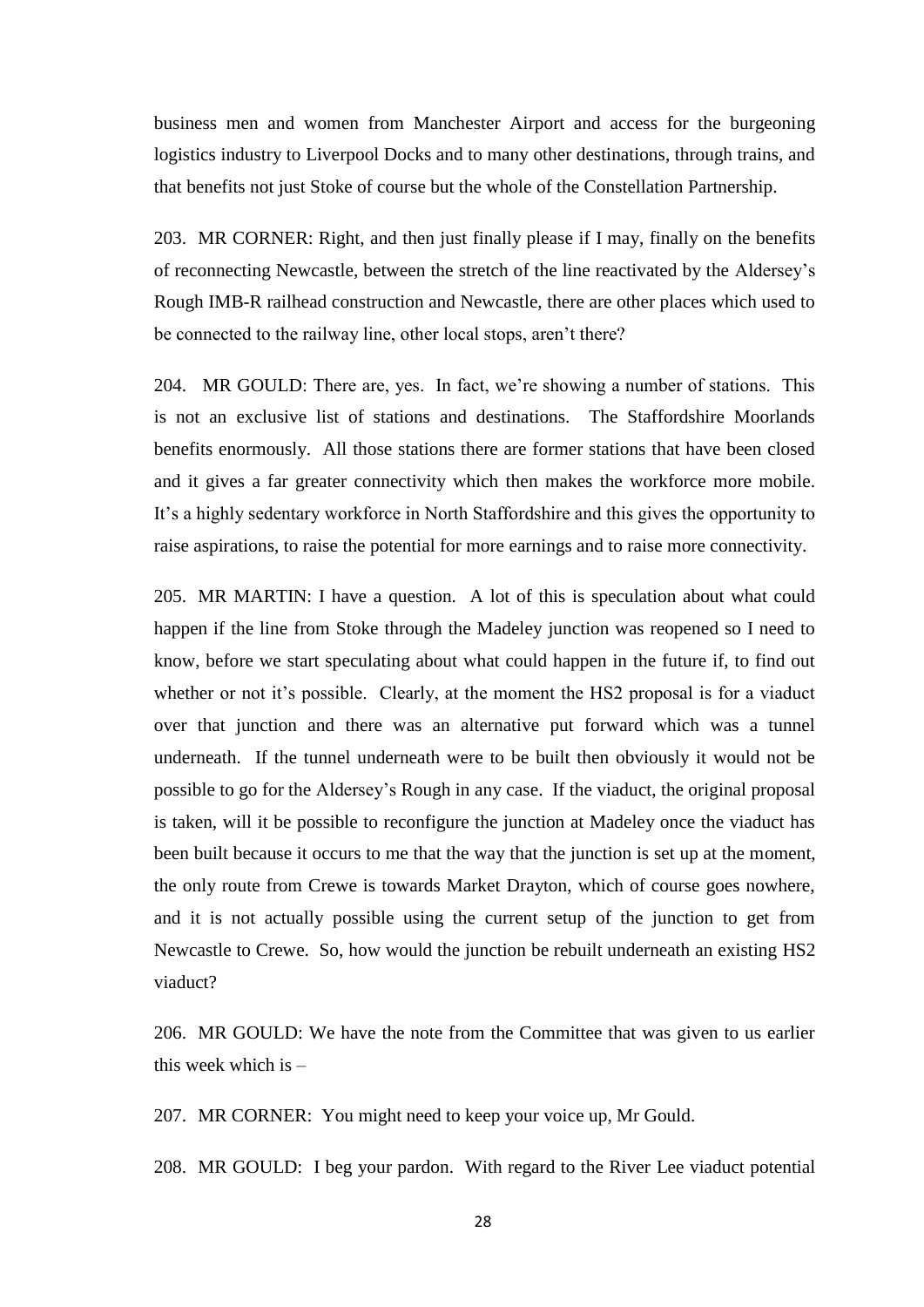lowering options, you heard evidence from a petitioner earlier this week in respect of that and with regard to the Stoke to Market Drayton railway, under the current proposals for the Lee Valley viaduct, there is plenty of headroom above the bridge over the West Coast Main Line and the underside of the Lee Valley viaduct so there's no problem. Even if the line was electrified, the Market Drayton line was electrified, effectively you have three lines on top of each other: so, the West Coast Main Line and then on top of the West Coast Main Line there is a 5.8 metre clearance to the underside of the Lee Valley viaduct. There were two options of lowering the viaduct, D1 and D2. You get 5.3 metres on D1 or 4 metres on D2 and even with D1, you've still got clearance.

209. MR MARTIN: Yes, but Mr Gould you're not hearing my question which is that if you were travelling westwards, or south westwards from Newcastle-under-Lyme and you cross over the high speed, sorry, the current West Coast Main Line on the existing bridge or on a newly built bridge, because I think the existing bridge is probably not up to it, you are then travelling south westwards. How do you get from travelling south westwards to travelling north westwards without completely rebuilding the junction?

210. MR GOULD: Well, Network Rail have said that they understand that there is a requirement to rebuild that junction then it's likely that the alignment will need to be on a different alignment if Newcastle was to be served and that junction has been taken out of use simply to save on the assets, the maintenance, keep the line speed up. If we build a north to west curve which is the opposite side, sorry, north to east curve on the north east quadrant of Madeley chord junction then trains could access from the fast lines on to the Newcastle route.

211. MR MARTIN: Yes, it would require substantial rebuilding of the junction underneath an existing viaduct which was being built for HS2.

212. MR GOULD: No, it wouldn't be going anywhere near the viaduct. On HS2 Ltd's plans there is Madeley chord which runs underneath the viaduct. Our chord – that one's coming off the slow lines heading south and heading west. In our plans, the junction would come off the fast lines heading south and heading directly east.

213. MR CORNER: Would it be helpful in the context of that question just to look at a plan?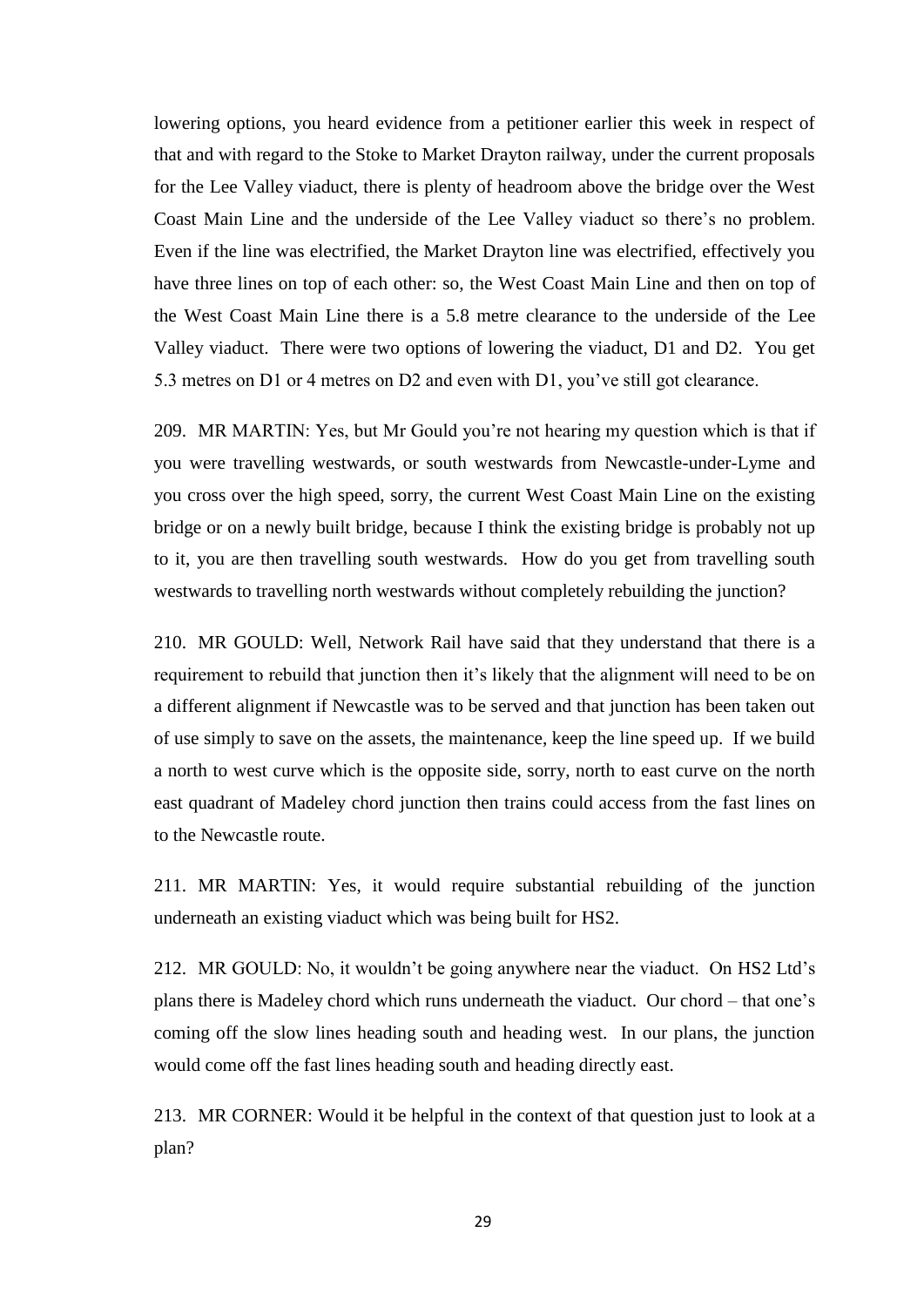214. MR MARTIN: I'm looking at the plan in front of me.

215. THE CHAIR: I think we'd better get it up for everyone. I think that would be helpful.

216. MR CORNER: Well, yes. I'm looking at A43(7). I don't know whether that would help and also our alternative proposal at A43(8). Is it helpful to look at that plan Mr Gould?

217. MR GOULD: Yes. You can see the Lee Valley viaduct that you're talking about going from the top left hand corner all the way down through the screen is the HS2 viaduct and, as you say, that goes over the top at Madeley chord and also over the top of the Market Drayton line whereas what we're suggesting, on our plan, is the chord on the opposite side of the West Coast Main Line which comes down from the north and sweeps up towards Newcastle eastwards, avoiding the Madeley chord area which is the floodplain and also avoiding the HS2 Main Line.

218. MR CORNER: Can we see that on the following slide on A43(8)?

219. MR GOULD: Yes.

220. MR CORNER: So, I'll be getting Mr Parker in to speak in more detail about this layout but I just thought in the context of your question it might just help to look at it.

221. MR MARTIN: Thank you, that's very helpful.

222. MR CORNER: Yes, thank you. The final point I wanted to ask you in chief please, Mr Gould, was just on Keele University. I just wanted to ask you where is that in relation to Newcastle and, were Newcastle to be reconnected to the rail network, how that would be relevant to Keele, if at all?

223. MR GOULD: Yes, Keele University is about half way between Aldersey's Rough and Newcastle. It's one of our principal seats of learning and there are thousands of students attracted every year. Hundreds of those are international students and it would give Keele a huge shot in the arm to be able to have direct connections from its station to Manchester Airport. There's also a science and technology park there which is key to the joint local plan of Newcastle-under-Lyme and Stoke on Trent for bringing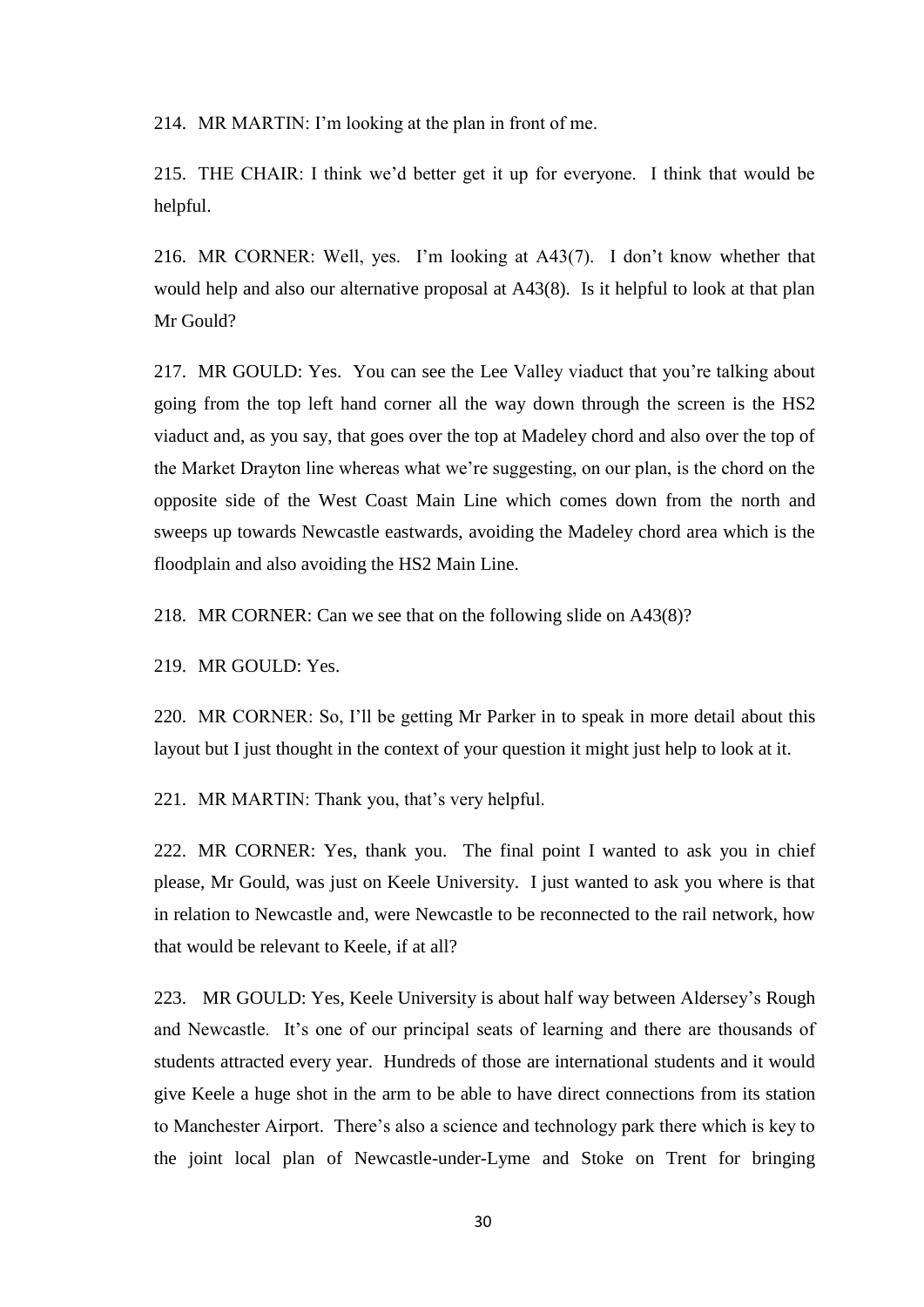investment into the area. It's a highly successful science and technology park and it's expected to double between now and 2040 in accordance with that plan and this would be extremely beneficial in being able to bring people in. In fact, it's also recognised that most of the academic staff actually commute into Keele from Cheshire and Shropshire so that would, again, be beneficial for them. But the line also continues on between Keele and Newcastle through an area known as the western urban villages which Newcastle Borough Council has been trying to regenerate since the last pit closed in 1998, largely unsuccessfully but, again, the reopening of two or three stations within those villages which have been closed would again be a major shot in the arm for that regeneration proposal which is also part of the joint local plan.

224. MR CORNER: Okay, thank you very much. So, just in conclusion, how do you see construction of a railhead and IMB-R at Aldersey's Rough in relation to the reconnection potential for Newcastle?

225. MR GOULD: Well, it's going to be a game changer for all of Staffordshire this, for Staffordshire's future economic prosperity being linked into the major HS2 hub at Crewe with lots of different services, the connectivity for the workforce, the access to Manchester Airport and Liverpool Docks and lots of other places and, particularly, that kind of connectivity would eliminate, almost certainly eliminate, the danger of the potential business drift away from Staffordshire into Cheshire which is what Staffordshire's Chamber of Commerce are particularly concerned about and, by removing the obstacle of Stone, the Norbury to Stone line, it also gives our HS2 service that serves Stafford and Stoke on Trent to Macclesfield, a fighting chance of survival.

226. MR CORNER: All right good, thank you very much.

227. THE CHAIR: So, you're now going to call your next witness and, Mr Mould, you're going to come in at the end? Is that your expectation as well?

228. MR MOULD QC (DfT): I was going to ask Mr Smart to respond to the suggestions this witness has made, yes.

229. THE CHAIR: Yes, but we'll do that all at the end, is that your expectation?

230. MR MOULD QC (DfT): Yes, the end is convenient to me.

31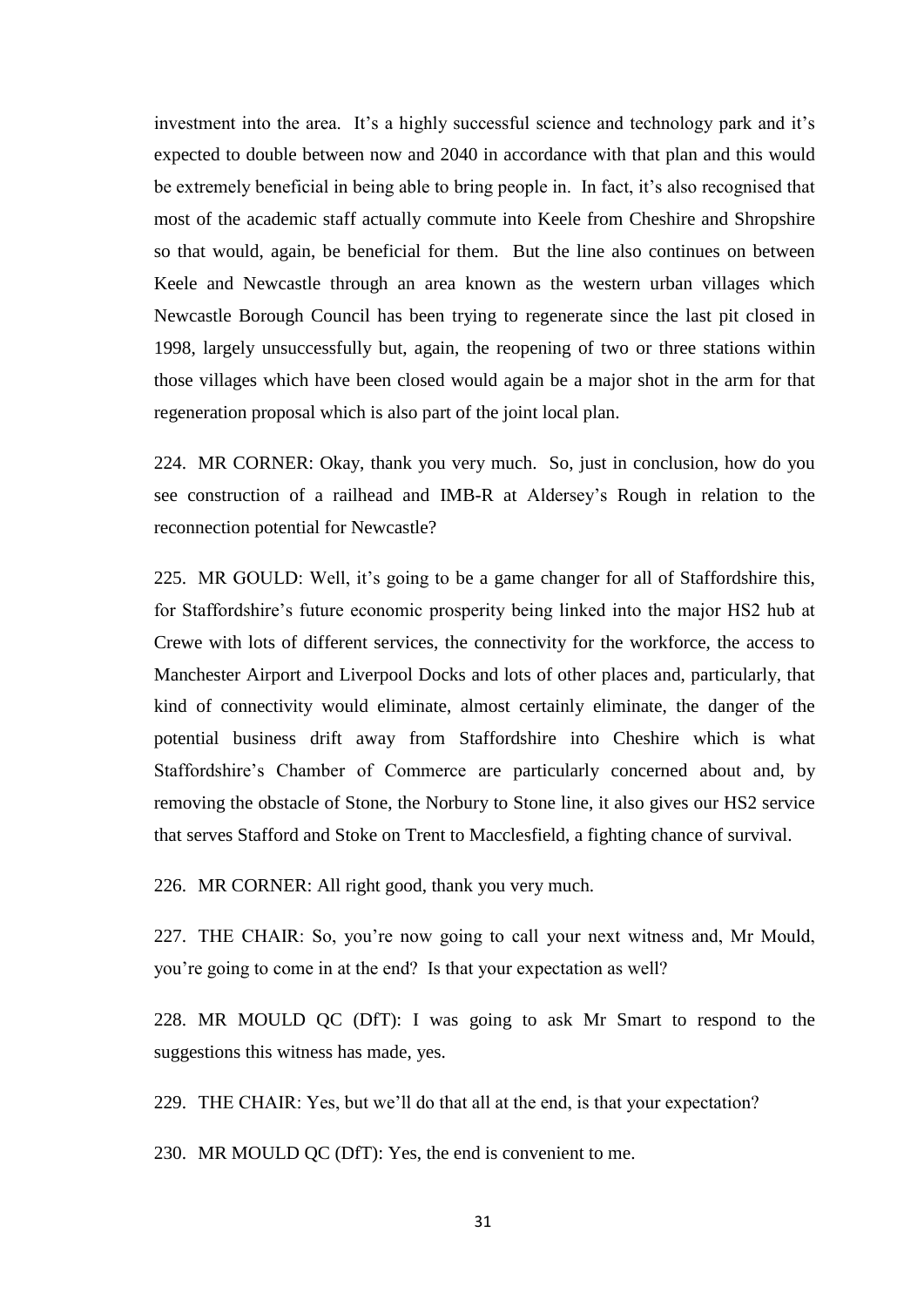231. THE CHAIR: Yes, I just wanted to check your expectations were the same as mine.

232. MR CORNER: I was just wondering if there was any cross-examination? If there isn't, I can go straight to my next witness.

233. MR MOULD QC (DfT): No, as I say, I'm inclined to rely on Mr Smart's expert response rather than cross-examine.

234. THE CHAIR: Thank you very much. Mr Corner, if you call your next witness. Thank you very much Mr Gould.

# **Evidence of Mr Wilkinson**

<span id="page-31-0"></span>235. MR CORNER: Shall we go to Mr Wilkinson next. Now, for the benefit of the person helping us with the slides, Mr Wilkinson's slides are in the A40 series. They're in the A40 series. Thank you. So, can you give your full name please?

236. MR WILKINSON: Yes, good morning. My name's Gordon Wilkinson.

237. MR CORNER: And do you have professional qualifications?

238. MR WILKINSON: Yes, I do. I'm a retired chartered transportation engineer with a Master's degree in transportation engineering planning.

239. MR CORNER: Thank you. And what about your working background?

240. MR WILKINSON: Yes, my career spanned 41 years of which 35 were spent in local government, the last 15 of those was at Staffordshire County Council where I was head of urban transport projects. The final six years of my life, my career I should say, I was senior consultant a TMS Consultancy developing and delivering training courses to graduate and qualified engineers in junction design, road safety auditing and accident investigation analysis.

241. MR CORNER: All right, thank you very much. So, your evidence is about highways and transport matters. In relation to those matters, do you have, in your opinion, relevant professional expert qualifications?

242. MR WILKINSON: Yes, well as I said, I've got a master's degree in transportation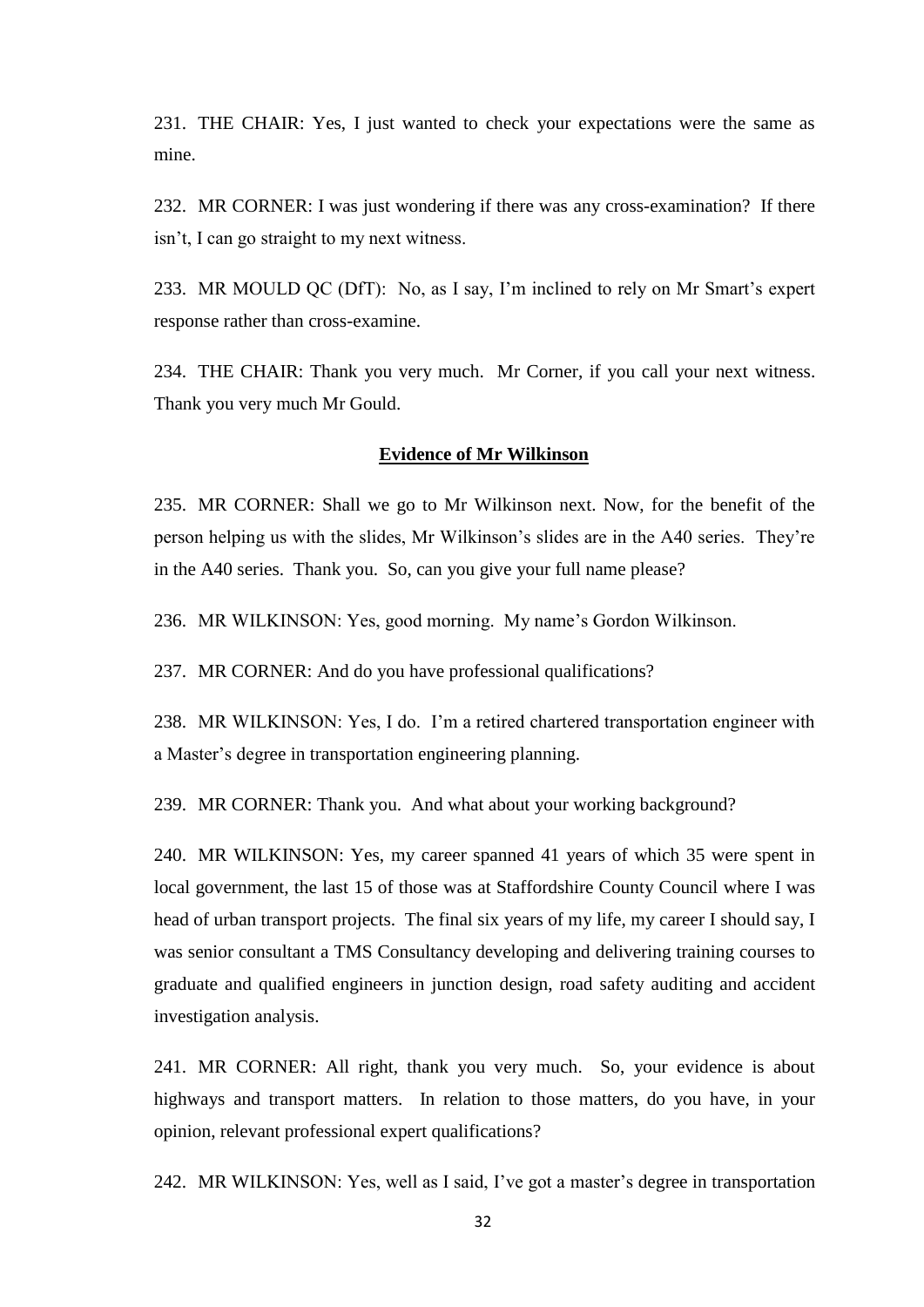engineering and planning, I'm a member of various institutes but now retired.

243. MR CORNER: Thank you very much. General views about HS2, do you support or not?

244. MR WILKINSON: Well, yes. Being slightly young still I was one of the first people to be involved in the experimental contra-flows on the M6, blame me for the cones that are now there, and now I find myself watching them say the M6 is being widened. So, certainly I'm aware of the lack of rail capacity and I think more is crucial. I therefore embrace the concept of HS2 and hope it will be the catalyst to re-open a lot of local stations and the creation of some more.

245. MR CORNER: All right, thank you very much. Your initial reaction then please when it was first announced that a railhead and IMB-R was proposed to be at Stone?

246. MR WILKINSON: Yes, this is what got me involved I think really. We accepted that HS2 was coming along and then suddenly were told that Yarnfield Lane, the main access to the village, was going to be shut for three years. This got me rather concerned, not just as a nimbyism but the fact that whoever made that decision appeared to have no local knowledge of the implications that would have, not only the residents of Yarnfield, 2,500 of them, but the implications of that diverted traffic and the implications it would have on the existing junctions further along, and we'll look at that in a minute.

247. MR CORNER: Right, thank you very much. Now, let's come then please to your objections in relation to the provision of the facility at Stone. Just give us an overview, will you please, to begin with of the highway network around Stone.

248. MR WILKINSON: Yes, okay, well I'll deal with it in a hierarchy sort of way. So, if you look at where my cursor is at the minute on the screens, it will probably help you.

249. MR CORNER: You should be looking at slide. Which slide is it?

250. MR WILKINSON: Oh, sorry. Slide 40.

251. MR CORNER: Slide 40(1). Okay, thank you.

252. MR WILKINSON: Okay, so doing it hierarchically, down in the bottom corner here we have junction 14 of the M6 which then traverses all the way up to junction 15, a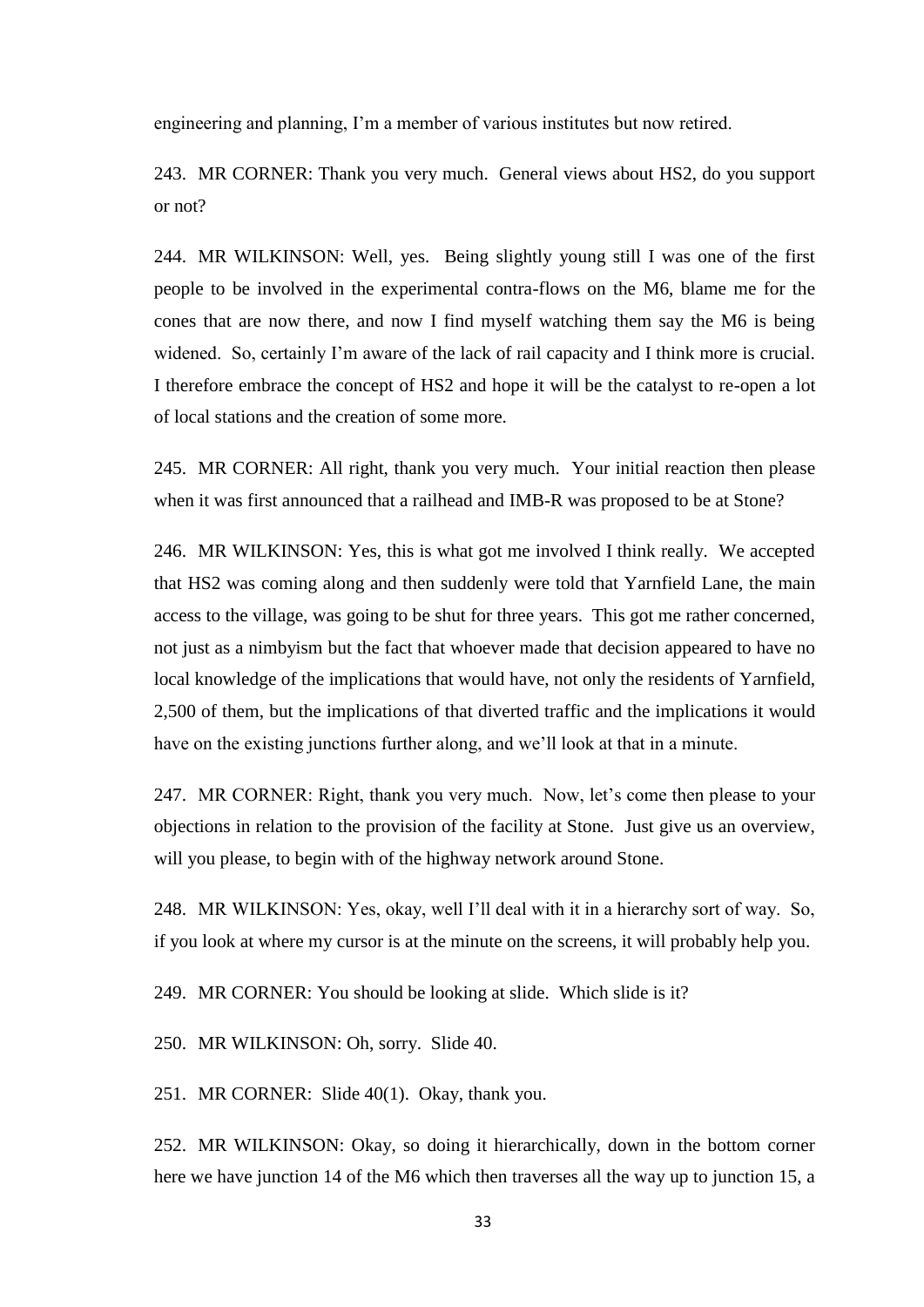crucial junction as regards construction traffic. You'll see the HS2 mainline severs the motorway there just around and if you can see this bow shape which is the location of the proposed railhead at Stone and we have Yarnfield Village here. So, this is the construction route to take you through there, showing Yarnfield Lane down to the A34. If we just look at the A34 actually from junction 14, it sort of parallels the M6 all the way up to the A500 and then joins it. I'll come back to that in a moment. So, if we're at Yarnfield and the A34 junction, a kilometre down we have the crucial A34 Walton Island junction which then feeds into Eccleshall Road and Pirehill Lane which is a residential street into compounds around Yarlet. Another kilometre along, you'll see where this road comes in here. It's the A51. That's a three-armed roundabout that goes into as well as the two primary roads there it goes into the Stone Industrial Estate and you can see just at the edge of the screen there, these are access points into Stone from both ends, there's a junction just about here, that is used as a rat run when there are problems on the A34 itself.

253. MR CORNER: Right, okay. Thank you very much. I want to ask you now please about Yarnfield Lane. Go on, sorry.

254. MR WILKINSON: Sorry, there's just one other thing. The A34 itself is a key corridor. It is, as you can see here quite clearly, the only feasible emergency route between 14 and 15 should there be an incident on the motorway. It is certainly also the only feasible emergency route between Stafford County Hospital and Newcastle's Royal Stoke Hospital which has  $-$  a lot of the services have moved up there so it's a vital link between that. It is also used by the emergency services and in Stone the Fire Brigade have their own headquarters there and depot that functions to access the motorway and wherever else. But a key route and one that the county council as highway authority have stipulated both in their petition and in their response that delays, unacceptable or significant delays or closures on the A34 is not acceptable because it plays such a key role in the local hierarchy.

255. MR CORNER: All right, thank you. Yarnfield Lane?

256. MR WILKINSON: Yes.

257. MR CORNER: You can see Yarnfield Lane on slide 1 but you also show it in more detail on your second slide A40(2).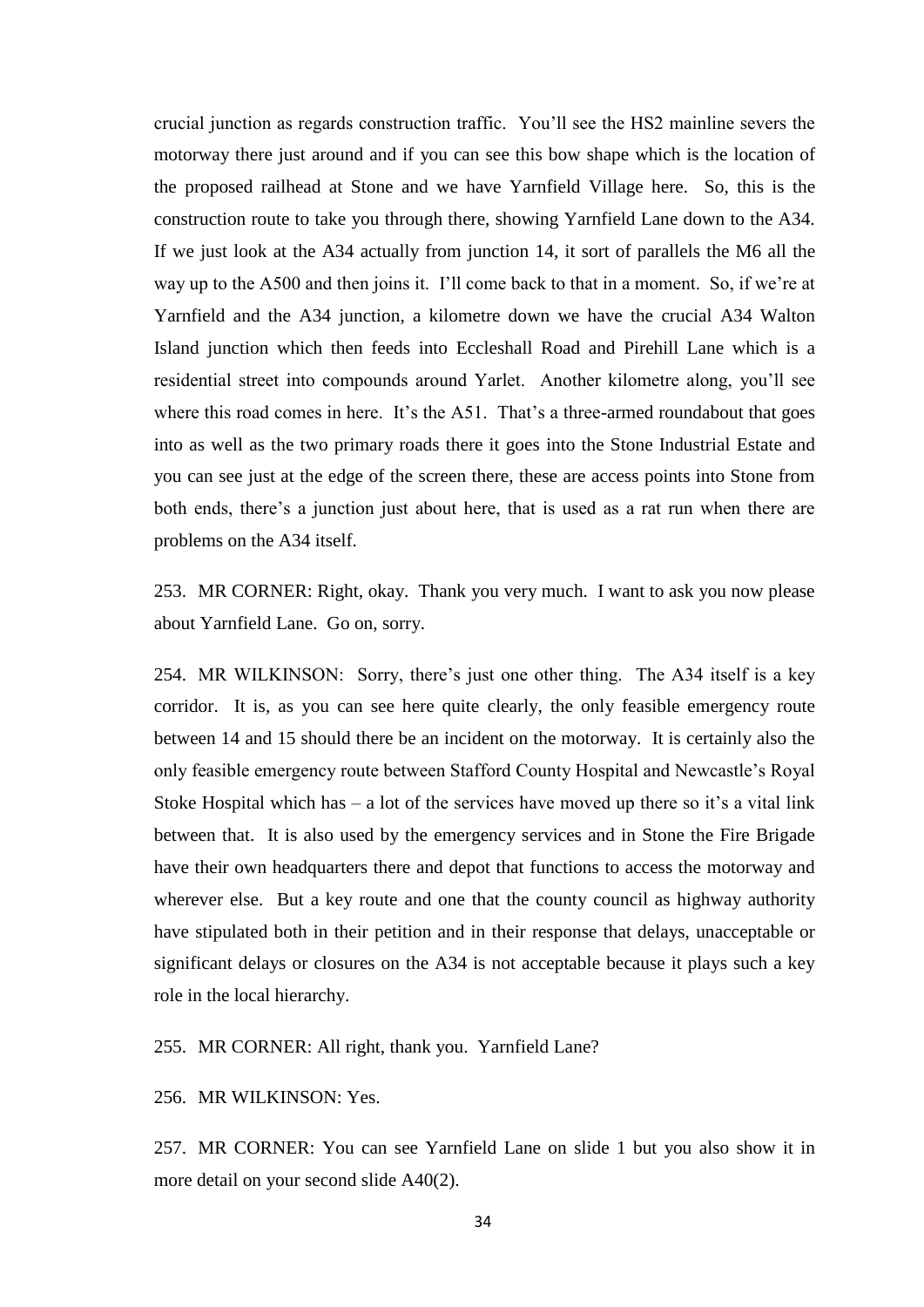258. MR WILKINSON: Yes, can we have a look at  $A43(1)$ , I think might be more useful.

259. MR CORNER: A43(1)? Yes, this is one we've seen, we were looking at earlier, yes. I want to ask you, my question is going to be to what extent Yarnfield Lane will be used during construction?

260. MR WILKINSON: Does that come down any more that slide? I thought it showed a bit more of the…? No?

261. MR CORNER: I don't know, is the answer I'm afraid. Right, are you going to be able to deal with this as we see it?

262. MR WILKINSON: Yes, yes, I think so. We'll get by on that. Yes, the Yarnfield Lane, in terms of construction, is that the question, sorry?

263. MR CORNER: Yes, to what extent will it be used during construction.

264. MR WILKINSON: Sorry, yes. During the first, it was I think nine months but now during the first 15 months of construction, Yarnfield Lane will be the primary and only access really to the compounds around the railhead. This is because HS2's access to the Yarnfield Lane will be via, in the main, motorway slip roads both northbound and southbound and it will take 15 months to construct those. So, in the absence of any other way of getting into the compounds, Yarnfield Lane would be the primary route in.

265. MR CORNER: Right.

266. THE CHAIR: Can I just ask, how long is Yarnfield Lane now?

267. MR WILKINSON: How long? From about here, about two and a half kilometres.

268. THE CHAIR: Right, thank you.

269. MR CORNER: Right, so that's the first 15 months and then after that period, will Yarnfield Lane be used?

270. MR WILKINSON: Yes, well once Yarnfield Lane has got the slip roads that can be seen on this drawing, you can see that they come off to the south of the west side of the roundabout, the motorway. You've got access required to all these compounds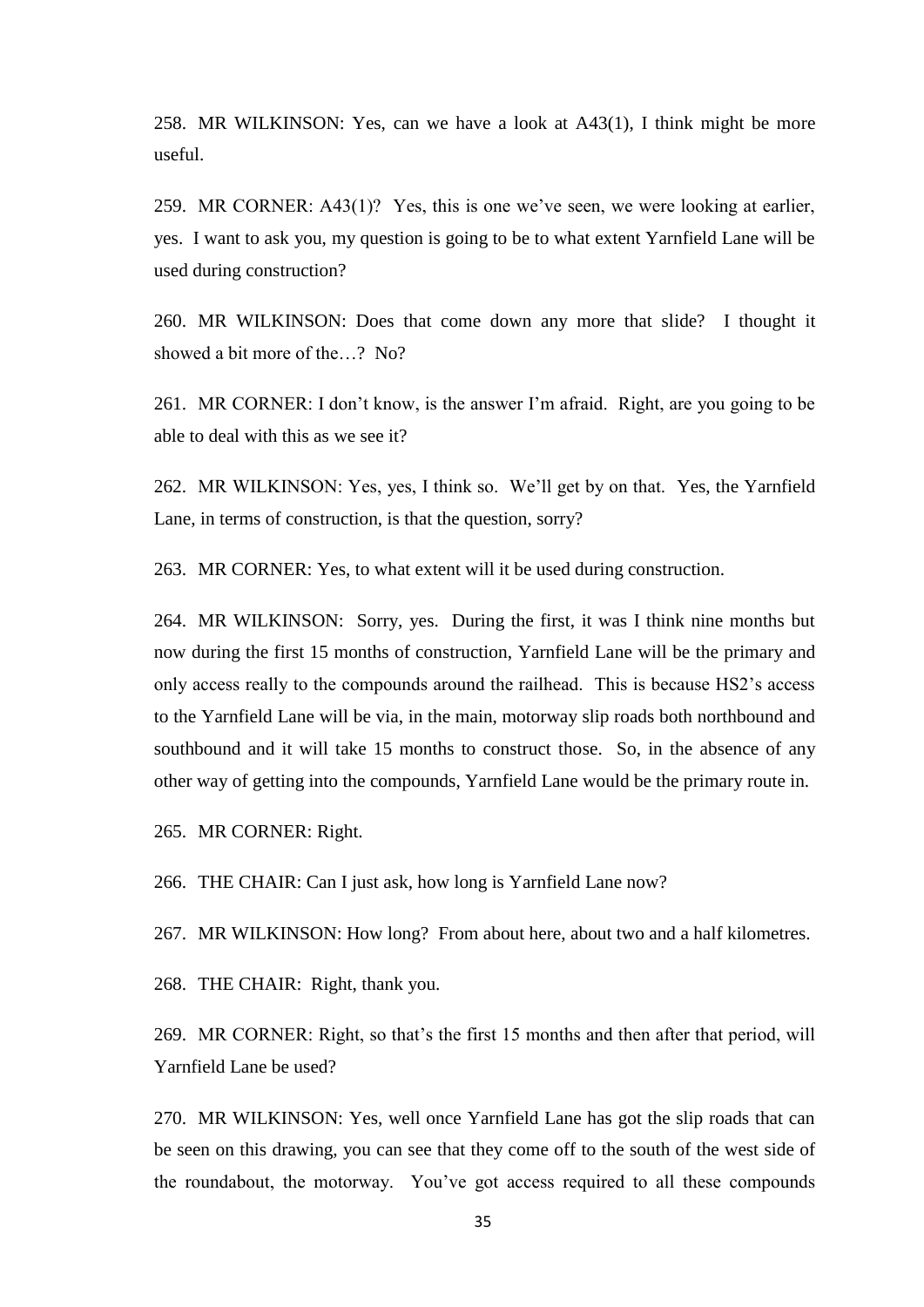through to the transfer node and that's a distance of about 900 metres where there'll be high levels of construction and particularly HGV traffic to and from the northbound and southbound accesses and trying to interact between the various compounds.

271. MR CORNER: All right, thank you. So, my next question, still on Yarnfield Lane, that part of Yarnfield Lane that is going to be affected by construction traffic, I want you to tell us about it in terms of its suitability for HGVs.

272. MR WILKINSON: Well, following on from the desire to close the lane for three years, that was rescinded and HS2 in their ability to keep Yarnfield Lane open will require to divert Yarnfield Lane down at Moss Lane here at the bottom. The old road goes and overbridges about here somewhere.

273. MR CORNER: Are you wanting to go back?

274. MR WILKINSON: Yes please, go back.

275. MR CORNER: A43(1) is still the one.

276. MR WILKINSON: So, Yarnfield Lane will be diverted and then over a new motorway bridge it will then go down into a cutting under the railhead, come out again into another cutting and then under the HS2 Main Line and then finally re-emerge and blend in to merge in with the existing Yarnfield Lane. It will then, obviously this will still be operational for quite a long time with HGVs and that will require widening and you can see on this drawing here, at the top, the pink is where they start to re-align Yarnfield Lane as it drops down quite steeply to the A34. And if we go to the next slide.

277. MR CORNER: What, the next slide being A43(2) or the next slide of yours?

278. MR WILKINSON: No sorry, A40(2) I think.

279. MR CORNER: So, it's your slide, A40(2), right, okay.

280. MR WILKINSON: Yes.

281. THE CHAIR: Can I ask how many properties there are, residential properties on Yarnfield Lane?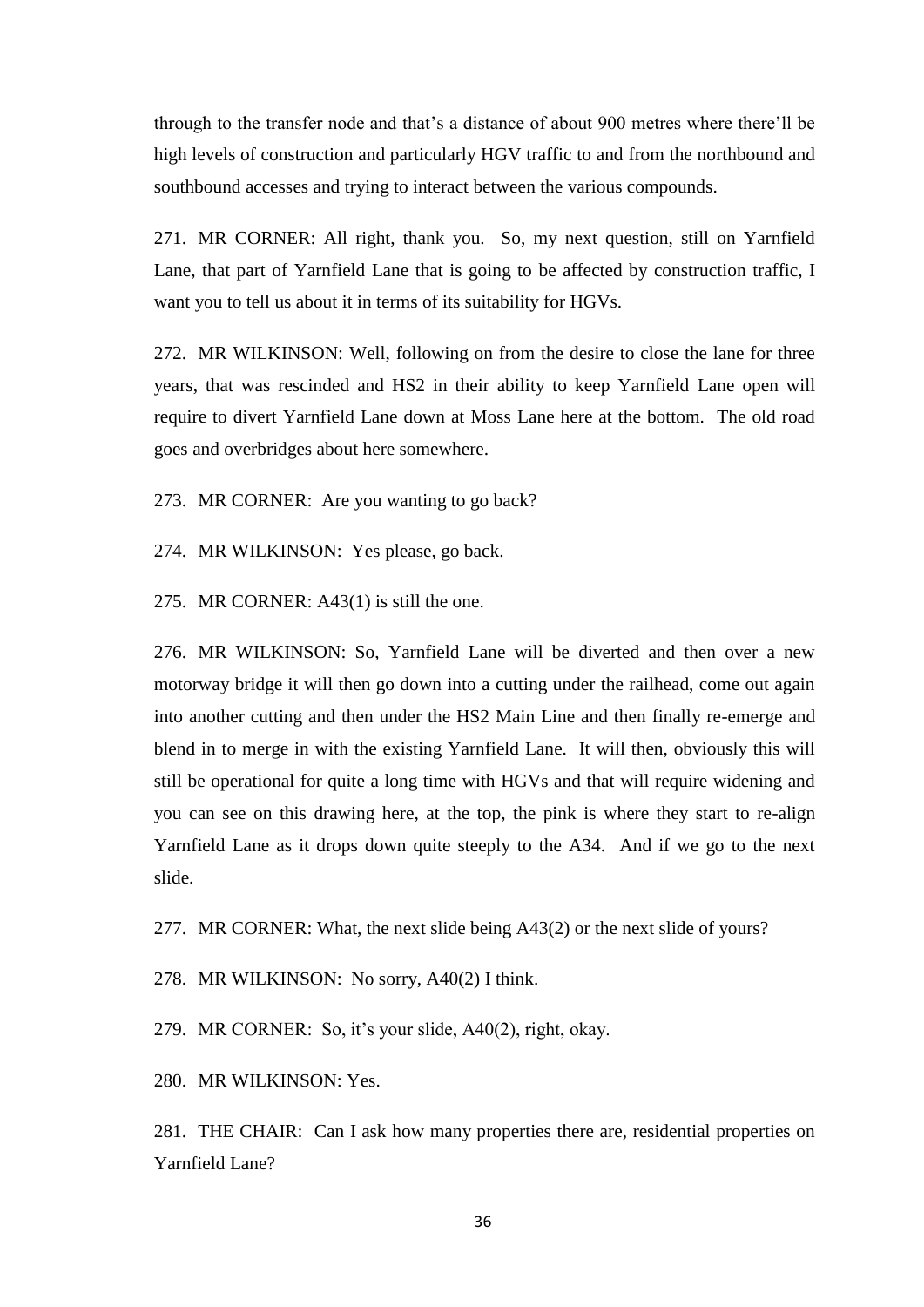#### 282. MR WILKINSON: On the lane, or accessed?

283. THE CHAIR: Yes, on the lane or off. Well, perhaps divvy it up both ways. I'm just trying to get an idea what type of traffic there is.

284. MR WILKINSON: Okay, Yarnfield village itself has about, well it's nearly 2,500 residents. There's just been a brand-new housing estate of 250 houses been built there. It has a BT, what used to be called the British Telecom Training College. It's called Yarnfield Park now. That has capability of over 400 bedrooms, major conferences every day and at weekends and a football club that has 10 football pitches, 200 car parks and that's very busy on a Saturday morning and the weekend through. Does that help you?

285. THE CHAIR: Very helpful.

286. MR WILKINSON: Yes, it generates over 1,000 trips a day and around about 300 in one direction only certainly, maybe more, in the am/pm peaks.

287. MR CORNER: Thank you. So, I want to ask you to deal with please the width of the carriageway of Yarnfield Lane, the existence of footways.

288. MR WILKINSON: Looking at this drawing here, the green lines there show the dual carriageway which is the A34 and the junction with Yarnfield Lane. If we follow the green line down we can see this particular part here of Yarnfield Lane is only about 5.7 metres wide. It's a very steep curve down, about 1:8 to 1:9, not very popular with cyclists or pedestrians, very narrow, very substandard for visibility and it drops down and you can see that HS2 propose to widen the lane at that point but we don't think they're actually going to change the grade and you can see just at the end of the pink there, they don't need any land because this stretch here is highway, grass verge just before you get to the junction here. So, if we go to the next slide A40(3).

289. MR CORNER: Yes.

290. MR WILKINSON: Yes, this is that white area of highway grass verge and this is looking up Yarnfield Lane, looking to the west coming from the A34 behind us, up here now into a lazy S, a left and a right. The carriageway width here is about 5.6 metres wide.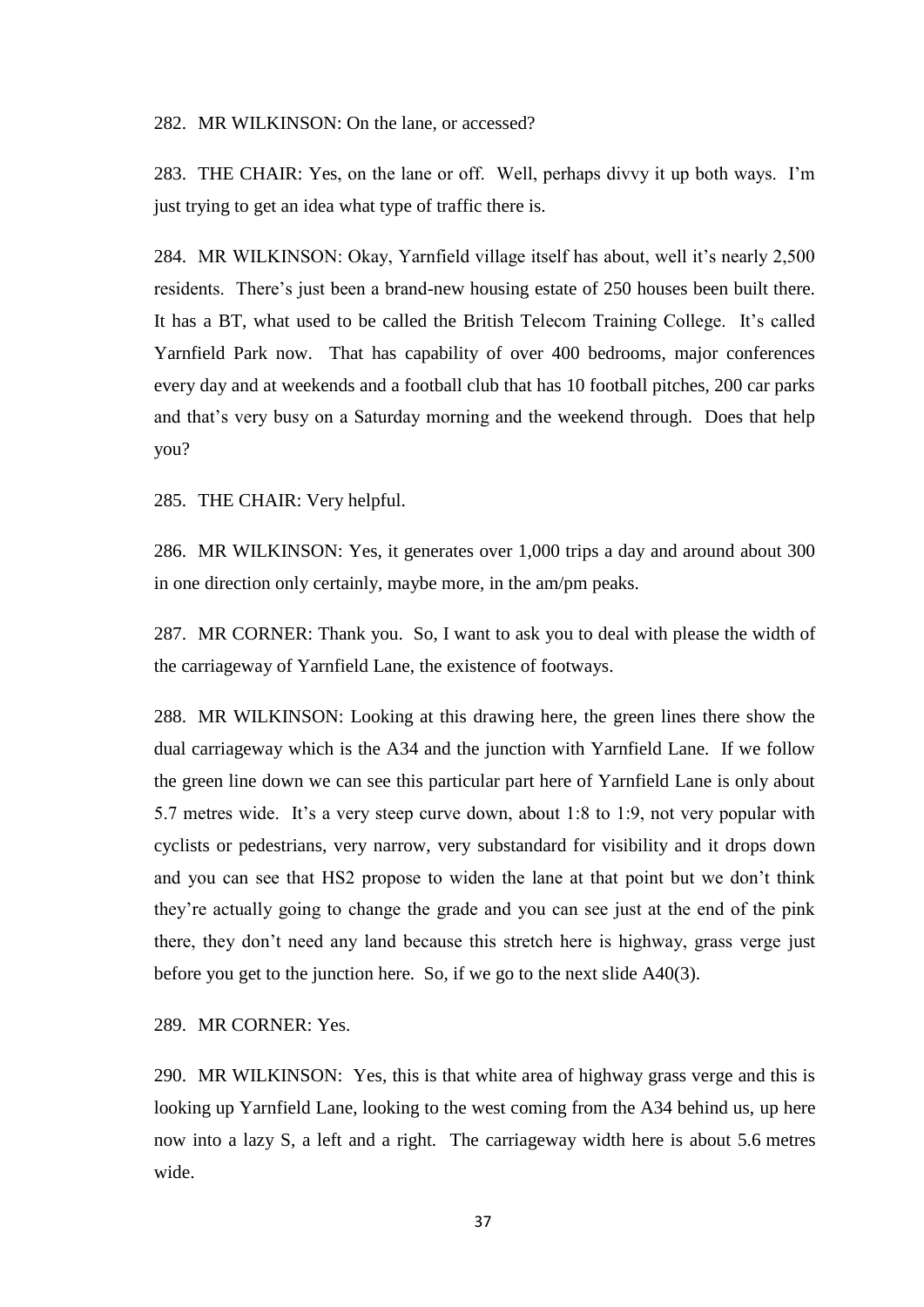#### 291. MR CORNER: Is that wide enough for HGVs to pass each other?

292. MR WILKINSON: Absolutely not, no, but we'll come to more on that in a minute. Turning this camera view round to A40(4), hopefully, this is this area of grass verge that you can see. The actual width across just by that tree there is 5.7 metres. HS2 as I am told, after various emails, this will be widened to 6 metres wide which takes these trees and certainly isn't wide enough for what we require, will take a lot of trees all the way up the lane and hedgerows and shrubs as well. So, that's looking towards the A34 junction.

293. MR CORNER: Now, you've just said, 'It won't be wide enough for what we require'. What did you mean by that?

294. MR WILKINSON: Well, we'll come back to it a little bit later but 6 metres does not facilitate the movement of two HGVs. We'll go in a bit more detail on that. Sorry, just to carry on, the lane itself has no footways whatsoever from its curtilage of the village boundary. There are grass verges in parts but the last 500 metres as you can see dropping down on the previous, if we just go back to A40(3), there are no footways and this 500-metre section from round the bend is, to say the least, very perilous for pedestrians. There is a regular bus service but it curtails at about 6.00 pm and there's no service on a Sunday and, invariably, a lot of people later on in the evenings on a Saturday and in the week will walk up this lane and I can assure you it's quite a dangerous manoeuvre. And cyclists usually dismount round that bend because they can't make the 1:8 to 1:9.

295. MR WIGGIN: So, what is the legal width of an HGV?

296. MR WILKINSON: I'll talk to you on that. The legal width is 2.55 metres plus wing mirrors.

297. MR CORNER: Can I make a suggestion, as Mr Wiggin has asked about it? Why don't we deal with it now?

298. THE CHAIR: That's a very good idea.

299. MR WILKINSON: So, we want slide A40(10) to start with, yes. This is one of the vehicle operators, they have various dimensions and this is their six-wheeler,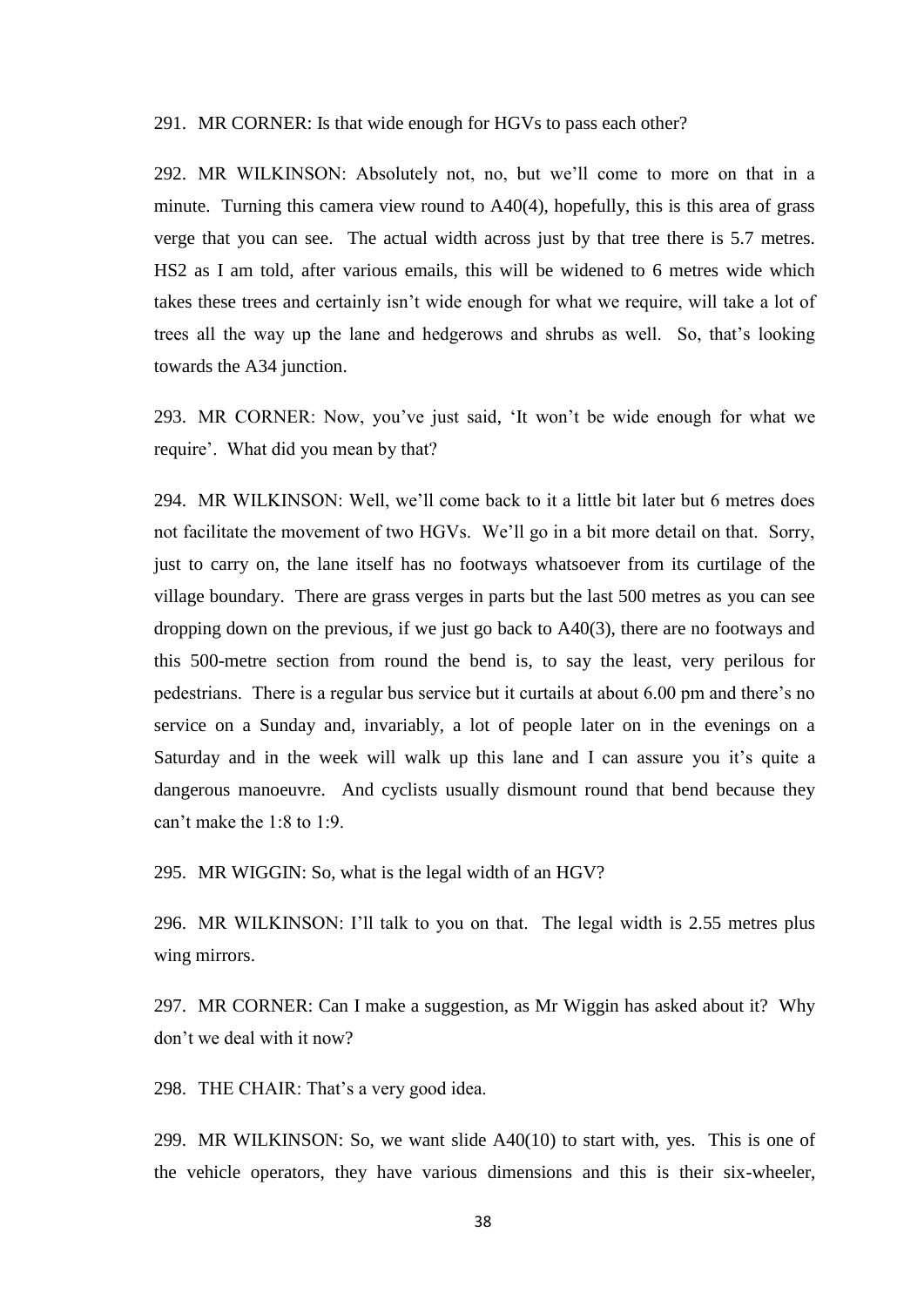effectively the standard 20 tonner spoil or aggregate, and you can see the various sizes but the main ones are usually around here. The average is 3.07 metres but the minimum is, or the maximum rather is, 2.55 metres is the maximum width of any vehicle, plus wing mirrors, but with the wing mirrors 3.07 metres so invariably if the vehicle was right up against the kerb, you'd have probably about 2.75 metres would be absolute maximum before they'd kiss on either end so you'd want 5.5 metres and they'd just about kiss, but it wouldn't be the kiss.

300. THE CHAIR: A lovely turn of phrase, kissing rather than crashing. Sheryll?

301. MR WILKINSON: That's just clipping the wing mirrors.

302. MRS MURRAY: Just basically to say that I know, I've seen lots on the roads where I live because they're very narrow roads, but they do bring their wing mirrors in sometimes.

303. MR WILKINSON: Yes, when we're talking about over 1,400 two-way flows on parts of Yarnfield Lane, that might be quite a lot to ask. Bus drivers won't actually be able to reach some of their mirrors on some of the coaches.

304. MR CORNER: 1,400 flows, what do you mean by that?

305. MR WILKINSON: This is the HGV projected peak flows on the Yarnfield Lane during the major embankment and rail construction that would be utilising the western end of Yarnfield Lane. Just to go back to that, if you go to slide 40(11), that's the best option you can get with wing mirrors on coaches. They can't bring them in but they don't protrude quite as far as the standard mirrors on lorries.

306. THE CHAIR: Yesterday, during some debate around traffic flows, we saw a rather nice bar chart from HS2 which took each year and the flows to give an idea of peak. Is it possible to access that for the road?

307. MR MOULD QC (DfT): P41(10).

308. THE CHAIR: I don't know whether you've seen this Mr Corner.

309. MR CORNER: Is this P41(10)?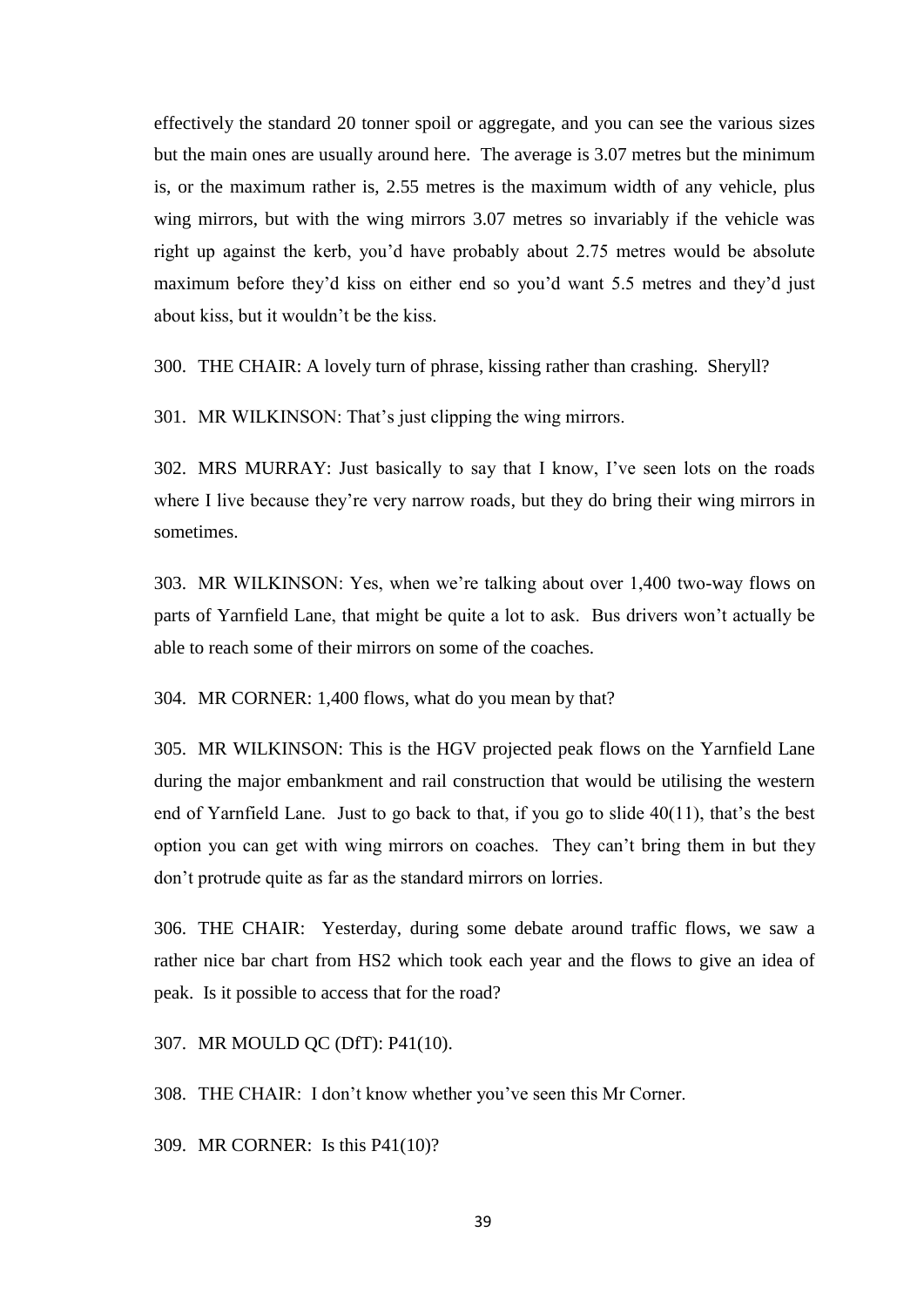### 310. MR MOULD QC (DfT): Yes.

311. MR CORNER: Yes, do you have that?

312. THE CHAIR: It's slightly different to what I was asking and expecting.

313. MR WILKINSON: Yes.

314. MR MOULD QC (DfT): Sorry, what were you expecting?

315. MR WILKINSON: Can I ask a question?

316. THE CHAIR: A much smaller chart over a longer period. It may just be that this is for a shorter period.

317. MR MOULD QC (DfT): Shall I just explain what this does?

318. THE CHAIR: Yes.

319. MR MOULD QC (DfT): This shows you our predicted flows of HGV construction traffic along Yarnfield Lane from the beginning of setup and construction of the slip roads in January 2021 all the way through to the completion of construction of the railway and testing at the end of 2026, you can see at the right-hand side. So, what it's showing you is that whilst the largest flows of traffic are associated with setup, but in particular with the construction of the new slip roads on to the M6, that's the first phase, then the slip roads begin to come into partial operation during the second phase from the beginning of 2022 onwards and you can see traffic flow is reduced markedly during that period, and then by the end of the second phase, where we've completed the works that are set out under that heading, you can see that traffic reduces from late 2023 to really an absolutely residual number. So, the peakiest period is associated with the construction of the M6 slips. Once they've been constructed, they begin to draw away a lot of the traffic off Yarnfield Lane, you get a period of medium use and then for the majority of the construction period –

320. THE CHAIR: That's really helpful. I'll hand over. Sorry for that distraction. It was so useful yesterday to get a perspective.

321. MR WILKINSON: I suspect that's totally misleading because this is Yarnfield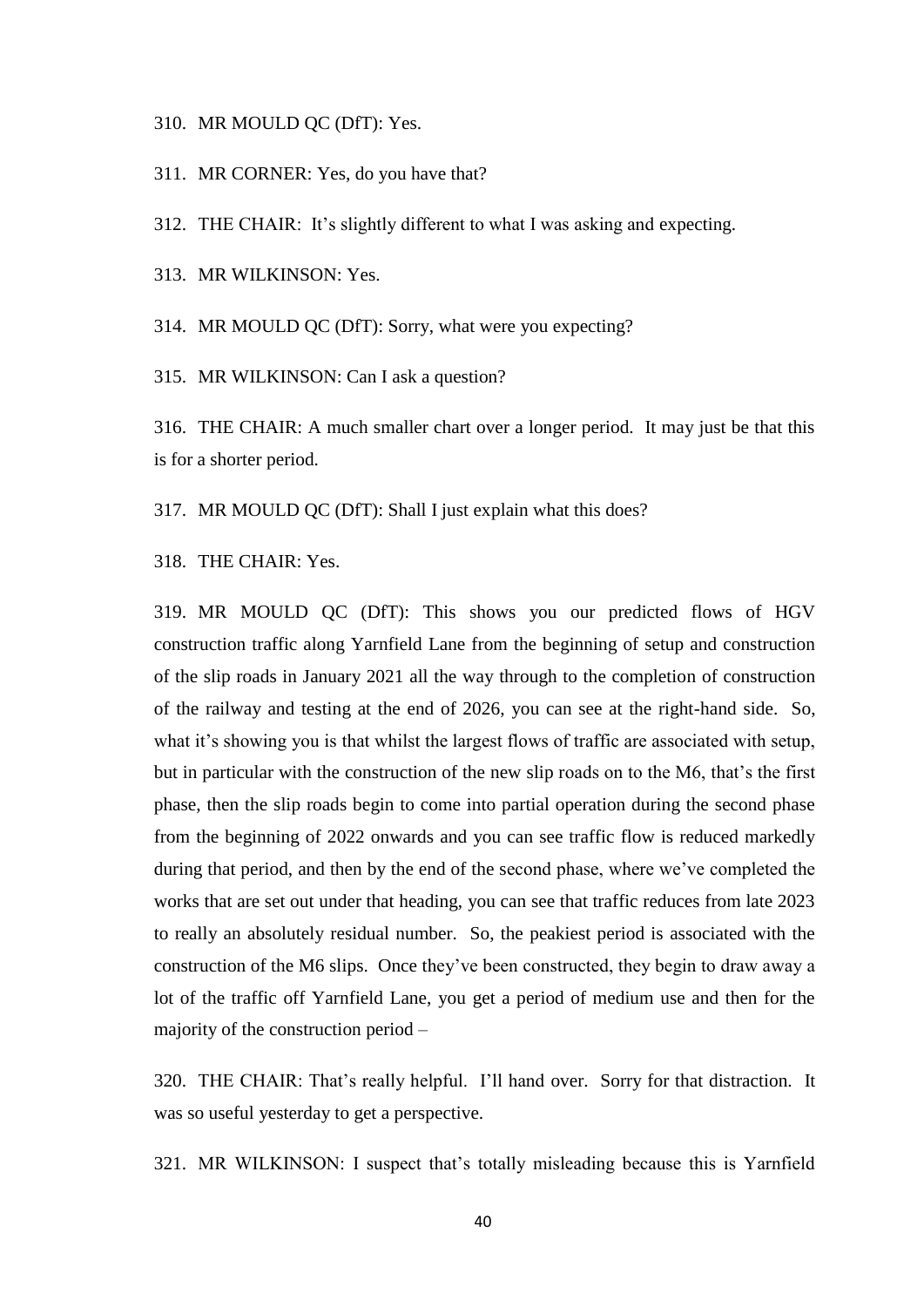Lane, I presume more at the bottom end beyond the transfer node. I'm talking about the part of Yarnfield Road, the 900 metres that's serviced by the motorway where this does not show that. Am I correct in saying that, Mr Mould?

322. MR MOULD QC (DfT): Well, I'll provide the answer because it's obviously important. This is Yarnfield Lane between the junction with the A34 and the railhead.

323. THE CHAIR: Right, we're going to come back to Mr Corner and try to be a bit more orderly. I didn't draw Mr Mould up because I think a bit of fluidity sometimes helps but I'll come back to you then Mr Corner.

324. MR CORNER: Sir, I make no complaint about that at all. Of course, it's helpful. I wonder, certainly Mr Parkin, I know, considers that this does not tell the true picture and it may be that Mr Wilkinson is of the same view. Can he explain?

325. THE CHAIR: Well, Mr Mould can come back at the end to put his points.

326. MR CORNER: Indeed.

327. THE CHAIR: Thank you very much everyone.

328. MR CORNER: Since it's been raised, do you mind if Mr Wilkinson tells you why he thinks that 41(10) doesn't provide a full picture?

329. THE CHAIR: I'm going to allow that but I'm not going to allow Mr Mould to come back to go through it again until the end.

330. MR MOULD QC (DfT): I don't ask you to.

331. MR WILKINSON: Given that HS2's own figures show that for the transfer node alone there'd be, I think, forgive me if I get this slightly wrong, up to 1,125 HGVs a day for a 12 month period that are coming off the motorway and will come across from the southbound and northbound into but not beyond the transfer node, i.e. not beyond the transfer node and not on to Yarnfield Lane, this histogram is totally, and I mean totally, misleading. Unless suddenly these 1,100 two-way trips are not now occurring and then why would are they going to build the motorway slips? And, if that was the case, you would just, why build all the motorway slips, you'd just have this amount of traffic going up the Yarnfield Lane if you could so I feel that is totally misleading to the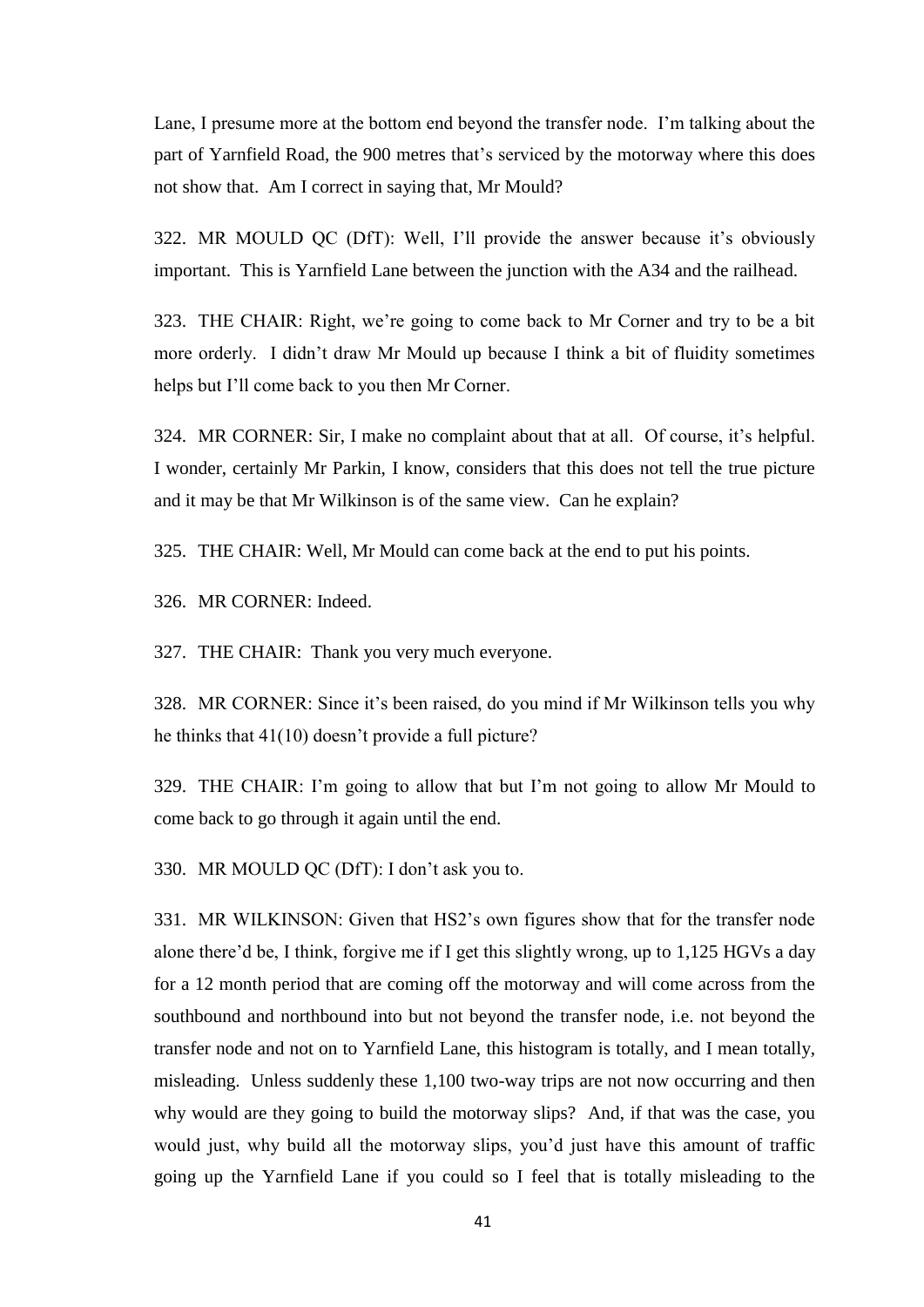Committee.

332. MR CORNER: Thank you very much. Right, so two concluding questions on Yarnfield Lane if I can. Is it suitable for HGVs now?

333. MR WILKINSON: No, in view of the poor, very poor substandard width, you're looking at potential accidents without a doubt. That's before we get to vulnerable road users and cyclists. Absolutely unacceptable.

334. MR CORNER: And once altered in the way that we know it will be altered, will it be suitable for HGVs then?

335. MR WILKINSON: Six metres. You've seen the actual dimensions of the actual vehicles. Six metres would be acceptable on a local distributor but with a bus route, it would be 6.75 metres, we're talking about serious levels of HGVs and some buses. 6.75 metres would be my starting point but six metres, you've only got to look at the thing to see that. We had six metres on Cheadle High Street and we had one had on and at least three pedestrian fatalities from being hit by wing mirrors. So, this is the sort of thing, we wouldn't go below 6.75 metres, so a real departure from any standard that I would accept.

336. MR CORNER: There is, I think, a tonne limit, isn't there, on Yarnfield Lane at the moment?

337. MR WILKINSON: Yes, there is. There's several reasons: the width.

338. MR CORNER: How many tonnes? I'm trying not to lead you but I'm also trying not to waste time.

339. MR WILKINSON: It's a 7.5 tonne weight limit, (a) to stop HGVs going through there because of the width, the gradient, pedestrian and vulnerable user conflict and also because the A34 junction will not accommodate, the priority junction will not accommodate it.

340. MR CORNER: Right, okay, thank you. Next, I want to move on now from Yarnfield Lane please. I want to talk about these junctions I mentioned when I started.

341. THE CHAIR: Can I just ask you one question before we move on from Yarnfield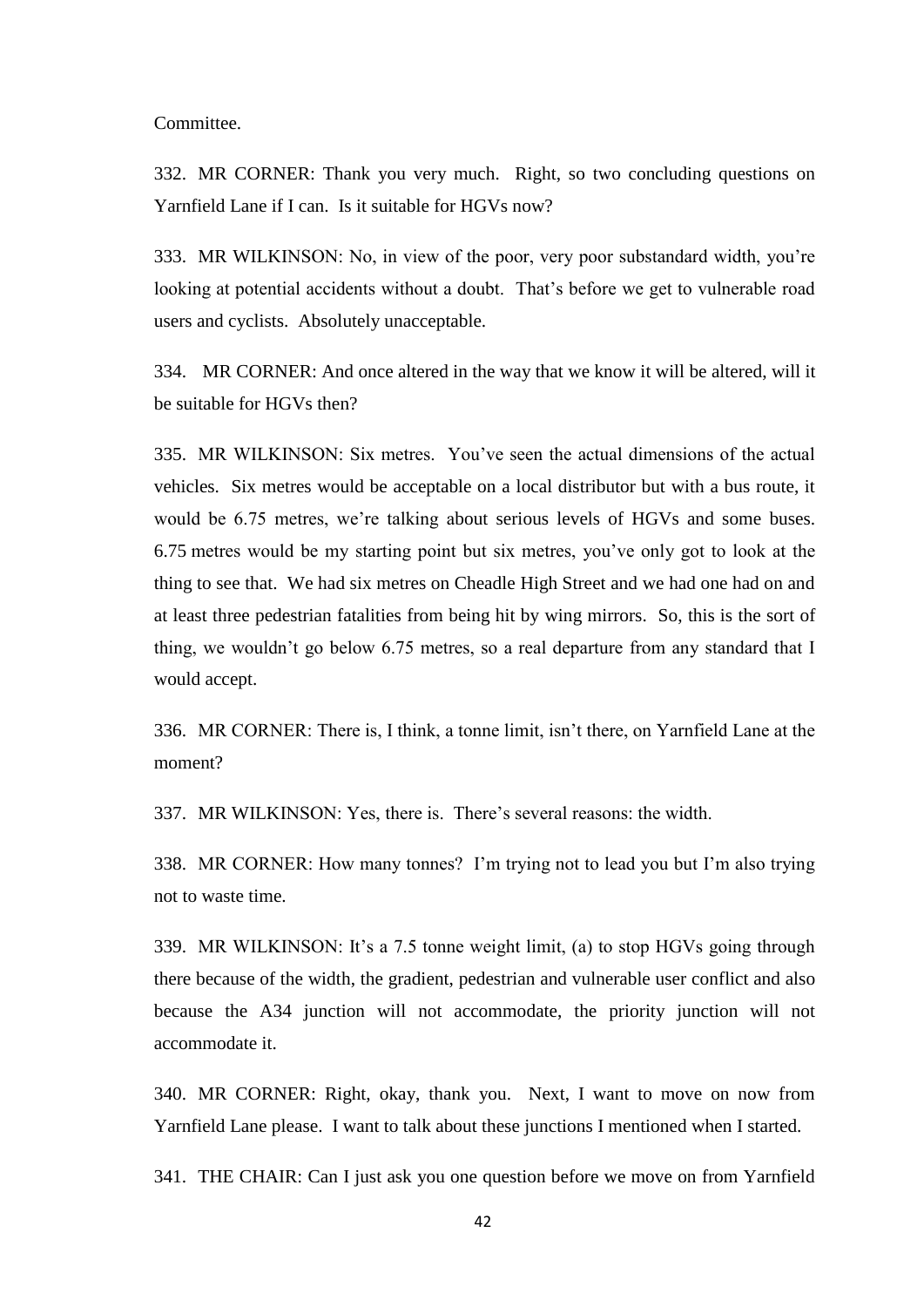Lane? If the Stone depot goes ahead, i.e. your main assertion from the petitioner that it should be somewhere completely different, how could you mitigate against Yarnfield Lane? Could you have a second road alongside and make it one way? Is there a proposal that's better than that if the Stone went ahead?

342. MR WILKINSON: You can mitigate anything but this is a C-class road, it's a totally rural environment, it's very popular with club cyclists, not so good for pedestrians, just to make it something that's more like a district distributor or a small primary road seems totally, well, it would cost a lot of money. Anything is possible in width but in terms of what we're trying to do here, I think it would be way, way – well, you can do anything but I would say to achieve 6.75 metres would take a lot more devastation of hedgerows and trees to achieve it.

343. THE CHAIR: Is there any other solution?

344. MR WILKINSON: There is another solution but it doesn't involve the railhead being at Stone. Did you expect another answer?

345. THE CHAIR: Just, joking apart, I was hoping for another answer because clearly, we know what you want. You don't want Stone but there is a possibility that it does go ahead in Stone and, if that does happen, we need to be aware of mitigation. There are other opportunities to mitigate, but it would be good to do it here.

346. MR WILKINSON: The only way to get to Yarnfield, except for the motorway, is via the other end of Yarnfield Lane, again another C-class road. If you were to put a wider road down to the A34 from the thing, then you're into serious junction design at the A34 as well which has a few limitations as we've seen.

347. THE CHAIR: Thank you.

348. MR CORNER: Thank you very much. Shall we go on then to the junctions please. So, I want to ask you first about the Yarnfield Lane A34 junction. So, I'm on, I think, slide 5.

349. MR WILKINSON: Yes, A40(5).

350. MR CORNER: Right. So, to begin with, I want to ask you about two things in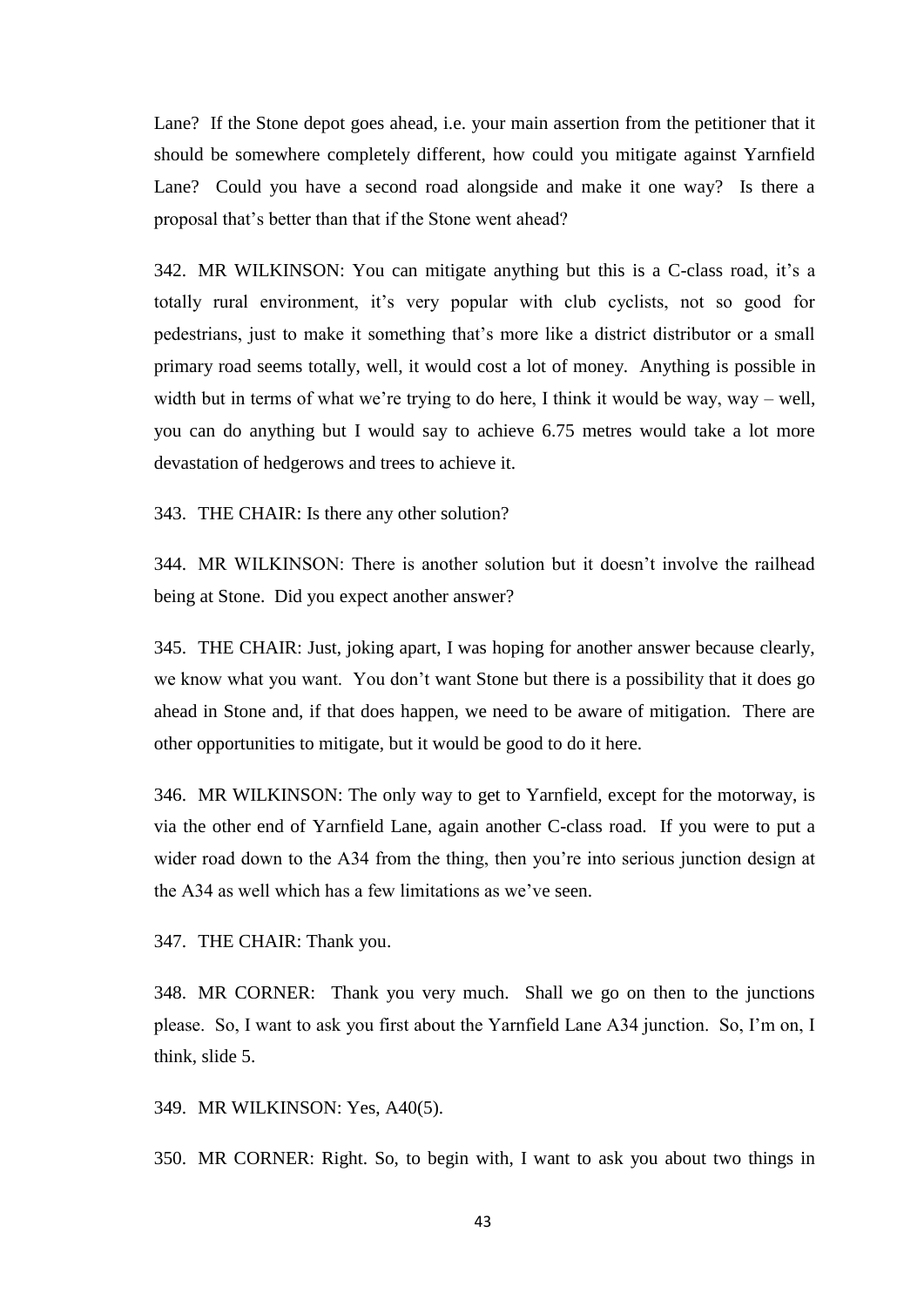relation to this junction. I want to ask you first about the geometry of it and, secondly, I want to ask you about HS2 junction analysis and your views about it.

351. MR WILKINSON: Sure.

352. MR CORNER: So, deal first please with the junction and my short question is this, is the layout of that junction suitable for HGVs?

353. MR WILKINSON: No, it's not.

354. MR CORNER: Why?

355. MR WILKINSON: You can see from the junction here it's what we call a leftright minor road to primary road give way situation. You have Yarnfield Lane that meets the dual carriageway and a lot of traffic, because of the queues that you'll find along at the Walton island in the mornings will use this back to back right turn lanes to go into Trent Lane, but the key geometric decisions really are all around DMRB 4295 major/minor priority junctions.

356. MR CORNER: Well, hang on, that's a little technical. Can you just unscramble that a little, at least for me?

357. MR WILKINSON: *Design Manual for Road and Bridges*, technical design note 4295 gives all the parameters for the design of deceleration lanes, visibility splays etc. for such junctions. The first thing is that the deceleration lane and storage lane there is about half what it should be for the design speed of 85 kph so that's substandard anyway and, similarly, in this direction there is no effective diverge there. For an HGV, that should be at least, it could be over 45/50 metres long but it has to be, at the end of a 15 metre diverge, it has to be at least three metres wide so that the HGV is off the actual running lane and, similarly, there is no merge for that amount of vehicles if they were to turn left, which not many are proposed to do. So, without going into too much detail, the killer blow for HGVs in this particular one is the actual depth of the central reserve. That has to be at least capable of absorbing a right-turning vehicle that will do that in two moves, the length of that vehicle, and given that 20 tonners are just under 10 metres at 5.3 to 5.5 metres, that is totally unacceptable in safety terms. The rear end of the vehicle would be out in the running lane. This junction here has had nine injury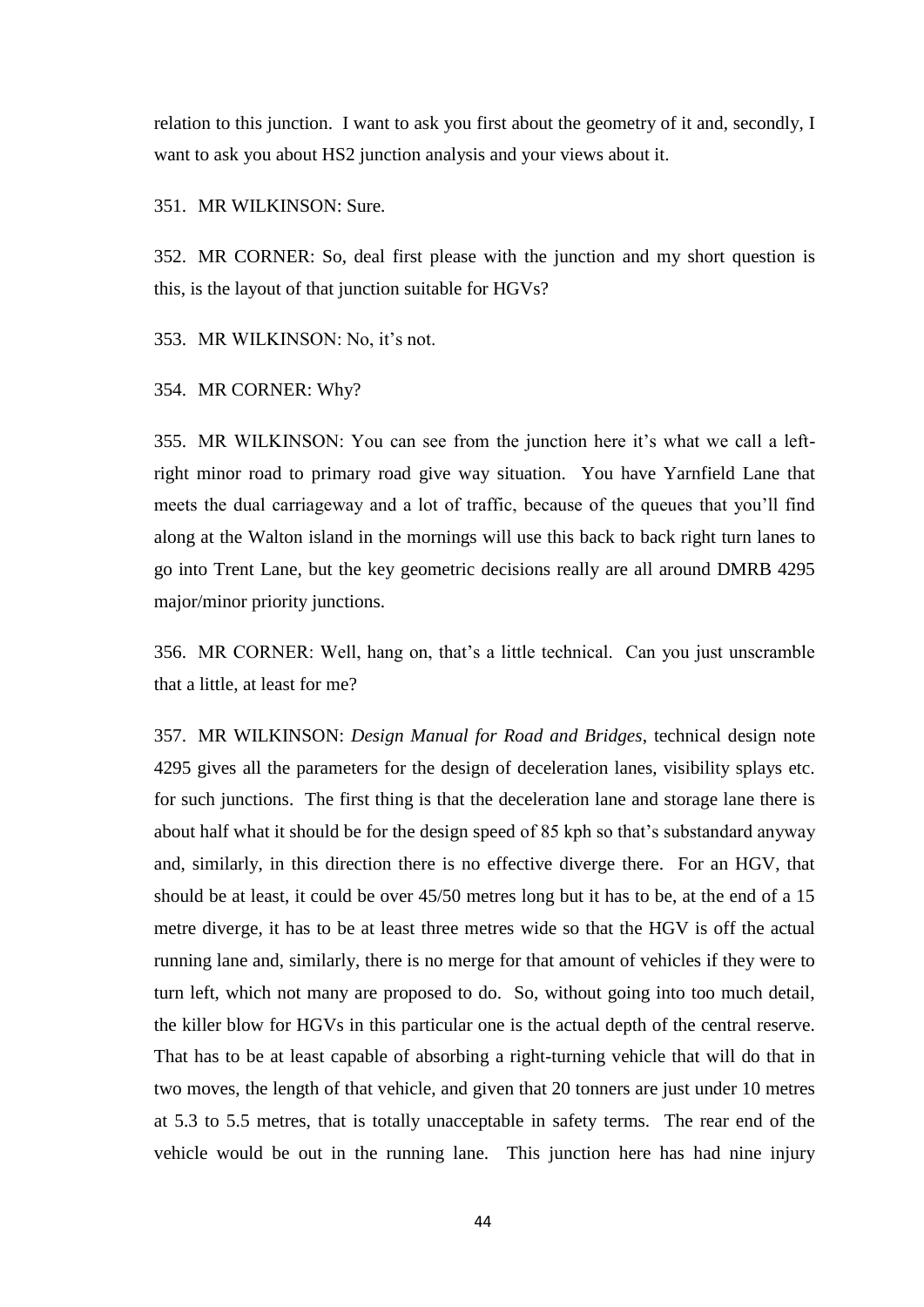accidents in five years. Every one includes a right-turning vehicle out of there and we've had three this year.

358. THE CHAIR: A question from Sheryll.

359. MR WILKINSON: Yes, go on.

360. MRS MURRAY: Yes, just to say you keep saying that's not suitable for HGVs; are you saying no HGVs use that junction at the moment?

361. MR WILKINSON: The 7.5 tonne does allow for access to Yarnfield Lane for the odd delivery vehicle but it is totally unacceptable. It is used by vehicles and I have to admit that there are vehicles that will come out that are too long. Some do rat run from Cold Meece and come down there illegally and they do sit there and straddle the junction quite alarmingly.

362. MRS MURRAY: Just another supplementary if I may, Chair, through you. The A34, is that under the control of the local highways authority or is it Highways England?

363. MR WILKINSON: No, Staffordshire County Council are the highway authority who maintain it now, I think, throwing my memory back. In the late 90s, early 2000s it was drafted over to them. A lot of trunk roads were pushed back to the county highways to maintain and they have planning permission over them as well now.

364. MRS MURRAY: Thank you very much

365. MR WILKINSON: Thank you.

366. MR CORNER: So, just in terms of HGVs using this junction now, it's right, is it, that some illegally use it, despite the 7.5 tonne limit?

367. MR WILKINSON: Yes, it is almost self-enforcing. The police aren't sat there 24 hours a day. Because of the nature of the narrowness of the lane and the gradient, very few vehicles seem to do that.

368. MR CORNER: So, in conclusion on this, you've set out a lot of detail on it in your proof of evidence, is this junction suitable for adding the HGV traffic which it is